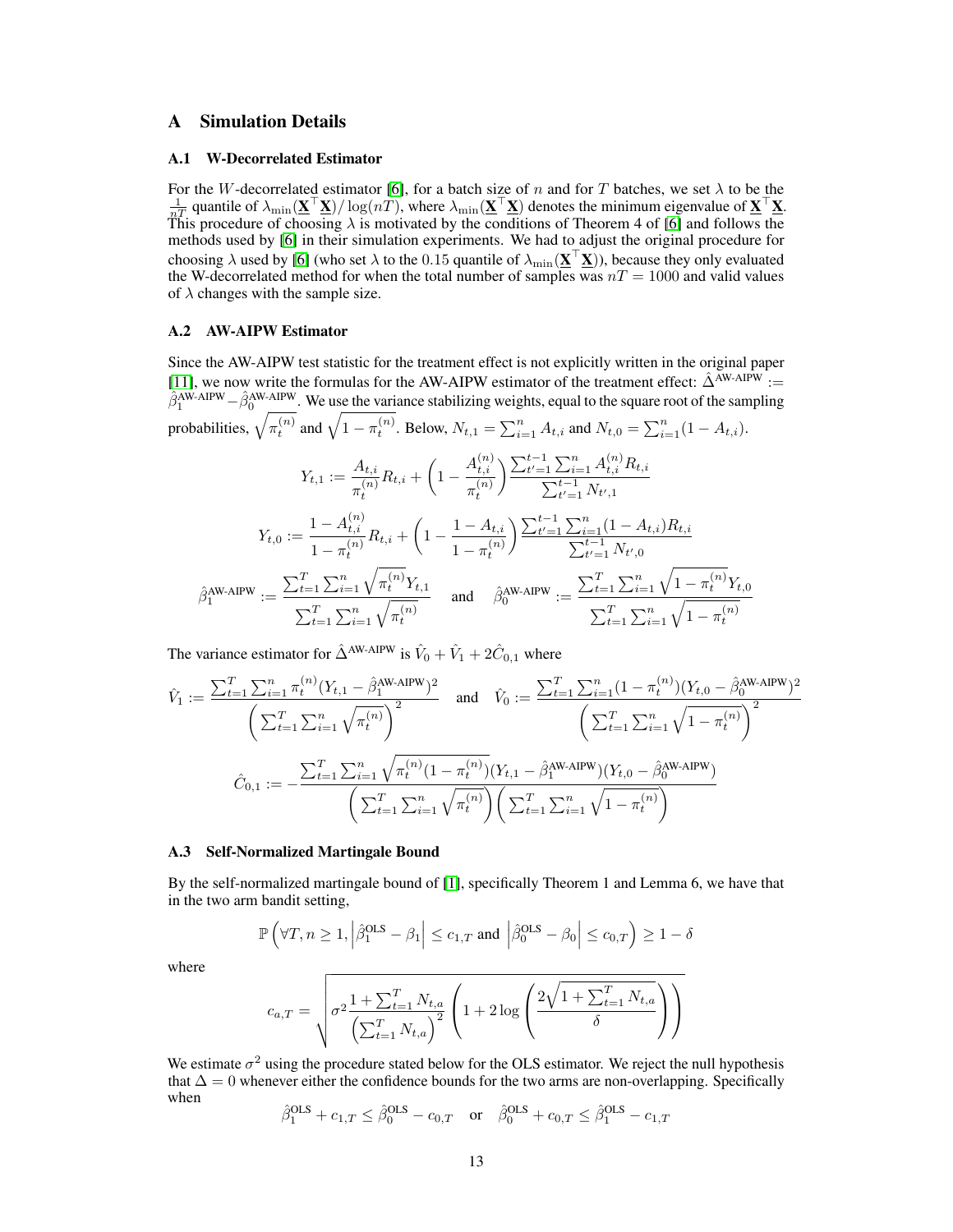#### A.4 Estimating Noise Variance

**OLS Estimator** Given the OLS estimators for the means of each arm,  $\hat{\beta}_1^{\text{OLS}}, \hat{\beta}_0^{\text{OLS}}$ , we estimate the noise variance  $\sigma^2$  as follows:

$$
\hat{\sigma}^2 := \frac{1}{nT-2} \sum_{t=1}^T \sum_{i=1}^n \bigg( R_{t,i} - A_{t,i} \hat{\beta}_1^{\text{OLS}} - (1 - A_{t,i}) \hat{\beta}_0^{\text{OLS}} \bigg)^2.
$$

We use a degrees of freedom bias correction by normalizing by  $nT - 2$  rather than  $nT$ . Since the W-decorrelated estimator is a modified version of the OLS estimator, we also use this same noise variance estimator for the W-decorrelated estimator; we found that this worked well in practice, in terms of Type-1 error control.

Batched OLS Given the Batched OLS estimators for the means of each arm for each batch,  $\hat{\beta}_{t,1}^{\text{BOLS}}, \hat{\beta}_{t,0}^{\text{BOLS}},$  we estimate the noise variance for each batch  $\sigma_t^2$  as follows:

$$
\hat{\sigma}_t^2 := \frac{1}{n-2} \sum_{i=1}^n \left( R_{t,i} - A_{t,i} \hat{\beta}_{t,1}^{\text{BOLS}} - (1 - A_{t,i}) \hat{\beta}_{t,0}^{\text{BOLS}} \right)^2.
$$

Again, we use a degrees of freedom bias correction by normalizing by  $n - 2$  rather than n. We prove the consistency of  $\hat{\sigma}_t^2$  (meaning  $\hat{\sigma}_t^2$  $\stackrel{P}{\rightarrow} \sigma^2$ ) in Corollary [4.](#page-23-0) Using BOLS to test  $H_0 : \Delta = a$  vs.  $H_1$ :  $\Delta \neq a$ , we use the following test statistic:

$$
\frac{1}{\sqrt{T}}\sum_{t=1}^T \sqrt{\frac{N_{t,0}N_{t,1}}{n\hat{\sigma}_t^2}}(\hat{\Delta}_t^{\text{BOLS}} - a).
$$

Above,  $N_{t,1} = \sum_{i=1}^{n} A_{t,i}$  and  $N_{t,0} = \sum_{i=1}^{n} (1 - A_{t,i})$ . For this test statistic, we use cutoffs based on the Student-t distribution, i.e., for  $Y_t \stackrel{i.i.d.}{\sim} t_{n-2}$  we use a cutoff  $c_{\alpha/2}$  such that

$$
\mathbb{P}\bigg(\bigg|\frac{1}{\sqrt{T}}\sum_{t=1}^T Y_t\bigg| > c_{\alpha/2}\bigg) = \alpha.
$$

We found  $c_{\alpha/2}$  by simulating draws from the Student-t distribution.

#### A.5 Non-Stationary Treatment Effect

When we believe that the margin itself varies from batch to batch, we are able to construct a confidence region that contains the true margin  $\Delta_t$  for each batch simultaneously with probability  $1 - \alpha$ .

Corollary 2 (Confidence band for margin for non-stationary bandits). *Assume the same conditions* as Theorem [3.](#page--1-3) Let  $z_x$  be  $x^{\text{th}}$  quantile of the standard Normal distribution, i.e., for  $Z \sim \mathcal{N}(0, 1)$ ,  $\mathbb{P}(Z < z_\alpha) = \alpha$ *. For each*  $t \in [1: T]$ *, we define the interval* 

$$
L_t = \hat{\Delta}_t^{\text{OLS}} \pm z_{1-\frac{\alpha}{2T}} \sqrt{\frac{\sigma^2 n}{N_{t,0} N_{t,1}}}.
$$

 $\lim_{n\to\infty} \mathbb{P}(\forall t \in [1:T], \Delta_t \in L_t) \geq 1-\alpha$ . Above,  $N_{t,1} = \sum_{i=1}^n A_{t,i}$  and  $N_{t,0} = \sum_{i=1}^n (1-A_{t,i})$ .

<span id="page-1-0"></span>Proof: Note that by Corollary [3,](#page-21-0)

$$
\mathbb{P}\left(\text{exists some }t\in\left[1:T\right]s.t.\ \Delta_t\notin\mathbf{L}_t\right)\leq \sum_{t=1}^T\mathbb{P}\left(\Delta_t\notin\mathbf{L}_t\right)\to \sum_{t=1}^T\frac{\alpha}{T}=\alpha
$$

where the limit is as  $n \to \infty$ . Since

$$
\mathbb{P}(\forall t \in [1:T], \Delta_t \in \mathbf{L}_t) = 1 - \mathbb{P}(\text{exists some } t \in [1:T] \text{ s.t. } \Delta_t \notin \mathbf{L}_t)
$$

Thus,

$$
\lim_{n \to \infty} \mathbb{P}(\forall t \in [1:T], \Delta_t \in \mathbf{L}_t) \ge 1 - \alpha \qquad \Box
$$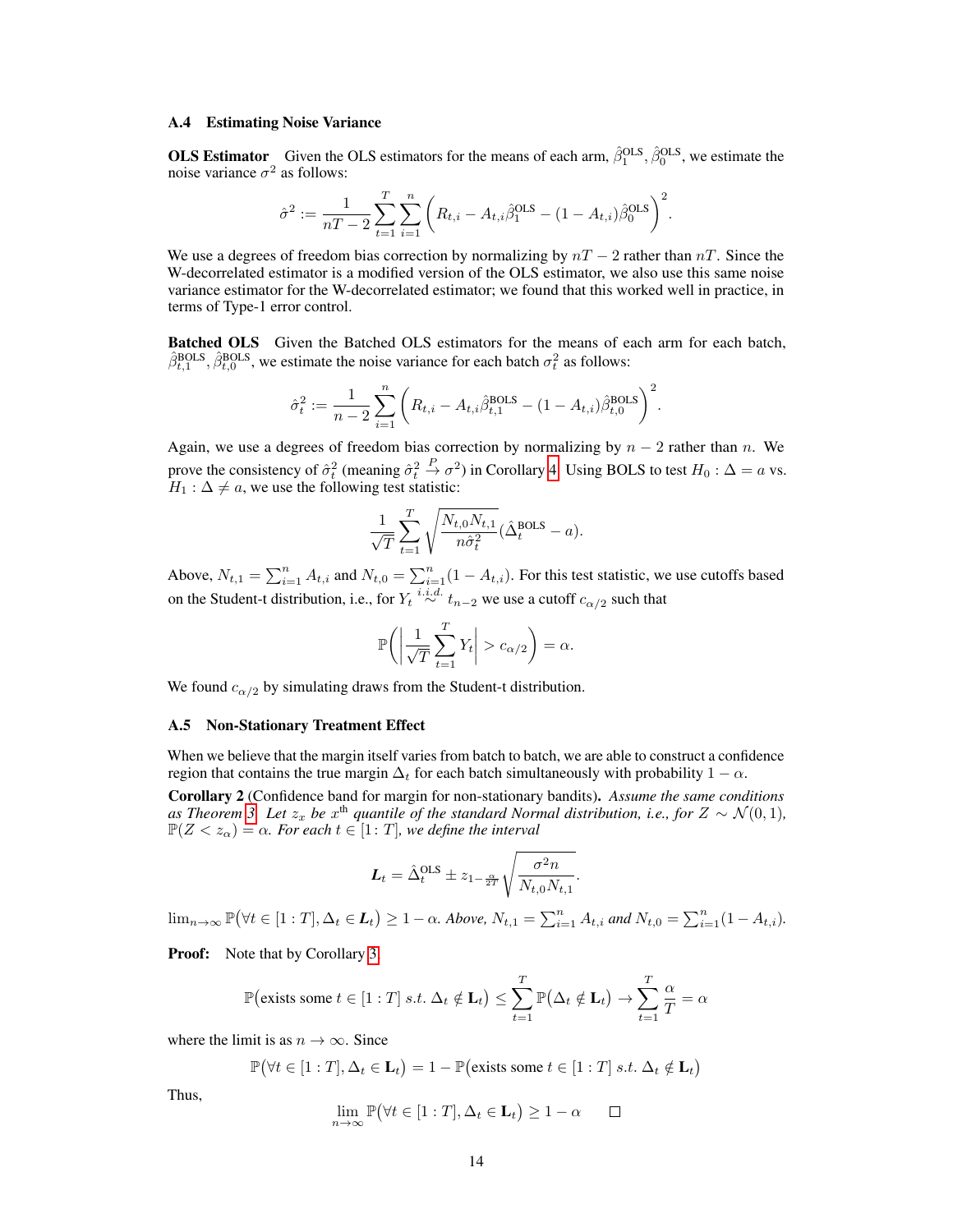We can also test the null hypothesis of no margin against the alternative that at least one batch has non-zero margin, i.e.,  $H_0: \forall t \in [1: T], \Delta_t = 0$  vs.  $H_1: \exists t \in [1: T] \text{ s.t. } \Delta_t \neq 0$ . Note that the global null stated above is of great interest in the mobile health literature [?, ?]. Specifically we use the following test statistic:

$$
\sum_{t=1}^{T} \frac{N_{t,0} N_{t,1}}{\sigma^2 n} (\hat{\Delta}^{\rm OLS}_t - 0)^2,
$$

which by Theorem [3](#page--1-3) converges in distribution to a chi-squared distribution with T degrees of freedom under the null  $\Delta_t = 0$  for all t.

To account for estimating noise variance  $\sigma^2$ , in our simulations for this test statistic, we use cutoffs based on the Student-t distribution, i.e., for  $Y_t \stackrel{i.i.d.}{\sim} t_{n-2}$  we use a cutoff  $c_{\alpha/2}$  such that

$$
\mathbb{P}\bigg(\frac{1}{T}\sum_{t=1}^T Y_t^2 > c_{\alpha}\bigg) = \alpha.
$$

We found  $c_{\alpha}$  by simulating draws from the Student-t distribution.

In the plots below we call the test statistic in [\(A.5\)](#page-1-0) "BOLS Non-Stationary Treatment Effect" (BOLS NSTE). BOLS NSTE performs poorly in terms of power compared to other test statistics in the stationary setting; however, *in the non-stationary setting, BOLS NSTE significantly outperforms all other test statistics, which tend to have low power when the average treatment effect is close to zero.* Note that the W-decorrelated estimator performs well in the left plot of Figure [8;](#page-3-0) this is because as we show in Appendix [F,](#page-32-0) the W-decorrelated estimator upweights samples from the earlier batches in the study. So when the treatment effect is large in the beginning of the study, the W-decorrelated estimator has high power and when the treatment effect is small or zero in the beginning of the study, the W-decorrelated estimator has low power.



Figure 6: Stationary Setting: Type-1 error for a two-sided test of  $H_0$ :  $\Delta = 0$  vs.  $H_1$ :  $\Delta \neq 0$  ( $\alpha = 0.05$ ). We set  $\beta_1 = \beta_0 = 0$ ,  $n = 25$ , and a clipping constraint of  $0.1 \leq \pi_t^{(n)} \leq 0.9$ . We use 100k Monte Carlo simulations and standard errors are < 0.001.



**Figure 7: Stationary Setting:** Power for a two-sided test of  $H_0: \Delta = 0$  vs.  $H_1: \Delta \neq 0$  ( $\alpha = 0.05$ ). We set  $\beta_1 = 0$ ,  $\beta_0 = 0.25$ ,  $n = 25$ , and a clipping constraint of  $0.1 \leq \pi_t^{(n)} \leq 0.9$ . We use 100k Monte Carlo simulations and standard errors are < 0.002. We account for Type-1 error inflation as described in Section [6.](#page--1-4)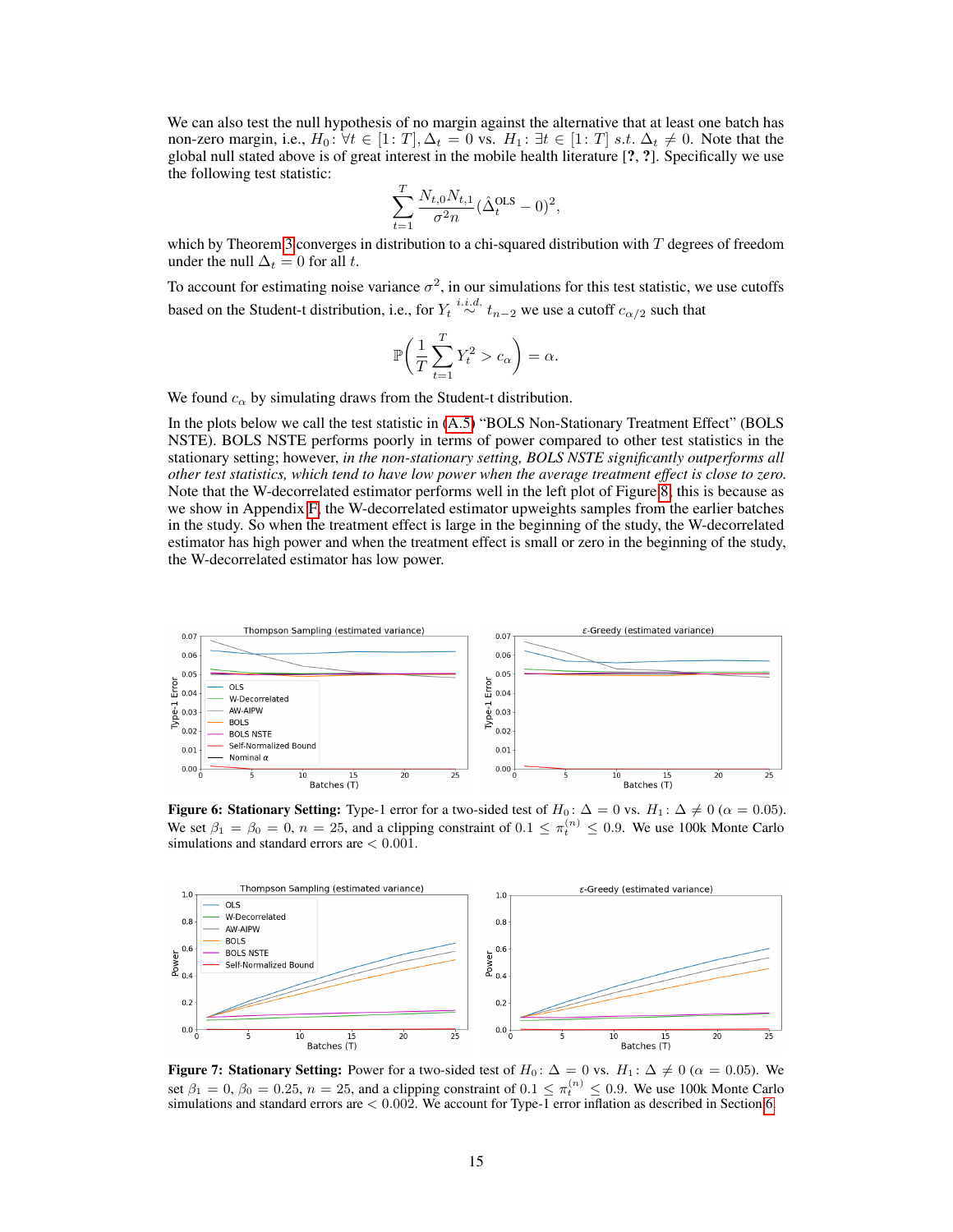<span id="page-3-0"></span>

Figure 8: Nonstationary setting: The two upper plots display the power of estimators for a two-sided test of  $H_0: \forall t \in [1: T], \beta_{t,1} - \beta_{t,0} = 0$  vs.  $H_1: \exists t \in [1: T], \beta_{t,1} - \beta_{t,0} \neq 0 \ (\alpha = 0.05)$ . The two lower plots display two treatment effect trends; the left plot considers a decreasing trend (quadratic function) and the right plot considers a oscillating trend (sin function). We set  $n=25$ , and a clipping constraint of  $0.1 \leq \pi_t^{(n)} \leq 0.9$ . We use 100k Monte Carlo simulations and standard errors are < 0.002.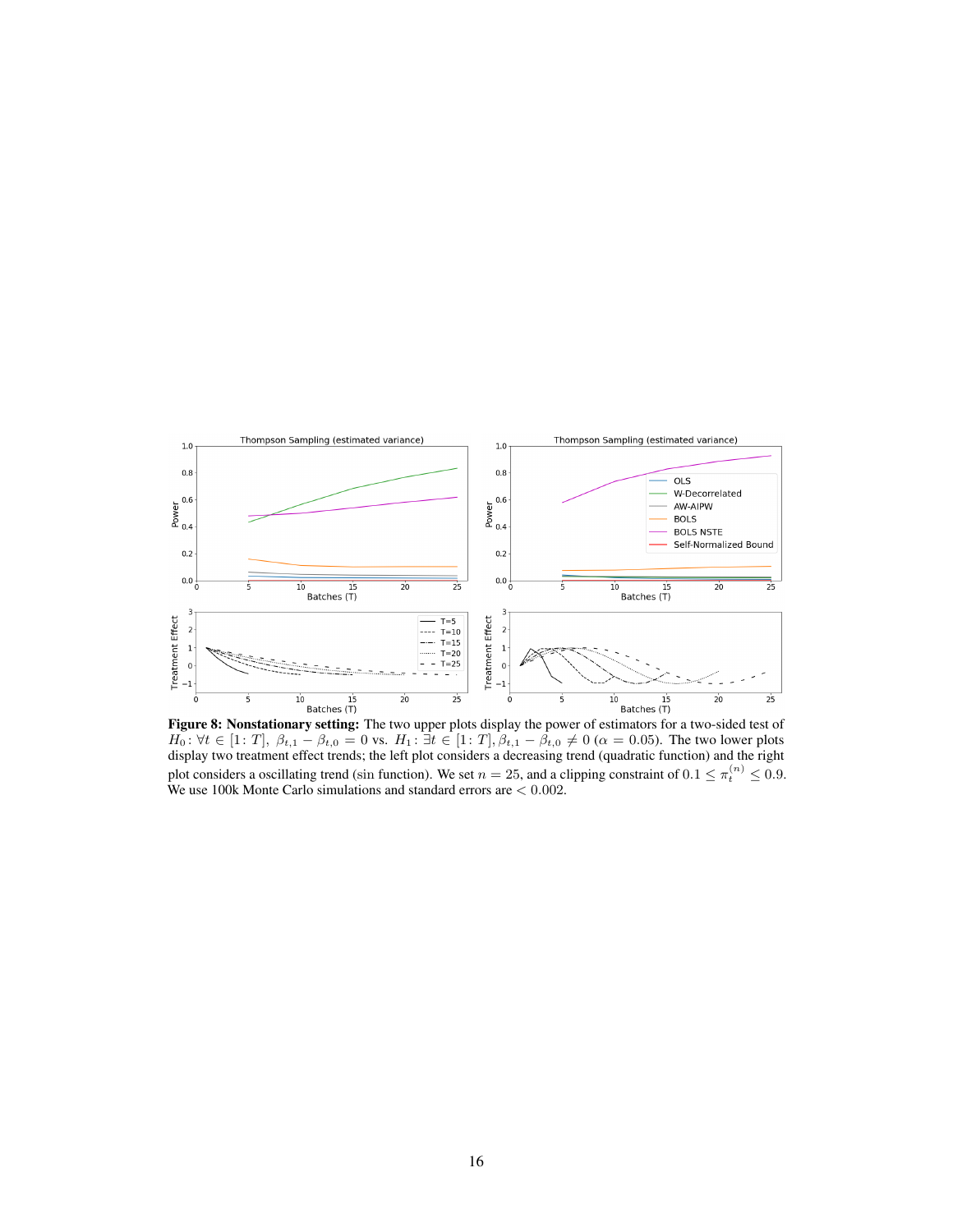## <span id="page-4-5"></span>B Asymptotic Normality of the OLS Estimator

<span id="page-4-0"></span>**Condition 6** (Weak moments).  $\forall t, n, i$ ,  $\mathbb{E}[\epsilon_{t,i}^2 | \mathcal{G}_{t-1}^{(n)}] = \sigma^2$  and for all  $\forall t, n, i$ ,  $\mathbb{E}[\varphi(\epsilon_{t,i}^2) | \mathcal{G}_{t-1}^{(n)}] <$  $M < \infty$  a.s. for some function  $\varphi$  where  $\lim_{x \to \infty} \frac{\varphi(x)}{x} \to \infty$ .

<span id="page-4-2"></span><span id="page-4-1"></span>Condition 7 (Stability). *There exists a sequence of nonrandom positive-definite symmetric matrices,*  $\underline{V}_n$ , such that

(a) 
$$
\underline{V}_n^{-1} \left( \sum_{t=1}^T \sum_{i=1}^n X_{t,i} X_{t,i}^\top \right)^{\frac{1}{2}} = \underline{V}_n^{-1} \left( \underline{X}^\top \underline{X} \right)^{\frac{1}{2}} \stackrel{P}{\to} \underline{I}_p
$$

<span id="page-4-3"></span>*(b)*  $\max_{i \in [1 \colon n], t \in [1 \colon T]} \| \underline{V}_n^{-1} X_{t,i} \|_2 \stackrel{P}{\to} 0$ 

<span id="page-4-4"></span>**Theorem 5** (Triangular array version of Lai & Wei (1982), Theorem 3). Let  $X_{t,i} \in \mathbb{R}^p$  be nonanticipating with respect to filtration  $\{\mathcal{G}^{(n)}_t\}_{t=1}^T$ , so  $X_{t,i}$  is  $\mathcal{G}^{(n)}_{t-1}$  measurable. We assume the following *conditional mean model for rewards:*

$$
\mathbb{E}\big[R_{t,i}\big|\mathcal{G}_{t-1}^{(n)}\big]=\mathbf{X}_{t,i}^{\top}\boldsymbol{\beta}.
$$

*We define*  $\epsilon_{t,i} := R_{t,i} - X_{t,i}^{\top} \beta$ . Note that  $\{\epsilon_{t,i}\}_{i=1,t=1}^{i=n,t=T}$  is a martingale difference array with respect to filtration  $\{\mathcal{G}_t^{(n)}\}_{t=1}^T$ .

*Assuming Conditions* [6](#page-4-0) *and* [7,](#page-4-1) *as*  $n \to \infty$ ,

$$
(\underline{\textbf{X}}^\top \underline{\textbf{X}})^{1/2} (\hat{\boldsymbol{\beta}}^{\text{OLS}} - \boldsymbol{\beta}) \overset{D}{\rightarrow} \mathcal{N}(0, \sigma^2 \underline{\textbf{I}}_p)
$$

*Note, in the body of the paper we state that this theorem holds in the two-arm bandit case assuming Conditions [2](#page--1-5) and [1.](#page--1-6) Note that Condition [1](#page--1-6) is sufficient for Condition [6](#page-4-0) and Condition [2](#page--1-5) is sufficient for Condition [7](#page-4-1) in the two-arm bandit case.*

## Proof:

$$
\hat{\boldsymbol{\beta}}^{\text{OLS}} = ((\underline{\mathbf{X}}^{\top} \underline{\mathbf{X}})^{-1} \underline{\mathbf{X}}^{(n), \top} \mathbf{R}^{(n)} = (\underline{\mathbf{X}}^{\top} \underline{\mathbf{X}})^{-1} \underline{\mathbf{X}}^{\top} (\underline{\mathbf{X}} \boldsymbol{\beta} + \boldsymbol{\epsilon})
$$

$$
\hat{\boldsymbol{\beta}}^{\text{OLS}} - \boldsymbol{\beta} = (\underline{\mathbf{X}}^{\top} \underline{\mathbf{X}})^{-1} \underline{\mathbf{X}}^{\top} \boldsymbol{\epsilon} = \bigg(\sum_{t=1}^{T} \sum_{i=1}^{n} \mathbf{X}_{t,i} \mathbf{X}_{t,i}^{\top}\bigg)^{-1} \sum_{t=1}^{T} \sum_{i=1}^{n} \mathbf{X}_{t,i} \epsilon_{t,i}
$$

It is sufficient to show that as  $n \to \infty$ :

$$
(\underline{\mathbf{X}}^{\top}\underline{\mathbf{X}})^{-1/2}\sum_{t=1}^{T}\sum_{i=1}^{n}\mathbf{X}_{t,i}\epsilon_{t,i}\xrightarrow{D}\mathcal{N}(0,\sigma^{2}\underline{\mathbf{I}}_{p})
$$

By Slutsky's Theorem and Condition [7](#page-4-1) [\(a\),](#page-4-2) it is also sufficient to show that as  $n \to \infty$ ,

$$
\underline{\mathbf{V}}_n^{-1} \sum_{t=1}^T \sum_{i=1}^n \mathbf{X}_{t,i} \epsilon_{t,i} \stackrel{D}{\rightarrow} \mathcal{N}(0, \sigma^2 \underline{\mathbf{I}}_p)
$$

By Cramer-Wold device, it is sufficient to show multivariate normality if for any fixed  $c \in \mathbb{R}^p$  s.t.  $\|\mathbf{c}\|_2 = 1$ , as  $n \to \infty$ ,

$$
\mathbf{c}^{\top} \underline{\mathbf{V}}_n^{-1} \sum_{t=1}^T \sum_{i=1}^n \mathbf{X}_{t,i} \epsilon_{t,i} \stackrel{D}{\rightarrow} \mathcal{N}(0, \sigma^2)
$$

We will prove this central limit theorem by using a triangular array martingale central limit theorem, specifically Theorem 2.2 of [\[8\]](#page--1-7). We will do this by letting  $Y_{t,i} = \mathbf{c}^T \underline{\mathbf{V}}_n^{-1} \overline{\mathbf{X}}_{t,i} \epsilon_{t,i}$ . The theorem states that as  $n \to \infty$ ,  $\sum_{t=1}^{T} \sum_{i=1}^{n} Y_{t,i} \stackrel{D}{\to} \mathcal{N}(0, \sigma^2)$  if the following conditions hold as  $n \to \infty$ :

(a)  $\sum_{t=1}^{T} \sum_{i=1}^{n} E[Y_{t,i} | \mathcal{G}_{t-1}^{(n)}] \stackrel{P}{\to} 0$ (b)  $\sum_{t=1}^{T} \sum_{i=1}^{n} E[Y_{t,i}^{2} | \mathcal{G}_{t-1}^{(n)}] \stackrel{P}{\to} \sigma^{2}$ (c)  $\forall \delta > 0, \sum_{t=1}^{T} \sum_{i=1}^{n} E[Y_{t,i}^{2} \mathbb{I}_{(|Y_{t,i}| > \delta)} | \mathcal{G}_{t-1}^{(n)}] \stackrel{P}{\to} 0$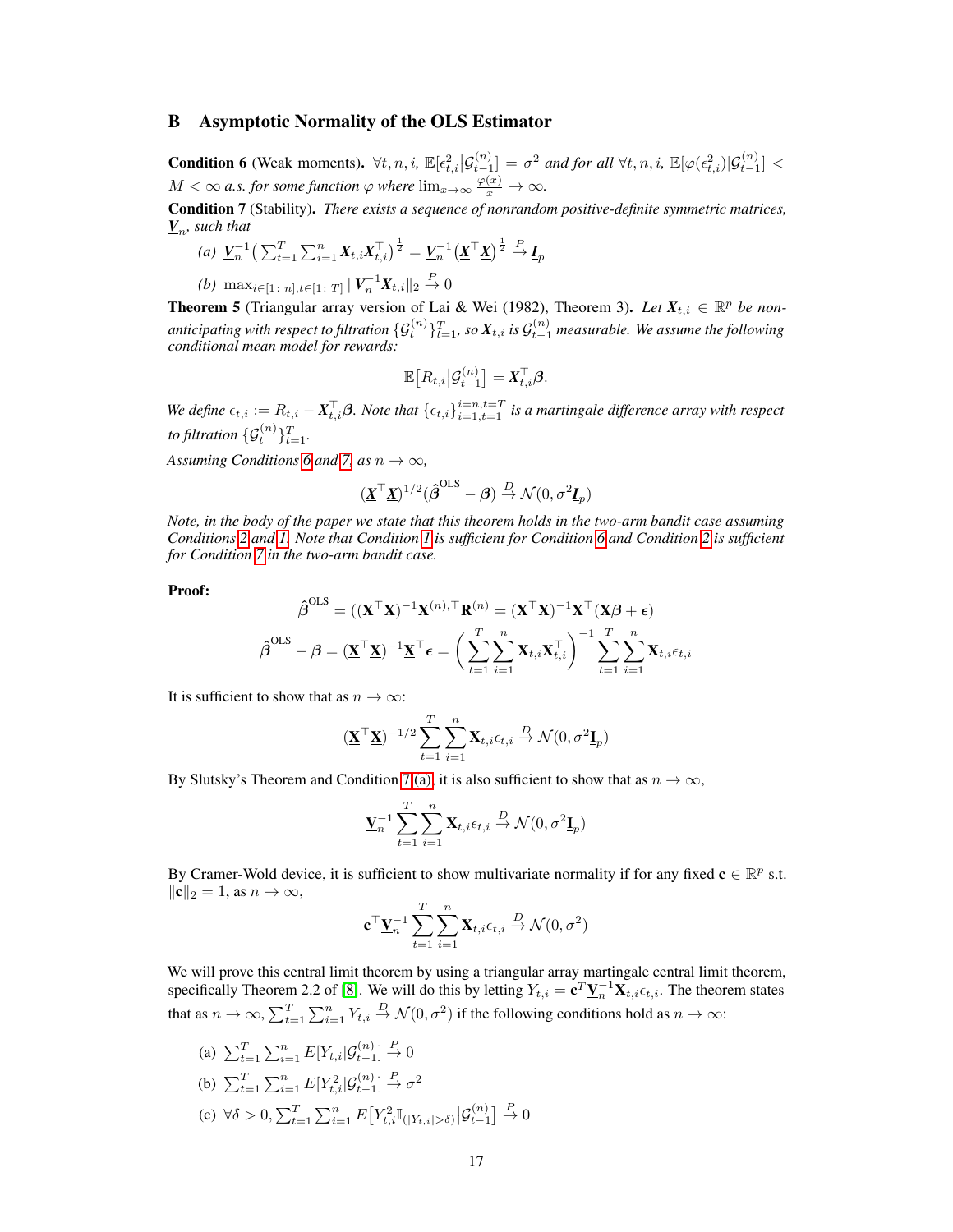Useful Properties Note that by Cauchy-Schwartz and Condition [7](#page-4-1) [\(b\),](#page-4-3) as  $n \to \infty$ ,

$$
\max_{i \in [1\colon n], t \in [1\colon T]} \left| \mathbf{c}^\top \underline{\mathbf{V}}_n^{-1} \mathbf{X}_{t,i} \right| \le \max_{i \in [1\colon n], t \in [1\colon T]} \|\mathbf{c}\|_2 \|\underline{\mathbf{V}}_n^{-1} \mathbf{X}_{t,i}\|_2 \stackrel{P}{\to} 0
$$

By continuous mapping theorem and since the square function on non-negative inputs is order preserving, as  $n \to \infty$ ,

<span id="page-5-1"></span>
$$
\left(\max_{i\in[1\colon n],t\in[1\colon T]} \left|\mathbf{c}^{\top}\mathbf{\underline{V}}_{n}^{-1}\mathbf{X}_{t,i}\right|\right)^{2} = \max_{i\in[1\colon n],t\in[1\colon T]} \left(\mathbf{c}^{\top}\mathbf{\underline{V}}_{n}^{-1}\mathbf{X}_{t,i}\right)^{2} \stackrel{P}{\to} 0
$$
\n(5)

By Condition [7](#page-4-1) [\(a\)](#page-4-2) and continuous mapping theorem,  $\mathbf{c}^\top \underline{\mathbf{V}}_n^{-1} (\mathbf{X}_{t,i}^\top \mathbf{X}_{t,i})^{1/2} \stackrel{P}{\to} \mathbf{c}^\top$ , so

$$
\mathbf{c}^\top \underline{\mathbf{V}}_n^{-1} (\mathbf{X}_{t,i}^\top \mathbf{X}_{t,i})^{1/2} (\mathbf{X}_{t,i}^\top \mathbf{X}_{t,i})^{1/2} \underline{\mathbf{V}}_n^{-1} \mathbf{c} \stackrel{P}{\to} \mathbf{c}^\top \mathbf{c} = 1
$$

Thus,

$$
\mathbf{c}^\top \underline{\mathbf{V}}_n^{-1} \bigg( \sum_{t=1}^T \sum_{i=1}^n \mathbf{X}_{t,i} \mathbf{X}_{t,i}^\top \bigg) \underline{\mathbf{V}}_n^{-1} \mathbf{c} = \sum_{t=1}^T \sum_{i=1}^n \mathbf{c}^\top \underline{\mathbf{V}}_n^{-1} \mathbf{X}_{t,i} \mathbf{X}_{t,i}^\top \underline{\mathbf{V}}_n^{-1} \mathbf{c} \stackrel{P}{\to} 1
$$

Since  $\mathbf{c}^\top \underline{\mathbf{V}}_n^{-1} \mathbf{X}_{t,i}$  is a scalar, as  $n \to \infty$ ,

<span id="page-5-0"></span>
$$
\sum_{t=1}^{T} \sum_{i=1}^{n} (\mathbf{c}^{\top} \mathbf{Y}_{n}^{-1} \mathbf{X}_{t,i})^{2} \stackrel{P}{\rightarrow} 1
$$
\n(6)

Condition (a): Martingale

$$
\sum_{t=1}^T \sum_{i=1}^n \mathbb{E}[\mathbf{c}^\top \underline{\mathbf{V}}_n^{-1} \mathbf{X}_{t,i} \epsilon_{t,i} | \mathcal{G}_{t-1}^{(n)}] = \sum_{t=1}^T \sum_{i=1}^n \mathbf{c}^\top \underline{\mathbf{V}}_n^{-1} \mathbf{X}_{t,i} \mathbb{E}[\epsilon_{t,i} | \mathcal{G}_{t-1}^{(n)}] = 0
$$

## Condition (b): Conditional Variance

$$
\sum_{t=1}^T \sum_{i=1}^n \mathbb{E}[(\mathbf{c}^\top \mathbf{\underline{V}}_n^{-1} \mathbf{X}_{t,i})^2 \epsilon_{t,i}^2 | \mathcal{G}_{t-1}^{(n)}] = \sum_{t=1}^T \sum_{i=1}^n (\mathbf{c}^\top \mathbf{\underline{V}}_n^{-1} \mathbf{X}_{t,i})^2 \mathbb{E}[\epsilon_{t,i}^2 | \mathcal{G}_{t-1}^{(n)}] = \sigma^2 \sum_{t=1}^T \sum_{i=1}^n (\mathbf{c}^\top \mathbf{\underline{V}}_n^{-1} \mathbf{X}_{t,i})^2 \stackrel{P}{\rightarrow} \sigma^2
$$

where the last equality holds by Condition [6](#page-4-0) and the limit holds by [\(6\)](#page-5-0) as  $n \to \infty$ .

**Condition (c): Lindeberg Condition** Let  $\delta > 0$ . We want to show that as  $n \to \infty$ ,

$$
\sum_{t=1}^T \sum_{i=1}^n Z_{t,i}^2 \mathbb{E}\bigg[\epsilon_{t,i}^2 \mathbb{I}_{(Z_{t,i}^2 \epsilon_{t,i}^2 > \delta^2)} \bigg| \mathcal{G}_{t-1}^{(n)} \bigg] \stackrel{P}{\to} 0
$$

where above, we define  $Z_{t,i}^{(n)} := \mathbf{c}^\top \underline{\mathbf{V}}_n^{-1} \mathbf{X}_{t,i}$ . By Condition [6,](#page-4-0) we have that for all  $n \geq 1$ ,

$$
\max_{t \in [1\colon T], i \in [1\colon n]} \mathbb{E}[\varphi(\epsilon_{t,i}^2) | \mathcal{G}_{t-1}^{(n)}] < M
$$

Since we assume that  $\lim_{x\to\infty} \frac{\varphi(x)}{x} = \infty$ , for all  $m \ge 1$ , there exists a  $b_m$  s.t.  $\varphi(x) \ge m M x$  for all  $x \ge b_m$ . So, for all  $n, t, i$ ,

$$
M \geq \mathbb{E}[\varphi(\epsilon_{t,i}^2)|\mathcal{G}_{t-1}^{(n)}] \geq \mathbb{E}[\varphi(\epsilon_{t,i}^2)\mathbb{I}_{(\epsilon_{t,i}^2 \geq b_m)}|\mathcal{G}_{t-1}^{(n)}] \geq mM\mathbb{E}[\epsilon_{t,i}^2\mathbb{I}_{(\epsilon_{t,i}^2 \geq b_m)}|\mathcal{G}_{t-1}^{(n)}]
$$

Thus,

$$
\max_{t \in [1\colon T], i \in [1\colon n]} \mathbb{E}[\epsilon_{t,i}^2 \mathbb{I}_{(\epsilon_{t,i}^2 \ge b_m)} | \mathcal{G}_{t-1}^{(n)}] \le \frac{1}{m}
$$

So we have that

$$
\sum_{t=1}^T\sum_{i=1}^n Z_{t,i}^2\mathbb{E}\big[\epsilon_{t,i}^2\mathbb{I}_{(Z_{t,i}^2\epsilon_{t,i}^2>\delta^2)}\big|\mathcal{G}_{t-1}^{(n)}\big]
$$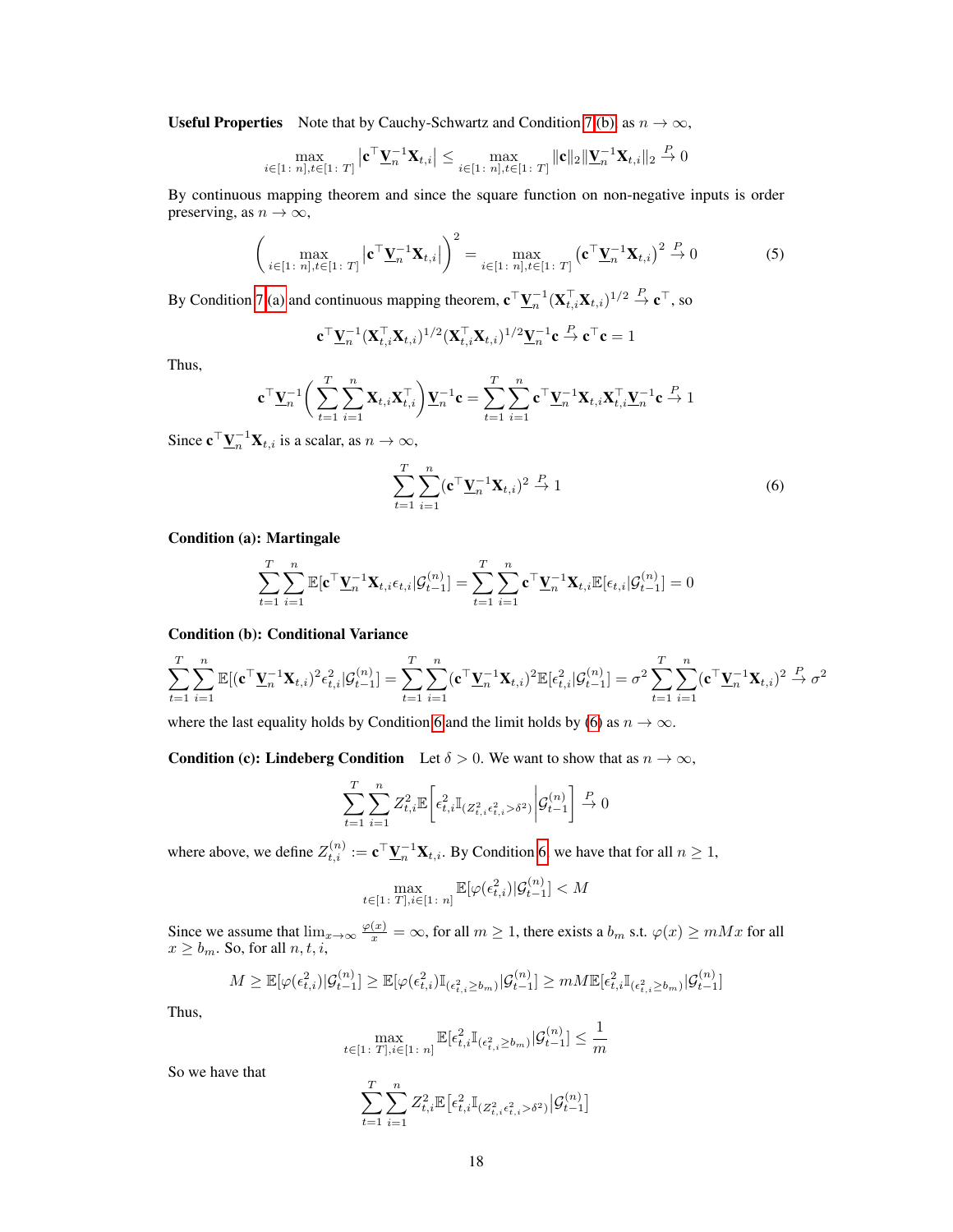$$
= \sum_{t=1}^{T} \sum_{i=1}^{n} Z_{t,i}^{2} \bigg( \mathbb{E} \bigg[ \epsilon_{t,i}^{2} \mathbb{I}_{(Z_{t,i}^{2} \epsilon_{t,i}^{2} > \delta^{2})} \bigg| \mathcal{G}_{t-1}^{(n)} \bigg] \mathbb{I}_{(Z_{t,i}^{2} \leq \delta^{2}/b_{m})} + \mathbb{E} \bigg[ \epsilon_{t,i}^{2} \mathbb{I}_{(Z_{t,i}^{2} \epsilon_{t,i}^{2} > \delta^{2})} \bigg| \mathcal{G}_{t-1}^{(n)} \bigg] \mathbb{I}_{(Z_{t,i}^{2} > \delta^{2}/b_{m})} \bigg) \n\leq \sum_{t=1}^{T} \sum_{i=1}^{n} Z_{t,i}^{2} \bigg( \mathbb{E} \bigg[ \epsilon_{t,i}^{2} \mathbb{I}_{(\epsilon_{t,i}^{2} > b_{m})} \bigg| \mathcal{G}_{t-1}^{(n)} \bigg] + \sigma^{2} \mathbb{I}_{(Z_{t,i}^{2} > \delta^{2}/b_{m})} \bigg) \n\leq \bigg( \frac{1}{m} + \sigma^{2} \mathbb{I}_{(\max_{t' \in [1\colon T], j \in [1\colon n]} Z_{t',j}^{2} > \delta^{2}/b_{m})} \bigg) \sum_{t=1}^{T} \sum_{i=1}^{n} Z_{t,i}^{2}
$$

By Slutsky's Theorem and [\(6\)](#page-5-0), it is sufficient to show that as  $n \to \infty$ ,

$$
\frac{1}{m} + \sigma^2 \mathbb{I}_{(\max_{t' \in [1\colon T], j \in [1\colon n]} Z^2_{t',j} > \delta^2/b_m)} \stackrel{P}{\to} 0
$$

For any  $\epsilon > 0$ ,

$$
\mathbb{P}\left(\frac{1}{m}+\sigma^2\mathbb{I}_{(\max_{t' \in [1\colon T], j \in [1\colon n]} Z_{t',j}^2 > \delta^2/b_m)} > \epsilon\right) \leq \mathbb{I}_{(\frac{1}{m} > \frac{\epsilon}{2})} + \mathbb{P}\left(\sigma^2\mathbb{I}_{(\max_{t' \in [1\colon T], j \in [1\colon n]} Z_{t',j}^2 > \delta^2/b_m)} > \frac{\epsilon}{2}\right)
$$

We can choose m such that  $\frac{1}{m} \leq \frac{\epsilon}{2}$ , so  $\mathbb{P}(\frac{1}{m} > \frac{\epsilon}{2}) = 0$ . For the second term (note that m is now fixed),

$$
\mathbb{P}\left(\sigma^2 \mathbb{I}_{\left(\max_{t' \in [1\colon T], j \in [1\colon n\right]} Z^2_{t',j} > \delta^2/b_m)} > \frac{\epsilon}{2}\right) \leq \mathbb{P}\left(\max_{t' \in [1\colon T], j \in [1\colon n]} Z^2_{t',j} > \delta^2/b_m\right) \to 0
$$

where the last limit holds by [\(5\)](#page-5-1) as  $n \to \infty$ .  $\Box$ 

## B.1 Corollary [1](#page--1-8) (Sufficient conditions for Theorem [5\)](#page-4-4)

*Under Conditions [1](#page--1-6) and [3,](#page--1-9) when the treatment effect is non-zero data collected in batches using -greedy, Thompson Sampling, or UCB with a fixed clipping constraint (see Definition [1\)](#page--1-10) will satisfy Theorem [5](#page-4-4) conditions.*

Proof: The only condition of Theorem [5](#page-4-4) that needs to verified is Condition [2.](#page--1-5) To satisfy Condition [2,](#page--1-5) it is sufficient to show that for any given  $\Delta$ , for some constant  $c \in (0, T)$ ,

$$
\frac{1}{n}\sum_{t=1}^{T}\sum_{i=1}^{n}A_{t,i} = \frac{1}{n}\sum_{t=1}^{T}N_{t,1} \stackrel{P}{\to} c.
$$

 $\epsilon$ -greedy We assume without loss of generality that  $\Delta > 0$  and  $\pi_1^{(n)} = \frac{1}{2}$ . Recall that for  $\epsilon$ -greedy, for  $a \in [2: T]$ ,

$$
\pi^{(n)}_a = \begin{cases} 1 - \frac{\epsilon}{2} & \text{if } \frac{\sum_{t=1}^a \sum_{i=1}^n A_{t,i} R_{t,i}}{\sum_{t'=1}^a N_{t',1}} > \frac{\sum_{t=1}^a \sum_{i=1}^n (1-A_{t,i}) R_{t,i}}{\sum_{t'=1}^a N_{t',0}} \\ \frac{\epsilon}{2} & \text{otherwise} \end{cases}
$$

Thus to show that  $\pi_a^{(n)} \stackrel{P}{\to} 1 - \frac{\epsilon}{2}$  for all  $a \in [2, T]$ , it is sufficient to show that

<span id="page-6-0"></span>
$$
\mathbb{P}\bigg(\frac{\sum_{t=1}^{a}\sum_{i=1}^{n}A_{t,i}R_{t,i}}{\sum_{t'=1}^{a}N_{t',1}} > \frac{\sum_{t=1}^{a}\sum_{i=1}^{n}(1-A_{t,i})R_{t,i}}{\sum_{t'=1}^{a}N_{t',0}}\bigg) \to 1
$$
\n(7)

To show [\(7\)](#page-6-0), it is equivalent to show that

<span id="page-6-1"></span>
$$
\mathbb{P}\left(\Delta > \frac{\sum_{t=1}^{a} \sum_{i=1}^{n} (1 - A_{t,i})\epsilon_{t,i}}{\sum_{t'=1}^{a} N_{t',0}} - \frac{\sum_{t=1}^{a} \sum_{i=1}^{n} A_{t,i}\epsilon_{t,i}}{\sum_{t'=1}^{a} N_{t',1}}\right) \to 1
$$
\n(8)

To show [\(8\)](#page-6-1), it is sufficient to show that

<span id="page-6-2"></span>
$$
\frac{\sum_{t=1}^{a} \sum_{i=1}^{n} (1 - A_{t,i}) \epsilon_{t,i}}{\sum_{t'=1}^{a} N_{t',0}} - \frac{\sum_{t=1}^{a} \sum_{i=1}^{n} A_{t,i} \epsilon_{t,i}}{\sum_{t'=1}^{a} N_{t',1}} \xrightarrow{P} 0.
$$
\n(9)

To show [\(9\)](#page-6-2), it is equivalent to show that

<span id="page-6-3"></span>
$$
\sum_{t=1}^{a} \frac{\sqrt{N_{t,0}}}{\sum_{t'=1}^{a} N_{t',0}} \frac{\sum_{i=1}^{n} (1 - A_{t,i}) \epsilon_{t,i}}{\sqrt{N_{t,0}}} - \sum_{t=1}^{a} \frac{\sqrt{N_{t,1}}}{\sum_{t'=1}^{a} N_{t',1}} \frac{\sum_{i=1}^{n} A_{t,i} \epsilon_{t,i}}{\sqrt{N_{t,1}}} \xrightarrow{P} 0. \tag{10}
$$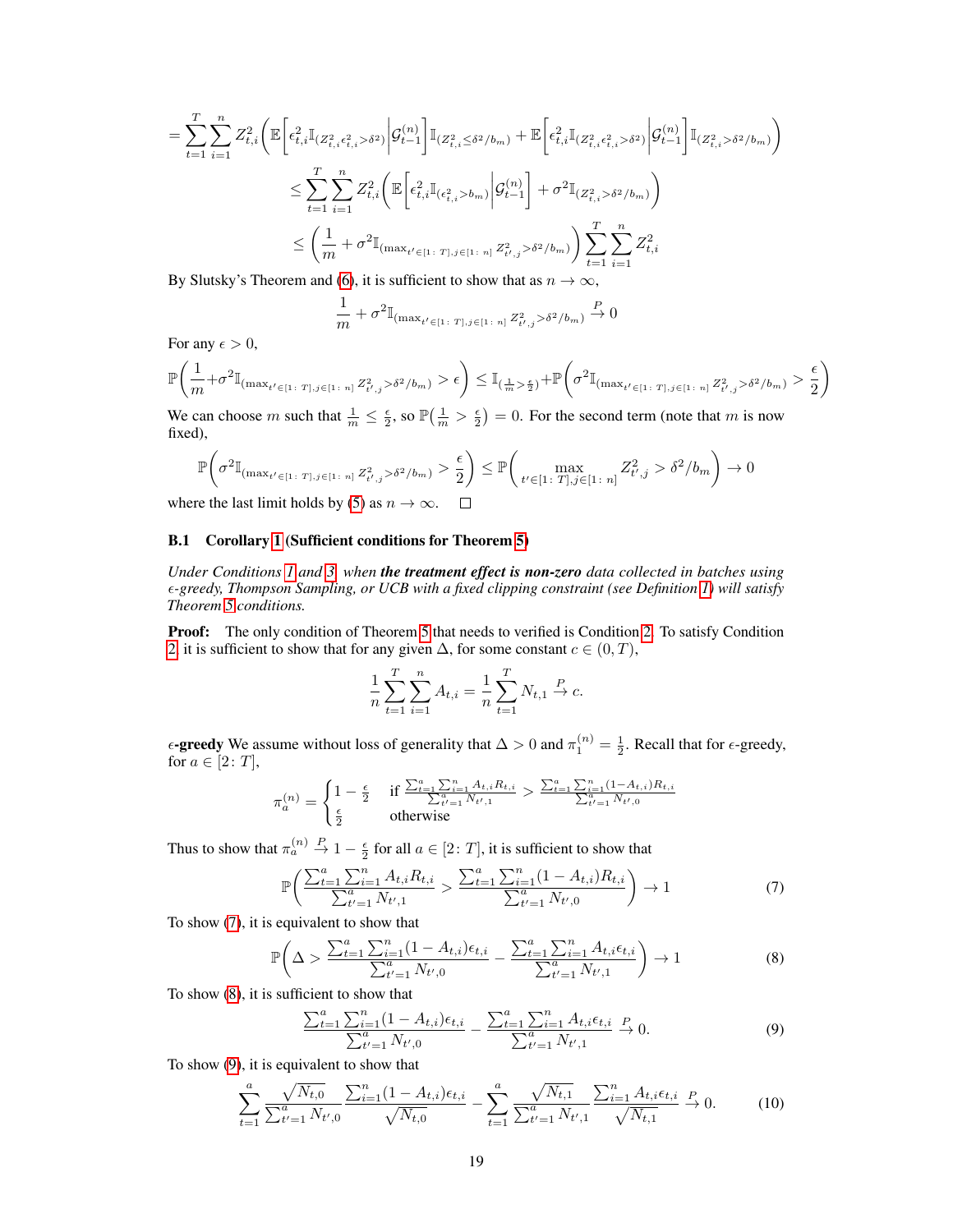By Lemma [1,](#page-18-0) for all  $t \in [1: T]$ ,

$$
\frac{N_{t,1}}{\pi_t^{(n)}n}\stackrel{P}{\to} 1
$$

Thus by Slutsky's Theorem, to show [\(10\)](#page-6-3), it is sufficient to show that

<span id="page-7-0"></span>
$$
\sum_{t=1}^{a} \frac{\sqrt{n(1-\pi_t^{(n)})}}{n\sum_{t'=1}^{a}(1-\pi_{t'}^{(n)})} \frac{\sum_{i=1}^{n}(1-A_{t,i})\epsilon_{t,i}}{\sqrt{N_{t,0}}} - \sum_{t=1}^{a} \frac{\sqrt{n\pi_t^{(n)}}}{n\sum_{t'=1}^{a}\pi_{t'}^{(n)}} \frac{\sum_{i=1}^{n}A_{t,i}\epsilon_{t,i}}{\sqrt{N_{t,1}}} \xrightarrow{P} 0. \tag{11}
$$

Since  $\pi_t^{(n)} \in [\frac{\epsilon}{2}, 1 - \frac{\epsilon}{2}]$  for all  $t, n$ , the left hand side of [\(11\)](#page-7-0) equals the following:

$$
\sum_{t=1}^{a} o_p(1) \frac{\sum_{i=1}^{n} (1 - A_{t,i}) \epsilon_{t,i}}{\sqrt{N_{t,0}}} - \sum_{t=1}^{a} o_p(1) \frac{\sum_{i=1}^{n} A_{t,i} \epsilon_{t,i}}{\sqrt{N_{t,1}}} \xrightarrow{P} 0.
$$

The above limit holds because by Thereom [3,](#page--1-3) we have that

<span id="page-7-1"></span>
$$
\left(\frac{\sum_{i=1}^{n} A_{1,i} \epsilon_{1,i}}{\sqrt{N_{1,1}}}, \frac{\sum_{i=1}^{n} (1 - A_{1,i}) \epsilon_{1,i}}{\sqrt{N_{1,0}}}, \dots, \frac{\sum_{i=1}^{n} A_{T,i} \epsilon_{T,i}}{\sqrt{N_{T,1}}}, \frac{\sum_{i=1}^{n} (1 - A_{T,i}) \epsilon_{T,i}}{\sqrt{N_{T,0}}}\right) \stackrel{D}{\to} \mathcal{N}(\mathbf{0}, \sigma^2 \underline{\mathbf{I}}_{2T}).
$$
\n(12)

Thus, by Slutsky's Theorem and Lemma [1,](#page-18-0) we have that

$$
\frac{1}{n}\sum_{t=1}^{T} N_{t,1} \xrightarrow{P} \frac{1}{2} + (T-1)(1-\frac{\epsilon}{2}) \quad \text{and} \quad \frac{1}{n}\sum_{t=1}^{T} N_{t,0} \xrightarrow{P} \frac{1}{2} + (T-1)\frac{\epsilon}{2}
$$

**Thompson Sampling** We assume without loss of generality that  $\Delta > 0$  and  $\pi_1^{(n)} = \frac{1}{2}$ . Recall that for Thompson Sampling with independent standard normal priors  $(\tilde{\beta}_1, \tilde{\beta}_0 \stackrel{i.i.d.}{\sim} \mathcal{N}(0, 1))$  for  $a \in [2: T]$ ,  $\pi_a^{(n)} = \pi_{\min} \vee \left[ \pi_{\max} \wedge \mathbb{P}(\tilde{\beta}_1 > \tilde{\beta}_0 \mid H_{a-1}^{(n)}) \right]$ 

Given the independent standard normal priors on  $\tilde{\beta}_1$ ,  $\tilde{\beta}_0$ , we have the following posterior distribution:

$$
\tilde{\beta}_{1} - \tilde{\beta}_{0} | H_{a-1}^{(n)} \sim \mathcal{N}\left(\frac{\sum_{t=1}^{a-1} \sum_{i=1}^{n} A_{t,i} R_{t,i}}{\sigma^{2} + \sum_{t=1}^{a-1} N_{t,1}} - \frac{\sum_{t=1}^{a-1} \sum_{i=1}^{n} (1 - A_{t,i}) R_{t,i}}{\sigma^{2} + \sum_{t=1}^{a-1} N_{t,0}}, \frac{\sigma^{2} (\sigma^{2} + \sum_{t=1}^{a-1} N_{t,1}) + \sigma^{2} (\sigma^{2} + \sum_{t=1}^{a-1} N_{t,0})}{(\sigma^{2} + \sum_{t=1}^{a-1} N_{t,0})(\sigma^{2} + \sum_{t=1}^{a-1} N_{t,1})}\right)
$$

$$
=:\mathcal{N}(\mu_{a-1}^{(n)}, (\sigma_{a-1}^{(n)})^{2})
$$

Thus to show that  $\pi_a^{(n)} \stackrel{P}{\to} \pi_{\max}$  for all  $a \in [2: T]$ , it is sufficient to show that  $\mu_{a-1}^{(n)}$  $\stackrel{P}{\to} \Delta$  and  $(\sigma_{a-1}^{(n)})^2 \stackrel{P}{\to} 0$  for all  $a \in [2: T]$ . By Lemma [1,](#page-18-0) for all  $t \in [1: T]$ ,

$$
\frac{N_{t,1}}{\pi_t^{(n)}n}\stackrel{P}{\to} 1
$$

Thus, to show  $(\sigma_{a-1}^{(n)})^2 \stackrel{P}{\rightarrow} 0$ , it is sufficient to show that

$$
\frac{\sigma^2(\sigma^2 + n\sum_{t=1}^{a-1}\pi_t^{(n)}) + \sigma^2(\sigma^2 + n\sum_{t=1}^{a-1}(1-\pi_t^{(n)}))}{(\sigma^2 + n\sum_{t=1}^{a-1}(1-\pi_t^{(n)}))(\sigma^2 + n\sum_{t=1}^{a-1}\pi_t^{(n)})} \xrightarrow{P} 0
$$

The above limit holds because  $\pi_t^{(n)} \in [\pi_{\min}, \pi_{\max}]$  for  $0 < \pi_{\min} \le \pi_{\max} < 1$  by the clipping condition.

We now show that  $\mu_{a-1}^{(n)}$  $\stackrel{P}{\rightarrow} \Delta$ , which is equivalent to showing that the following converges in probability to ∆

$$
\frac{\sum_{t=1}^{a-1} \sum_{i=1}^{n} A_{t,i} R_{t,i}}{\sigma^2 + \sum_{t=1}^{a-1} N_{t,1}} - \frac{\sum_{t=1}^{a-1} \sum_{i=1}^{n} (1 - A_{t,i}) R_{t,i}}{\sigma^2 + \sum_{t=1}^{a-1} N_{t,0}}
$$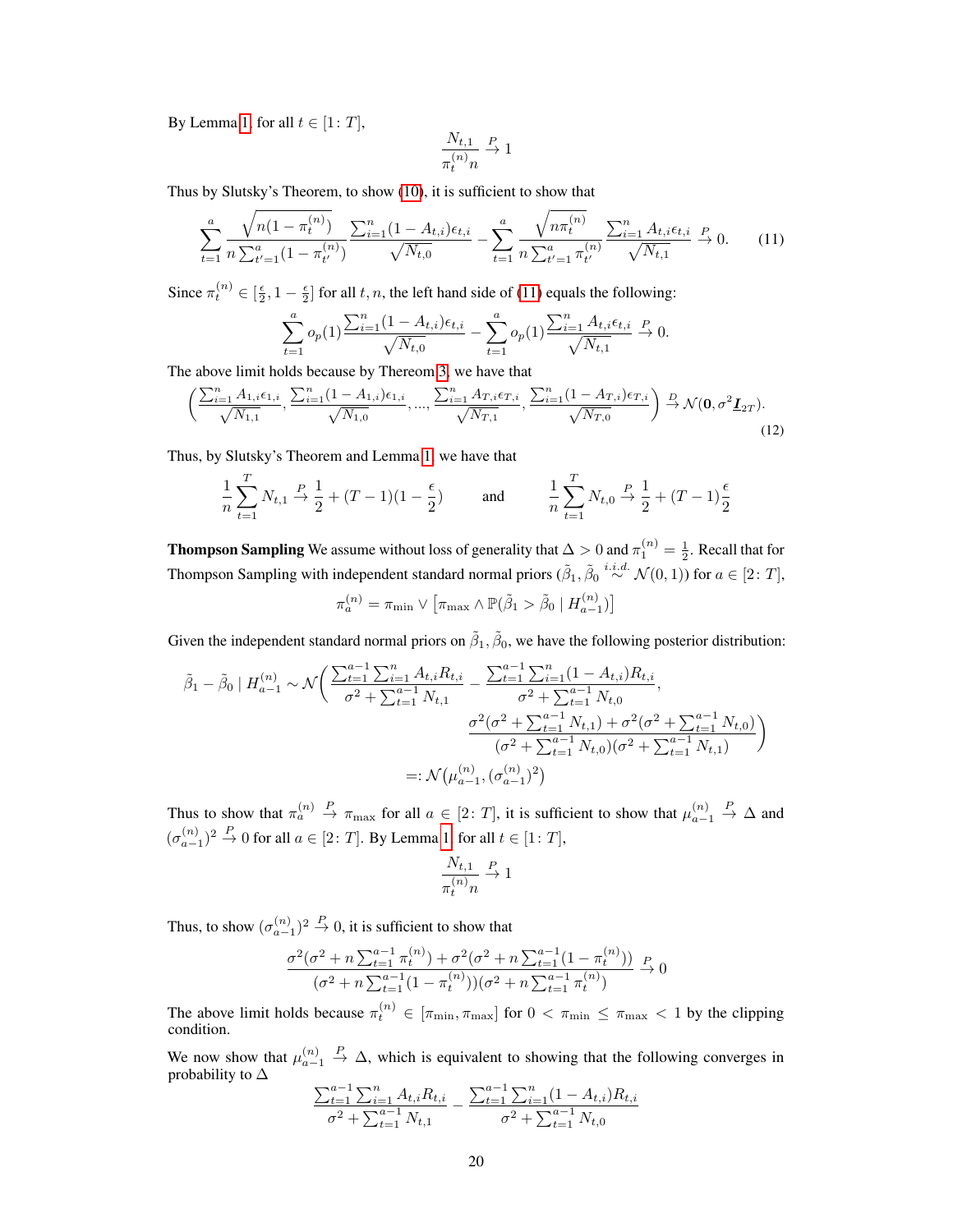$$
= \frac{\sum_{t=1}^{a-1} N_{t,1}}{\sigma^2 + \sum_{t=1}^{a-1} N_{t,1}} \frac{\sum_{t=1}^{a-1} \sum_{i=1}^{n} A_{t,i} R_{t,i}}{\sum_{t=1}^{a-1} N_{t,1}} - \frac{\sum_{t=1}^{a-1} N_{t,0}}{\sigma^2 + \sum_{t=1}^{a-1} N_{t,0}} \frac{\sum_{t=1}^{a-1} \sum_{i=1}^{n} (1 - A_{t,i}) R_{t,i}}{\sum_{t=1}^{a-1} N_{t,0}} \n= \frac{\sum_{t=1}^{a-1} N_{t,1}}{\sigma^2 + \sum_{t=1}^{a-1} N_{t,1}} \left( \beta_1 + \frac{\sum_{t=1}^{a-1} \sum_{i=1}^{n} A_{t,i} \epsilon_{t,i}}{\sum_{t=1}^{a-1} N_{t,1}} \right) \n- \frac{\sum_{t=1}^{a-1} N_{t,0}}{\sigma^2 + \sum_{t=1}^{a-1} N_{t,0}} \left( \beta_0 + \frac{\sum_{t=1}^{a-1} \sum_{i=1}^{n} (1 - A_{t,i}) \epsilon_{t,i}}{\sum_{t=1}^{a-1} N_{t,0}} \right) (13)
$$

Note that

<span id="page-8-1"></span><span id="page-8-0"></span>
$$
\frac{\sum_{t=1}^{a-1} N_{t,1}}{\sigma^2 + \sum_{t=1}^{a-1} N_{t,1}} \beta_1 - \frac{\sum_{t=1}^{a-1} N_{t,0}}{\sigma^2 + \sum_{t=1}^{a-1} N_{t,0}} \beta_0 \xrightarrow{P} \Delta
$$
\n(14)

Equation [\(14\)](#page-8-0) above holds by Lemma [1,](#page-18-0) because

$$
\frac{n\sum_{t=1}^{a-1}\pi_t^{(n)}}{\sigma^2 + n\sum_{t=1}^{a-1}\pi_t^{(n)}} \xrightarrow{P} 1 \qquad \frac{n\sum_{t=1}^{a-1}(1-\pi_t^{(n)})}{\sigma^2 + n\sum_{t=1}^{a-1}(1-\pi_t^{(n)})} \xrightarrow{P} 1 \qquad (15)
$$

which hold because  $\pi_t^{(n)} \in [\pi_{\min}, \pi_{\max}]$  due to our clipping condition.

By Slutsky's Theorem and [\(14\)](#page-8-0), to show [\(13\)](#page-8-1), it is sufficient to show that

<span id="page-8-2"></span>
$$
\frac{\sum_{t=1}^{a-1} \sum_{i=1}^{n} A_{t,i} \epsilon_{t,i}}{\sigma^2 + \sum_{t=1}^{a-1} N_{t,1}} - \frac{\sum_{t=1}^{a-1} \sum_{i=1}^{n} (1 - A_{t,i}) \epsilon_{t,i}}{\sigma^2 + \sum_{t=1}^{a-1} N_{t,0}} \xrightarrow{P} 0.
$$
\n(16)

Equation [\(16\)](#page-8-2) is equivalent to the following:

<span id="page-8-3"></span>
$$
\sum_{t=1}^{a-1} \frac{\sqrt{N_{t,1}}}{\sigma^2 + \sum_{t'=1}^{a-1} N_{t',1}} \frac{\sum_{i=1}^n A_{t,i} \epsilon_{t,i}}{\sqrt{N_{t,1}}} - \sum_{t=1}^{a-1} \frac{\sqrt{N_{t,0}}}{\sigma^2 + \sum_{t'=1}^{a-1} N_{t',0}} \frac{\sum_{i=1}^n (1 - A_{t,i}) \epsilon_{t,i}}{\sqrt{N_{t,0}}} \xrightarrow{P} 0 \quad (17)
$$

By Lemma [1,](#page-18-0) to show [\(17\)](#page-8-3) it is sufficient to show that

<span id="page-8-4"></span>
$$
\sum_{t=1}^{a-1} \frac{\sqrt{n \pi_t^{(n)}}}{\sigma^2 + n \sum_{t'=1}^{a-1} \pi_{t'}^{(n)}} \frac{\sum_{i=1}^n A_{t,i} \epsilon_{t,i}}{\sqrt{N_{t,1}}} - \sum_{t=1}^{a-1} \frac{\sqrt{n(1 - \pi_t^{(n)})}}{\sigma^2 + n \sum_{t'=1}^{a-1} (1 - \pi_{t'}^{(n)})} \frac{\sum_{i=1}^n (1 - A_{t,i}) \epsilon_{t,i}}{\sqrt{N_{t,0}}} \xrightarrow{P} 0 \quad (18)
$$

Since  $\pi_t^{(n)} \in [\pi_{\min}, \pi_{\max}]$  due to our clipping condition, the left hand side of [\(18\)](#page-8-4) equals the following

$$
\sum_{t=1}^{a-1} o_p(1) \frac{\sum_{i=1}^n A_{t,i} \epsilon_{t,i}}{\sqrt{N_{t,1}}} - \sum_{t=1}^{a-1} o_p(1) \frac{\sum_{i=1}^n (1 - A_{t,i}) \epsilon_{t,i}}{\sqrt{N_{t,0}}} \xrightarrow{P} 0
$$

The above limit holds by [\(12\)](#page-7-1).

Thus, by Slutsky's Theorem and Lemma [1,](#page-18-0) we have that

$$
\frac{1}{n}\sum_{t=1}^{T}N_{t,1} \stackrel{P}{\to} \frac{1}{2} + (T-1)\pi_{\text{max}} \quad \text{and} \quad \frac{1}{n}\sum_{t=1}^{T}N_{t,0} \stackrel{P}{\to} \frac{1}{2} + (T-1)\pi_{\text{min}} \quad \Box
$$

**UCB** We assume without loss of generality that  $\Delta > 0$  and  $\pi_1^{(n)} = \frac{1}{2}$ . Recall that for UCB, for  $a \in [2: T],$ 

$$
\pi_a^{(n)} = \begin{cases} \pi_{\text{max}} & \text{if } U_{a-1,1} > U_{a-1,0} \\ 1 - \pi_{\text{max}} & \text{otherwise} \end{cases}
$$

where we define the upper confidence bounds U for any confidence level  $\delta$  with  $0 < \delta < 1$  as follows:

$$
U_{a-1,1} = \begin{cases} \infty & \text{if } \sum_{t=1}^{a-1} N_{t,1} = 0\\ \frac{\sum_{t=1}^{a-1} \sum_{i=1}^{n} A_{t,i} R_{t,i}}{\sum_{t=1}^{a-1} N_{t,1}} + \sqrt{\frac{2 \log 1/\delta}{\sum_{t=1}^{a-1} N_{t,1}}} & \text{otherwise} \end{cases}
$$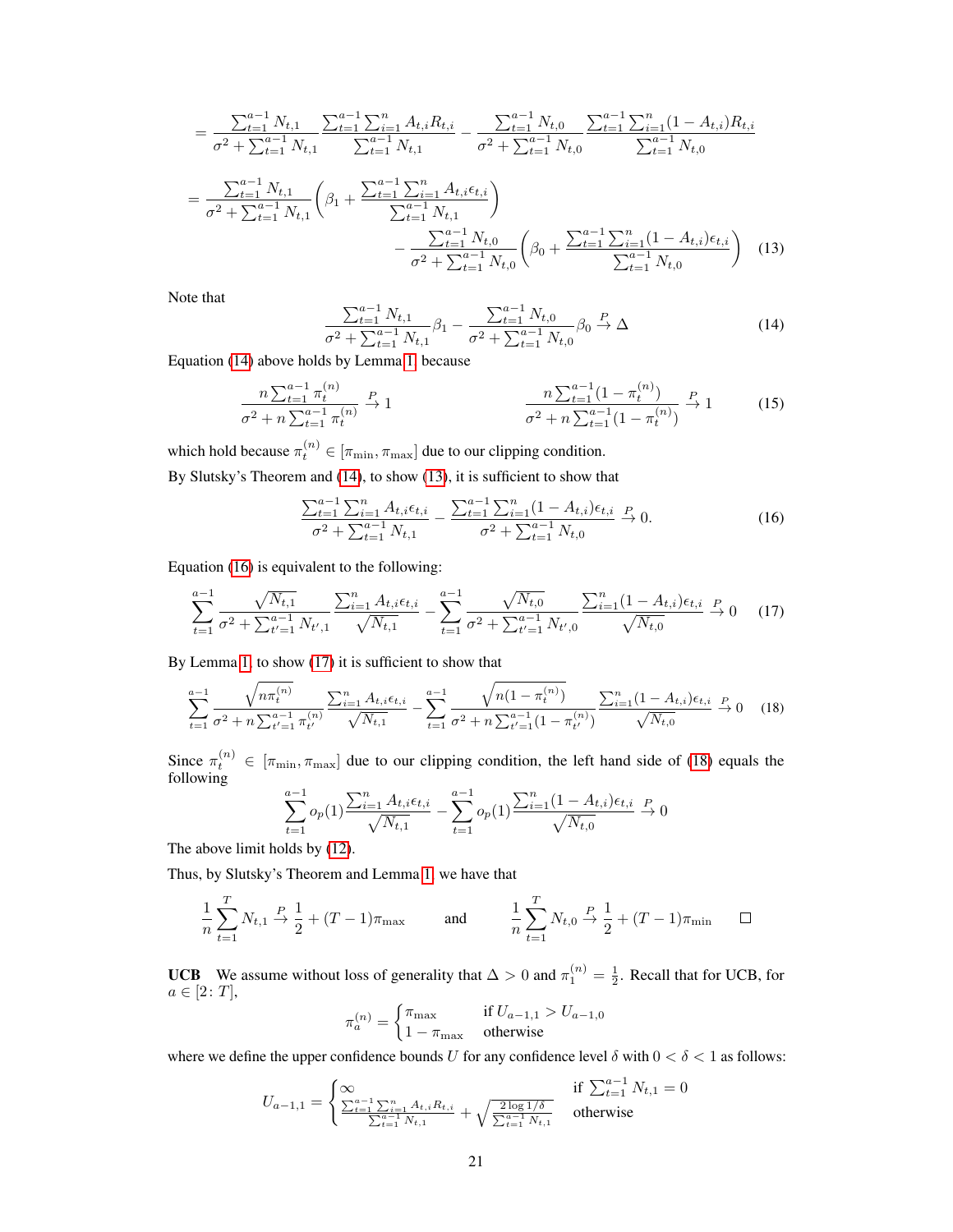$$
U_{a-1,0} = \begin{cases} \infty & \text{if } N_{1,0} = 0\\ \frac{\sum_{t=1}^{a-1} \sum_{i=1}^{n} (1 - A_{t,i}) R_{t,i}}{\sum_{t=1}^{a-1} N_{t,0}} + \sqrt{\frac{2 \log 1/\delta}{\sum_{t=1}^{a-1} N_{t,0}}} & \text{otherwise} \end{cases}
$$

Thus to show that  $\pi_a^{(n)} \stackrel{P}{\to} \pi_{\max}$  for all  $a \in [2: T]$ , it is sufficient to show that  $\mathbb{I}_{(U_{a,1} > U_{a,0})} \stackrel{P}{\to} 1$ , which is equivalent to showing that the following converges in probability to 1:

$$
\begin{split} &\mathbb{I}_{(\sum_{t=1}^{a}N_{t,1}>0,\sum_{t=1}^{a}N_{t,0}>0)}\mathbb{I}_{\left(\frac{\sum_{t=1}^{a}\sum_{i=1}^{n}A_{t,i}R_{t,i}}{\sum_{t=1}^{a}N_{t,1}}+\sqrt{\frac{2\log 1/\delta}{\sum_{t=1}^{a}N_{t,1}}}\right)}\frac{\sum_{t=1}^{a}\sum_{i=1}^{n}(1-A_{t,i})R_{t,i}}{\sum_{t=1}^{a}N_{t,1}}+\sqrt{\frac{2\log 1/\delta}{\sum_{t=1}^{a}N_{t,0}}}\n\end{split} \quad+\mathbb{I}_{(\sum_{t=1}^{a}N_{t,1}=0,\sum_{t=1}^{a}N_{t,0}>0)}\n+ \mathbb{I}_{(\sum_{t=1}^{a}N_{t,1}=0,\sum_{t=1}^{a}N_{t,0}>0)}\n+ \mathbb{I}_{(\sum_{t=1}^{a}N_{t,1}=0,\sum_{t=1}^{a}N_{t,0}>0)}\n+ o_p(1)
$$

Note that to show that the above converges in probability to 1, it is sufficient to show that the following:

$$
\frac{\sum_{t=1}^{a} \sum_{i=1}^{n} (1 - A_{t,i}) \epsilon_{t,i}}{\sum_{t=1}^{a} N_{t,1}} + \sqrt{\frac{2 \log 1/\delta}{\sum_{t=1}^{a} N_{t,0}}} - \frac{\sum_{t=1}^{a} \sum_{i=1}^{n} A_{t,i} \epsilon_{t,i}}{\sum_{t=1}^{a} N_{t,1}} - \sqrt{\frac{2 \log 1/\delta}{\sum_{t=1}^{a} N_{t,1}}} \stackrel{P}{\to} 0
$$

Note that for fixed  $\delta$ , we have that  $\frac{2 \log 1/\delta}{\sum_{t=1}^{\alpha} N_{t,0}}$  $\stackrel{P}{\rightarrow}$  0, since  $\frac{N_{t,0}}{n/2}$  $\stackrel{P}{\rightarrow}$  1. Also note that  $\frac{\sum_{t=1}^{a} \sum_{i=1}^{n} (1-A_{t,i}) \epsilon_{t,i}}{\sum_{t=1}^{a} N_{t,1}} - \frac{\sum_{t=1}^{a} \sum_{i=1}^{n} A_{t,i} \epsilon_{t,i}}{\sum_{t=1}^{a} N_{t,1}}$  $\stackrel{P}{\rightarrow}$  0, by the same argument made in the  $\epsilon$ -greedy case to show [\(9\)](#page-6-2).

Thus, by Slutsky's Theorem and Lemma [1,](#page-18-0) we have that

$$
\frac{1}{n}\sum_{t=1}^{T}N_{t,1} \stackrel{P}{\to} \frac{1}{2} + (T-1)\pi_{\text{max}} \quad \text{and} \quad \frac{1}{n}\sum_{t=1}^{T}N_{t,0} \stackrel{P}{\to} \frac{1}{2} + (T-1)(1-\pi_{\text{max}})
$$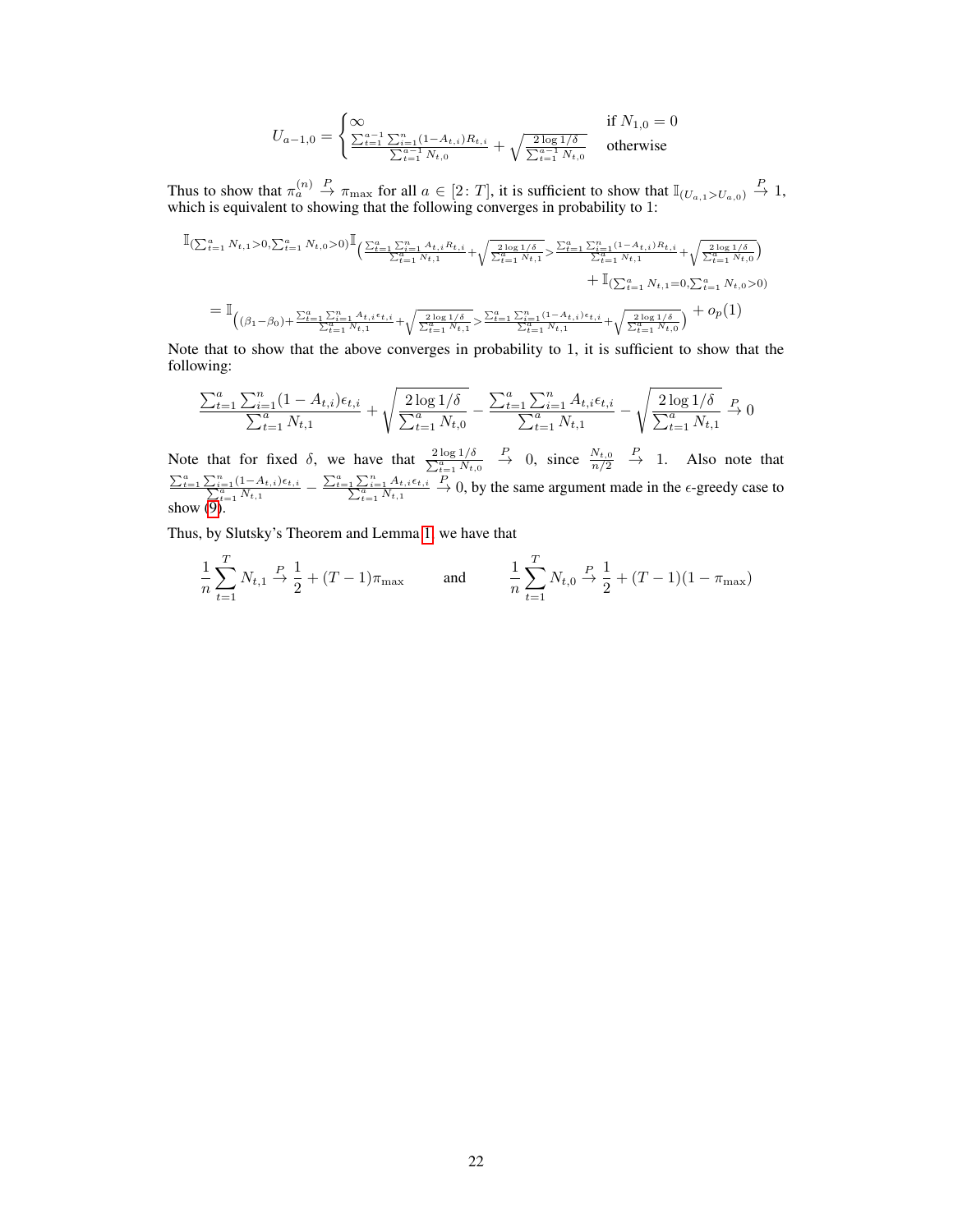# C Non-uniform convergence of the OLS Estimator

Definition 3 (Non-concentration of a sequence of random variables). *For a sequence of random*  $a$  *variables*  $\{Y_i\}_{i=1}^n$  *on probability space*  $(\Omega, \mathcal{F}, \mathbb{P})$ *, we say*  $Y_n$  *does not concentrate if for each*  $a \in \mathbb{R}$ *there exists an*  $\epsilon_a > 0$  *with* 

$$
P(\{\omega \in \Omega : |Y_n(\omega) - a| > \epsilon_a\}) \nrightarrow 0.
$$

## C.1 Thompson Sampling

<span id="page-10-0"></span>Proposition 1 (Non-concentration of sampling probabilities under Thompson Sampling). *Under the assumptions of Theorem [2,](#page--1-11) the posterior distribution that arm* 1 *is better than arm* 0 *converges as follows:*

$$
\mathbb{P}(\tilde{\beta}_1 > \tilde{\beta}_0 \mid H_1^{(n)}) \stackrel{D}{\rightarrow} \begin{cases} 1 & \text{if } \Delta > 0 \\ 0 & \text{if } \Delta < 0 \\ \text{Uniform}[0, 1] & \text{if } \Delta = 0 \end{cases}
$$

Thus, the sampling probabilities  $\pi_t^{(n)}$  do not concentrate when  $\Delta = 0$ .

**Proof:** Below,  $N_{t,1} = \sum_{i=1}^{n} A_{t,i}$  and  $N_{t,0} = \sum_{i=1}^{n} (1 - A_{t,i})$ . Posterior means:

$$
\tilde{\beta}_0 | H_1^{(n)} \sim \mathcal{N}\left(\frac{\sum_{i=1}^n (1 - A_{1,i}) R_{1,i}}{\sigma_a^2 + N_{1,0}}, \frac{\sigma^2}{\sigma_a^2 + N_{0,1}}\right)
$$
\n
$$
\tilde{\beta}_1 | H_1^{(n)} \sim \mathcal{N}\left(\frac{\sum_{i=1}^n A_{1,i} R_{1,i}}{\sigma_a^2 + N_{1,1}}, \frac{\sigma_a^2}{\sigma_a^2 + N_{1,1}}\right)
$$
\n
$$
\tilde{\beta}_1 - \tilde{\beta}_0 | H_1^{(n)} \sim \mathcal{N}(\mu_n, \sigma_n^2)
$$
\nfor  $\mu_n := \frac{\sum_{i=1}^n A_{1,i} R_{1,i}}{\sigma_a^2 + N_{1,1}} - \frac{\sum_{i=1}^n (1 - A_{1,i}) R_{1,i}}{\sigma_a^2 + N_{1,0}}$  and  $\sigma_n^2 := \frac{\sigma_a^2 (\sigma_a^2 + N_{1,1}) + \sigma_a^2 (\sigma_a^2 + N_{1,0})}{(\sigma_a^2 + N_{1,0})(\sigma_a^2 + N_{1,1})}$ .

$$
P(\tilde{\beta}_1 > \tilde{\beta}_0 \mid H_1^{(n)}) = P(\tilde{\beta}_1 - \tilde{\beta}_0 > 0 \mid H_1^{(n)}) = P\left(\frac{\tilde{\beta}_1 - \tilde{\beta}_0 - \mu_n}{\sigma_n} > -\frac{\mu_n}{\sigma_n} \mid H_1^{(n)}\right)
$$

For  $Z \sim \mathcal{N}(0, 1)$  independent of  $\mu_n, \sigma_n$ .

$$
= P\left(Z > -\frac{\mu_n}{\sigma_n} \middle| H_1^{(n)}\right) = P\left(Z < \frac{\mu_n}{\sigma_n} \middle| H_1^{(n)}\right) = \Phi\left(\frac{\mu_n}{\sigma_n} \middle| H_1^{(n)}\right)
$$
  

$$
\frac{\mu_n}{\sigma_n} = \left(\frac{\sum_{i=1}^n A_{1,i} R_{1,i}}{\sigma_a^2 + N_{1,1}} - \frac{\sum_{i=1}^n (1 - A_{1,i}) R_{1,i}}{\sigma_a^2 + N_{1,0}}\right) \sqrt{\frac{(\sigma_a^2 + N_{1,0})(\sigma_a^2 + N_{1,1})}{2\sigma_a^4 + \sigma_a^2 n}}
$$
  

$$
= \left(\frac{\beta_1 N_{1,1} + \sum_{i=1}^n A_{1,i} \epsilon_{1,i}}{\sigma_a^2 + N_{1,1}} - \frac{\beta_0 N_{1,0} + \sum_{i=1}^n (1 - A_{1,i}) \epsilon_{1,i}}{\sigma_a^2 + N_{1,0}}\right) \sqrt{\frac{(\sigma_a^2 + N_{1,0})(\sigma_a^2 + N_{1,1})}{2\sigma_a^4 + \sigma_a^2 n}}
$$
  

$$
= \frac{\sum_{i=1}^n A_{1,i} \epsilon_{1,i}}{\sqrt{N_{1,1}}} \sqrt{\frac{N_{1,1}(\sigma_a^2 + N_{1,0})}{(2\sigma_a^4 + \sigma_a^2 n)(\sigma_a^2 + N_{1,1})}} - \frac{\sum_{i=1}^n (1 - A_{1,i}) \epsilon_{1,i}}{\sqrt{N_{1,0}}} \sqrt{\frac{N_{1,0}(\sigma_a^2 + N_{1,1})}{(2\sigma_a^4 + \sigma_a^2 n)(\sigma_a^2 + N_{1,0})}}
$$
  

$$
+ \left(\beta_1 \frac{N_{1,1}}{\sigma_a^2 + N_{1,1}} - \beta_0 \frac{N_{1,0}}{\sigma_a^2 + N_{1,0}}\right) \sqrt{\frac{(\sigma_a^2 + N_{1,0})(\sigma_a^2 + N_{1,1})}{2\sigma_a^4 + \sigma_a^2 n}} =: B_n + C_n
$$

Let's first examine  $C_n$ . Note that  $\beta_1 = \beta_0 + \Delta$ , so  $\beta_1 \frac{N_{1,1}}{\sigma_a^2 + N_{1,1}} - \beta_0 \frac{N_{1,0}}{\sigma_a^2 + N_{1,0}}$  equals

$$
= (\beta_0 + \Delta) \frac{N_{1,1}}{\sigma_a^2 + N_{1,1}} - \beta_0 \frac{N_{1,0}}{\sigma_a^2 + N_{1,0}} = \Delta \frac{N_{1,1}}{\sigma_a^2 + N_{1,1}} + \beta_0 \left( \frac{N_{1,1}}{\sigma_a^2 + N_{1,1}} - \frac{N_{1,0}}{\sigma_a^2 + N_{1,0}} \right)
$$

$$
= \Delta \frac{N_{1,1}/n}{(\sigma_a^2 + N_{1,1})/n} + \beta_0 \left( \frac{N_{1,1}(\sigma_a^2 + N_{1,0}) - N_{1,0}(\sigma_a^2 + N_{1,1})}{(\sigma_a^2 + N_{1,1})(\sigma_a^2 + N_{1,1})} \right)
$$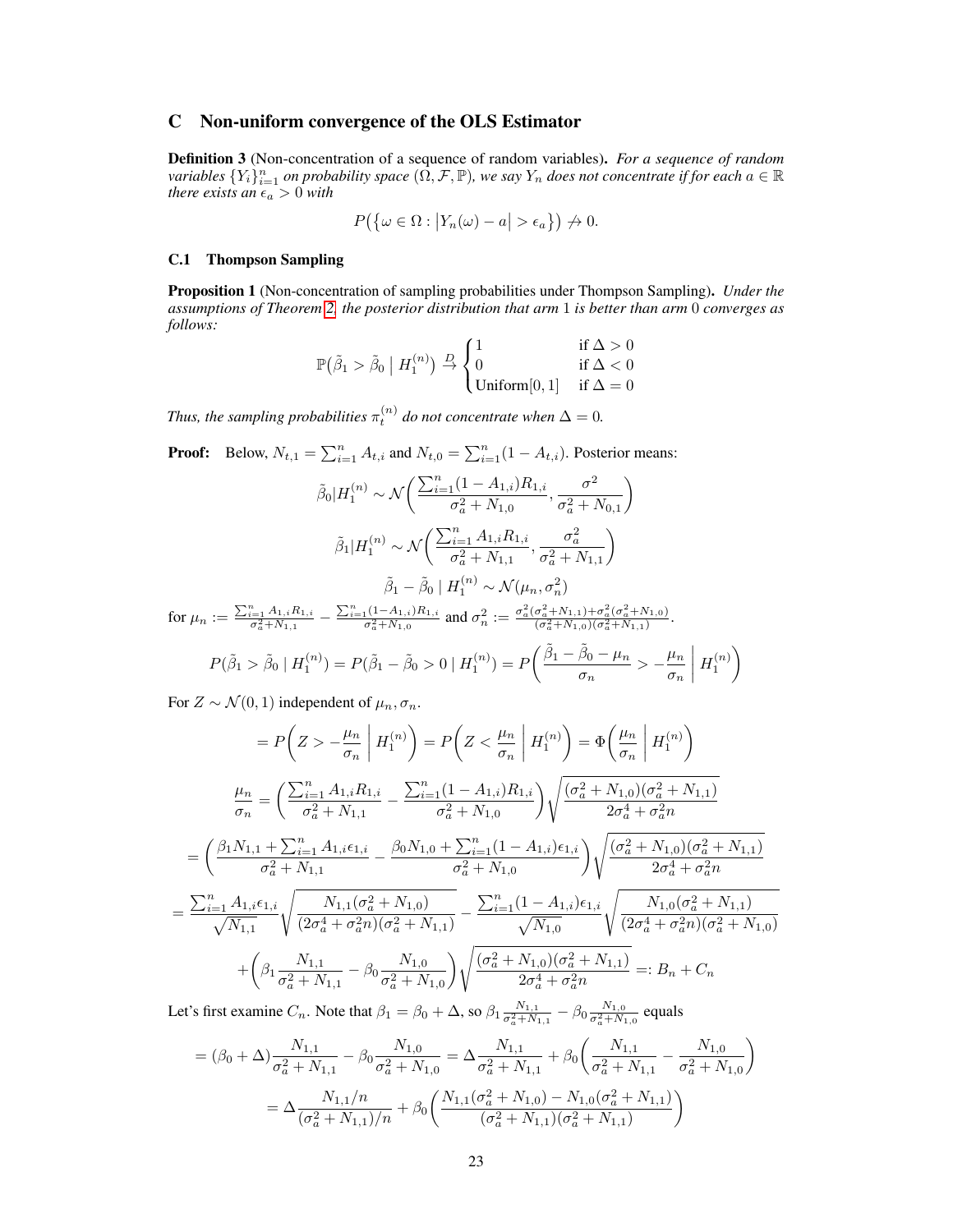$$
= \Delta \frac{\frac{1}{2} + o(1)}{\frac{1}{2} + o(1)} + \beta_0 \sigma_a^2 \left( \frac{N_{1,1} - N_{1,0}}{(\sigma_a^2 + N_{1,1})(\sigma_a^2 + N_{1,1})} \right) = \Delta [1 + o(1)] + o\left(\frac{1}{n}\right)
$$

where the last equality holds by the Strong Law of Large Numbers because

$$
\frac{\frac{1}{n^2}(N_{1,1} - N_{1,0})}{\frac{1}{n^2}(\sigma_a^2 + N_{1,1})(\sigma_a^2 + N_{1,1})} = \frac{\frac{1}{n}[\frac{1}{2} - \frac{1}{2} + o(1)]}{[\frac{1}{2} + o(1)][\frac{1}{2} + o(1)]} = \frac{\frac{1}{n}o(1)}{\frac{1}{4} + o(1)} = o\left(\frac{1}{n}\right)
$$

Thus,

Note that **Note** 

$$
C_n = \left[\Delta[1 + o(1)] + o\left(\frac{1}{n}\right)\right] \sqrt{\frac{(\sigma_a^2 + N_{1,0})(\sigma_a^2 + N_{1,1})}{2\sigma_a^4 + \sigma_a^2 n}}
$$

$$
= \left[\Delta[1 + o(1)] + o\left(\frac{1}{n}\right)\right] \sqrt{\frac{n\left[\frac{1}{2} + o(1)\right]\left[\frac{1}{2} + o(1)\right]}{o(1) + \sigma_a^2}} = \sqrt{n}\Delta\left[1/(2\sigma_a) + o(1)\right] + o\left(\frac{1}{\sqrt{n}}\right)
$$

Let's now examine  $B_n$ .

$$
\sqrt{\frac{N_{1,1}(\sigma_a^2 + N_{1,0})}{(2\sigma_a^4 + \sigma_a^2 n)(\sigma_a^2 + N_{1,1})}} = \sqrt{\frac{[\frac{1}{2} + o(1)][\frac{1}{2} + o(1)]}{[\sigma_a^2 + o(1)][\frac{1}{2} + o(1)]}} = \sqrt{\frac{1}{2\sigma_a^2}} + o(1)
$$
\n
$$
\sqrt{\frac{N_{1,0}(\sigma_a^2 + N_{1,1})}{(2\sigma_a^4 + \sigma_a^2 n)(\sigma_a^2 + N_{1,0})}} = \sqrt{\frac{[\frac{1}{2} + o(1)][\frac{1}{2} + o(1)]}{[\sigma_a^2 + o(1)][\frac{1}{2} + o(1)]}} = \sqrt{\frac{1}{2\sigma_a^2}} + o(1)
$$
\nNote that by Theorem 3, 
$$
\left[\frac{1}{\sqrt{N_{1,1}}} \sum_{i=1}^n \epsilon_{1,i} A_{1,i}, \frac{1}{\sqrt{N_{1,0}}} \sum_{i=1}^n \epsilon_{1,i} (1 - A_{1,i})\right] \stackrel{D}{\rightarrow} \mathcal{N}(\mathbf{0}, \mathbf{I}_2).
$$
 Thus by Slutky's Theorem,

$$
\begin{bmatrix} \frac{\sum_{i=1}^{n} A_{1,i}\epsilon_{1,i}}{\sqrt{N_{1,1}}} \sqrt{\frac{N_{1,1}(\sigma_a^2+N_{1,0})}{(2\sigma_a^4+\sigma_a^2n)(\sigma_a^2+N_{1,1})}} \\ \frac{\sum_{i=1}^{n} (1-A_{1,i})\epsilon_{1,i}}{\sqrt{N_{1,0}}} \sqrt{\frac{N_{1,0}(\sigma_a^2+N_{1,1})}{(2\sigma_a^4+\sigma_a^2n)(\sigma_a^2+N_{1,0})}} \end{bmatrix} = \begin{bmatrix} \frac{\sum_{i=1}^{n} A_{1,i}\epsilon_{1,i}}{\sqrt{N_{1,1}}} \left[\sqrt{\frac{1}{2\sigma_a^2}}+o(1)\right] \\ \frac{\sum_{i=1}^{n} (1-A_{1,i})\epsilon_{1,i}}{\sqrt{N_{1,0}}} \left[\sqrt{\frac{1}{2\sigma_a^2}}+o(1)\right] \end{bmatrix} \xrightarrow{D} \mathcal{N}\left(\mathbf{0},\frac{1}{2\sigma_a^2}\mathbf{I}_2\right)
$$

Thus, we have that,  $B_n \stackrel{D}{\to} \mathcal{N}(0, \frac{1}{\sigma_a^2})$ . Since we assume that the algorithm's variance is correctly specified, so  $\sigma_a^2 = 1$ ,

$$
B_n + C_n \stackrel{D}{\rightarrow} \begin{cases} \infty & \text{if } \Delta > 0\\ -\infty & \text{if } \Delta < 0\\ \mathcal{N}(0, 1) & \text{if } \Delta = 0 \end{cases}
$$

Thus, by continuous mapping theorem,

$$
\mathbb{P}\big(\tilde{\beta}_1 > \tilde{\beta}_0 \big| H_1^{(n)} \big) = \Phi\bigg(\frac{\mu_n}{\sigma_n}\bigg) = \Phi(B_n + C_n) \stackrel{D}{\to} \begin{cases} 1 & \text{if } \Delta > 0 \\ 0 & \text{if } \Delta < 0 \\ \text{Uniform}[0,1] & \text{if } \Delta = 0 \end{cases} \quad \Box
$$

Proof of Theorem [2](#page--1-11) (Non-uniform convergence of the OLS estimator of the treatment effect for Thompson Sampling): The normalized errors of the OLS estimator for  $\Delta$ , which are asymptotically normal under i.i.d. sampling are as follows:

$$
\sqrt{\frac{(N_{1,1} + N_{2,1})(N_{1,0} + N_{2,0})}{2n}} \left(\hat{\beta}_1^{\text{OLS}} - \hat{\beta}_0^{\text{OLS}} - \Delta\right)
$$
  
= 
$$
\sqrt{\frac{(N_{1,1} + N_{2,1})(N_{1,0} + N_{2,0})}{2n}} \left(\frac{\sum_{t=1}^2 \sum_{i=1}^n A_{t,i} R_{t,i}}{N_{1,1} + N_{2,1}} - \frac{\sum_{t=1}^2 \sum_{i=1}^n (1 - A_{t,i}) R_{t,i}}{N_{1,0} + N_{2,0}} - \Delta\right)
$$
  
= 
$$
\sqrt{\frac{(N_{1,1} + N_{2,1})(N_{1,0} + N_{2,0})}{2n}} \left((\beta_1 - \beta_0) - \Delta + \frac{\sum_{t=1}^2 \sum_{i=1}^n A_{t,i} \epsilon_{t,i}}{N_{1,1} + N_{2,1}} - \frac{\sum_{t=1}^2 \sum_{i=1}^n (1 - A_{t,i}) \epsilon_{t,i}}{N_{1,0} + N_{2,0}}\right)
$$
  
= 
$$
\sqrt{\frac{N_{1,0} + N_{2,0}}{2n}} \frac{\sum_{t=1}^2 \sum_{i=1}^n A_{t,i} \epsilon_{t,i}}{\sqrt{N_{1,1} + N_{2,0}}} - \sqrt{\frac{N_{1,1} + N_{2,1}}{2n}} \frac{\sum_{t=1}^2 \sum_{i=1}^n (1 - A_{t,i}) \epsilon_{t,i}}{\sqrt{N_{1,0} + N_{2,0}}}
$$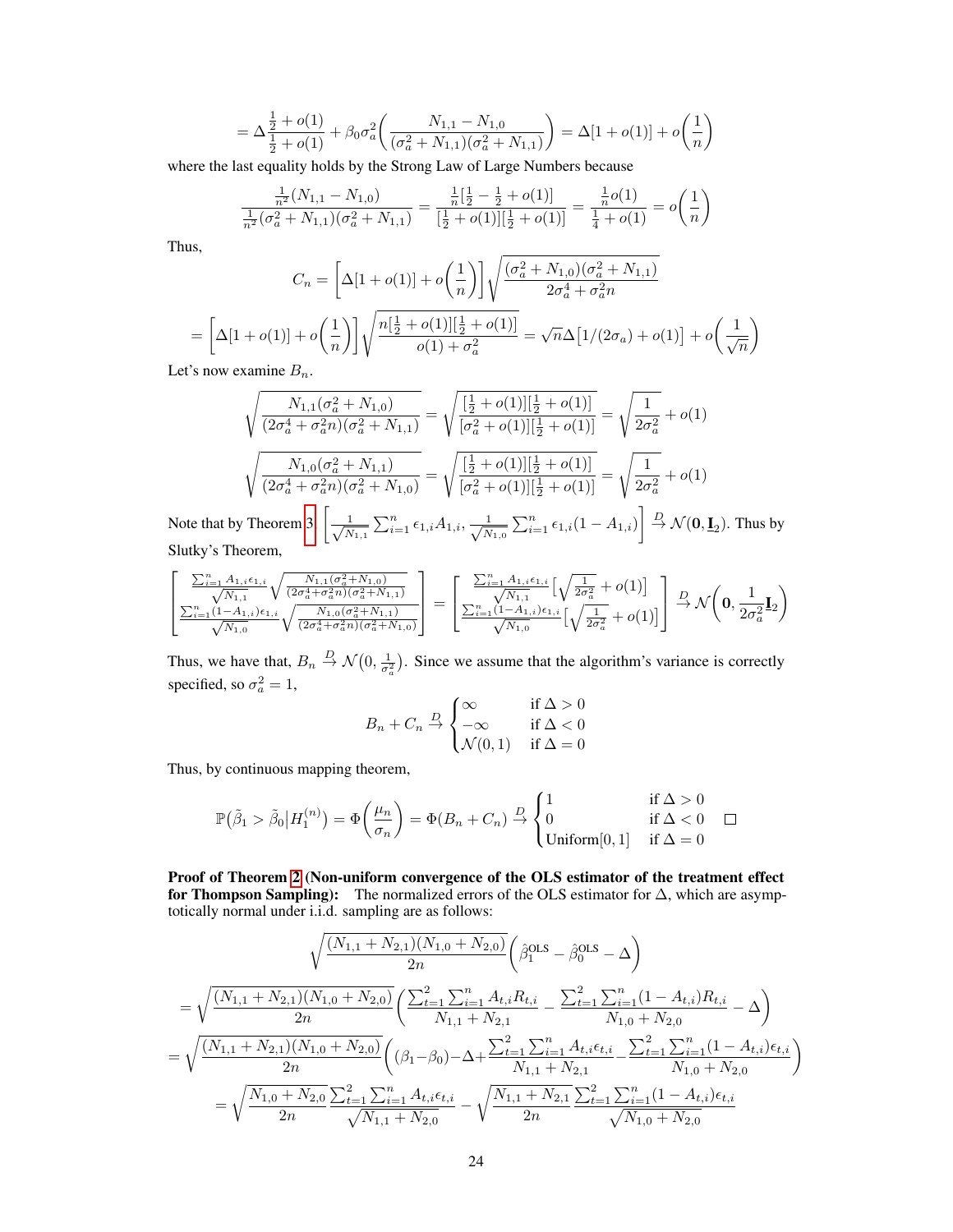$$
= [1, -1, 1, -1] \begin{bmatrix} \sqrt{\frac{N_{1,0} + N_{2,0}}{2n}} \frac{\sum_{i=1}^{n} A_{1,i} \epsilon_{1,i}}{\sqrt{N_{1,1} + N_{2,1}}} \\ \sqrt{\frac{N_{1,1} + N_{2,1}}{2n}} \frac{\sum_{i=1}^{n} (1 - A_{1,i}) \epsilon_{1,i}}{\sqrt{N_{1,0} + N_{2,0}}} \\ \sqrt{\frac{N_{1,0} + N_{2,0}}{2n}} \frac{\sum_{i=1}^{n} A_{2,i} \epsilon_{2,i}}{\sqrt{N_{1,1} + N_{2,1}}} \\ \sqrt{\frac{N_{1,1} + N_{2,1}}{2n}} \frac{\sum_{i=1}^{n} (1 - A_{2,i}) \epsilon_{2,i}}{\sqrt{N_{1,0} + N_{2,0}}} \\ \sqrt{\frac{N_{1,0} + N_{2,0}}{2n}} \frac{\sum_{i=1}^{n} (1 - A_{2,i}) \epsilon_{2,i}}{\sqrt{N_{1,0} + N_{2,0}}} \\ \sqrt{\frac{N_{1,0} + N_{2,0}}{2(N_{1,1} + N_{2,1})}} \sqrt{\frac{N_{1,1}}{n}} \frac{\sum_{i=1}^{n} A_{1,i} \epsilon_{1,i}}{\sqrt{N_{1,1}}} \\ \sqrt{\frac{N_{1,0} + N_{2,0}}{2(N_{1,0} + N_{2,0})}} \sqrt{\frac{N_{1,0}}{n}} \frac{\sum_{i=1}^{n} (1 - A_{1,i}) \epsilon_{1,i}}{\sqrt{N_{1,0}}} \\ \sqrt{\frac{N_{1,0} + N_{2,0}}{2(N_{1,1} + N_{2,1})}} \sqrt{\frac{N_{2,1}}{n}} \frac{\sum_{i=1}^{n} A_{2,i} \epsilon_{2,i}}{\sqrt{N_{2,1}}} \\ \sqrt{\frac{N_{1,1} + N_{2,1}}{2(N_{1,0} + N_{2,0})}} \sqrt{\frac{N_{2,0}}{n}} \frac{\sum_{i=1}^{n} (1 - A_{2,i}) \epsilon_{2,i}}{\sqrt{N_{2,0}}} \end{bmatrix} \tag{19}
$$

<span id="page-12-0"></span>By Theorem [3,](#page--1-3)  $\left(\frac{\sum_{i=1}^{n} A_{1,i} \epsilon_{1,i}}{\sqrt{N}}\right)$  $\frac{A_{1,i}\epsilon_{1,i}}{N_{1,1}}, \frac{\sum_{i=1}^{n}(1-A_{1,i})\epsilon_{1,i}}{\sqrt{N_{1,0}}}$  $\frac{-A_{1,i})\epsilon_{1,i}}{N_{1,0}}, \frac{\sum_{i=1}^{n}A_{2,i}\epsilon_{2,i}}{\sqrt{N_{2,1}}}$  $\frac{A_{2,i}\epsilon_{2,i}}{N_{2,1}}, \frac{\sum_{i=1}^{n}(1-A_{2,i})\epsilon_{2,i}}{\sqrt{N_{2,0}}}$  $N_{2,0}$  $\Big) \stackrel{D}{\rightarrow} \mathcal{N}(\mathbf{0},\mathbf{\underline{I}}_4)$ . By Lemma [1](#page-18-0) and Slutsky's Theorem,  $\sqrt{\frac{2n(N_{1,1}+N_{2,1})}{N_{1,1}(N_{1,0}+N_{2,0})}}$  $\sqrt{\frac{\frac{1}{2}(\frac{1}{2}+[1-\pi_2])}{2(\frac{1}{2}+\pi_2)}}$  = 1 +  $o_p(1)$ , thus,

$$
\sqrt{\frac{N_{1,0} + N_{2,0}}{2(N_{1,1} + N_{2,1})}} \sqrt{\frac{N_{1,1}}{n}} \frac{\sum_{i=1}^{n} A_{1,i} \epsilon_{1,i}}{\sqrt{N_{1,1}}}
$$
\n
$$
= \left(\sqrt{\frac{2n(N_{1,1} + N_{2,1})}{N_{1,1}(N_{1,0} + N_{2,0})}} \sqrt{\frac{\frac{1}{2}(\frac{1}{2} + [1 - \pi_2])}{2(\frac{1}{2} + \pi_2)}} + o_p(1)\right) \sqrt{\frac{N_{1,0} + N_{2,0}}{2(N_{1,1} + N_{2,1})}} \sqrt{\frac{N_{1,1}}{n}} \frac{\sum_{i=1}^{n} A_{1,i} \epsilon_{1,i}}{\sqrt{N_{1,1}}}
$$
\n
$$
= \sqrt{\frac{\frac{1}{2}(\frac{1}{2} + [1 - \pi_2])}{2(\frac{1}{2} + \pi_2)}} \frac{\sum_{i=1}^{n} A_{1,i} \epsilon_{1,i}}{\sqrt{N_{1,1}}} + o_p(1) \sqrt{\frac{N_{1,0} + N_{2,0}}{2(N_{1,1} + N_{2,1})}} \sqrt{\frac{N_{1,1}}{n}} \frac{\sum_{i=1}^{n} A_{1,i} \epsilon_{1,i}}{\sqrt{N_{1,1}}}
$$
\nNot that  $\sqrt{\frac{N_{1,0} + N_{2,0}}{N_{1,0} + N_{2,0}}}$ , the solution is the limit of  $N$  is the limit.

Note that  $\sqrt{\frac{N_{1,0}+N_{2,0}}{2(N_{1,1}+N_{2,1})}}$  is stochastically bounded because for any  $K > 2$ ,

$$
\mathbb{P}\left(\frac{N_{1,0} + N_{2,0}}{2(N_{1,1} + N_{2,1})} > K\right) \le \mathbb{P}\left(\frac{n}{N_{1,1}} > K\right) = \mathbb{P}\left(\frac{1}{K} > \frac{N_{1,1}}{n}\right) \to 0
$$

where the limit holds by the law of large numbers since  $N_{1,1}^{(n)} \sim$  Binomial $(n, \frac{1}{2})$ . Thus, since  $\frac{N_{1,1}}{n} \leq 1$  and  $\frac{\sum_{i=1}^{n} A_{1,i} \epsilon_{1,i}}{\sqrt{N_{1,1}}}$  $\frac{A_{1,i}\epsilon_{1,i}}{N_{1,1}} \stackrel{D}{\rightarrow} \mathcal{N}(0,1),$ 

$$
o_p(1)\sqrt{\frac{N_{1,0}+N_{2,0}}{2(N_{1,1}+N_{2,1})}}\sqrt{\frac{N_{1,1}}{n}}\frac{\sum_{i=1}^n A_{1,i}\epsilon_{1,i}}{\sqrt{N_{1,1}}} = o_p(1)
$$

We can perform the above procedure on the other three terms. Thus, equation [\(19\)](#page-12-0) is equal to the following:

$$
[1,-1,1,-1] \left[\begin{array}{c} \sqrt{\frac{1/2+1-\pi_2}{4(1/2+\pi_2)}\sum_{i=1}^n A_{1,i}\epsilon_{1,i}}{\sqrt{N_{1,1}}} \\ \sqrt{\frac{1/2+\pi_2}{4(1/2+1-\pi_2)}\sum_{i=1}^n (1-A_{1,i})\epsilon_{1,i}} \ \sqrt{\frac{N_{1,0}}{N_{1,0}}} \\ \sqrt{\frac{(1/2+1-\pi_2)\pi_2}{2(1/2+\pi_2)}\sum_{i=1}^n A_{2,i}\epsilon_{2,i}} \ \sqrt{N_{2,1}}} \\ \sqrt{\frac{(1/2+\pi_2)(1-\pi_2)}{2(1/2+1-\pi_2)}\sum_{i=1}^n (1-A_{2,i})\epsilon_{2,i}} \ \sqrt{N_{2,0}}} \end{array}\right] + o_p(1)
$$

Recall that we showed earlier in Proposition [1](#page-10-0) that

$$
\pi_2^{(n)} = \pi_{\min} \vee \left[ \pi_{\max} \wedge \Phi\left(\frac{\mu_n}{\sigma_n}\right) \right] = \pi_{\min} \vee \left[ \pi_{\max} \wedge \Phi\left(B_n + C_n\right) \right]
$$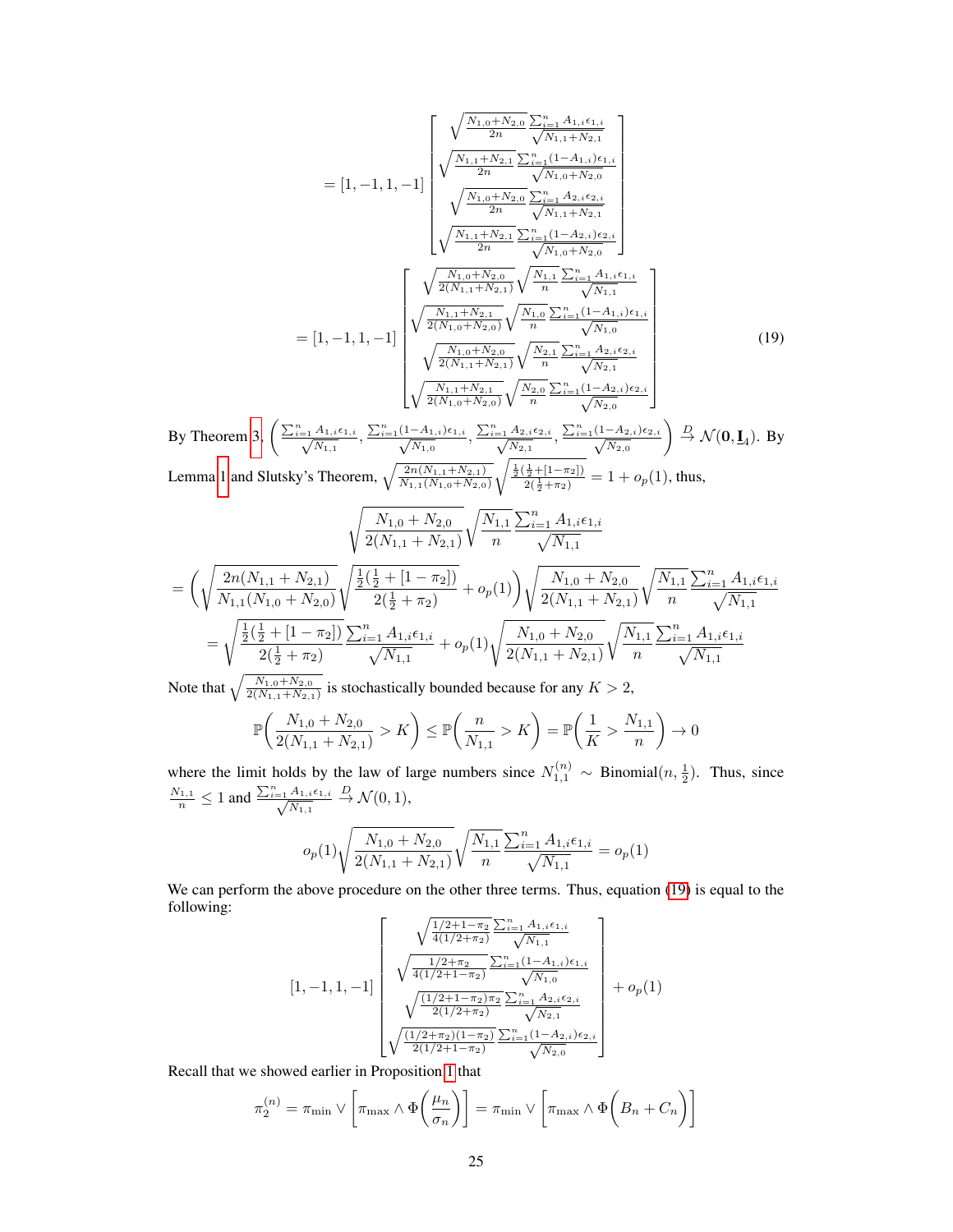$$
= \pi_{\min} \vee \left[ \pi_{\max} \wedge \Phi \bigg( \frac{\sum_{i=1}^n A_{1,i} \epsilon_{1,i}}{\sqrt{2N_{1,1}}} - \frac{\sum_{i=1}^n (1-A_{1,i}) \epsilon_{1,i}}{\sqrt{2N_{1,0}}} + \sqrt{n} \Delta \bigg[ \frac{1}{2} + o(1) \bigg] + o(1) \bigg) \right]
$$

When  $\Delta > 0$ ,  $\pi_2^{(n)}$  $\stackrel{P}{\to} \pi_{\text{max}}$  and when  $\Delta < 0$ ,  $\pi_2^{(n)}$  $\stackrel{P}{\rightarrow} \pi_{\min}$ . We now consider the  $\Delta = 0$  case.

$$
\pi_2^{(n)} = \pi_{\min} \vee \left[ \pi_{\max} \wedge \Phi \left( \frac{1}{\sqrt{2}} \left[ \frac{\sum_{i=1}^n A_{1,i} \epsilon_{1,i}}{\sqrt{N_{1,1}}} - \frac{\sum_{i=1}^n (1 - A_{1,i}) \epsilon_{1,i}}{\sqrt{N_{1,0}}} \right] + o(1) \right) \right]
$$
  
=  $\pi_{\min} \vee \left[ \pi_{\max} \wedge \Phi \left( \frac{1}{\sqrt{2}} \left[ \frac{\sum_{i=1}^n A_{1,i} \epsilon_{1,i}}{\sqrt{N_{1,1}}} - \frac{\sum_{i=1}^n (1 - A_{1,i}) \epsilon_{1,i}}{\sqrt{N_{1,0}}} \right] \right) \right] + o(1)$ 

By Slutsky's Theorem, for  $Z_1, Z_2, Z_3, Z_4 \stackrel{i.i.d.}{\sim} \mathcal{N}(0, 1)$ ,

$$
\begin{bmatrix} 1, -1, 1, -1 \end{bmatrix} \begin{bmatrix} \sqrt{\frac{1/2+1-\pi_2}{4(1/2+\pi_2)}} \frac{\sum_{i=1}^{n} A_{1,i} \epsilon_{1,i}}{\sqrt{N_{1,1}}} \\ \sqrt{\frac{1/2+\pi_2}{4(1/2+1-\pi_2)}} \frac{\sum_{i=1}^{n} (1-A_{1,i}) \epsilon_{1,i}}{\sqrt{N_{1,0}}} \\ \sqrt{\frac{(1/2+1-\pi_2)\pi_2}{2(1/2+\pi_2)}} \frac{\sum_{i=1}^{n} (1-A_{1,i}) \epsilon_{1,i}}{\sqrt{N_{2,1}}} \\ \sqrt{\frac{(1/2+1-\pi_2)\pi_2}{2(1/2+\pi_2)}} \frac{\sum_{i=1}^{n} A_{2,i} \epsilon_{2,i}}{\sqrt{N_{2,1}}} \\ \sqrt{\frac{(1/2+1-\pi_2)\pi_2}{2(1/2+\pi_2)}} \frac{\sum_{i=1}^{n} (1-A_{2,i}) \epsilon_{2,i}}{\sqrt{N_{2,0}}} \end{bmatrix} + o_p(1) \stackrel{D}{\rightarrow} [1, -1, 1, -1] \begin{bmatrix} \sqrt{\frac{1/2+1-\pi_*}{4(1/2+1-\pi_*)}} Z_1 \\ \sqrt{\frac{1/2+1-\pi_*}{4(1/2+\pi_*)}} Z_2 \\ \sqrt{\frac{(1/2+1-\pi_*)}{2(1/2+\pi_*)}} Z_3 \end{bmatrix} \\ = \sqrt{\frac{1/2+1-\pi_*}{2(1/2+\pi_*)}} \left( \sqrt{1/2} Z_1 + \sqrt{\pi_*} Z_3 \right) - \sqrt{\frac{1/2+\pi_*}{2(1/2+1-\pi_*)}} \left( \sqrt{1/2} Z_2 + \sqrt{1-\pi_*} Z_4 \right) \\ \text{if } \Delta > 0 \\ \text{if } \Delta < 0 \\ \pi_{\min} \vee (\pi_{\max} \wedge \Phi[\sqrt{1/2}(Z_1 - Z_2)]) \quad \text{if } \Delta = 0 \quad \Box \end{bmatrix}
$$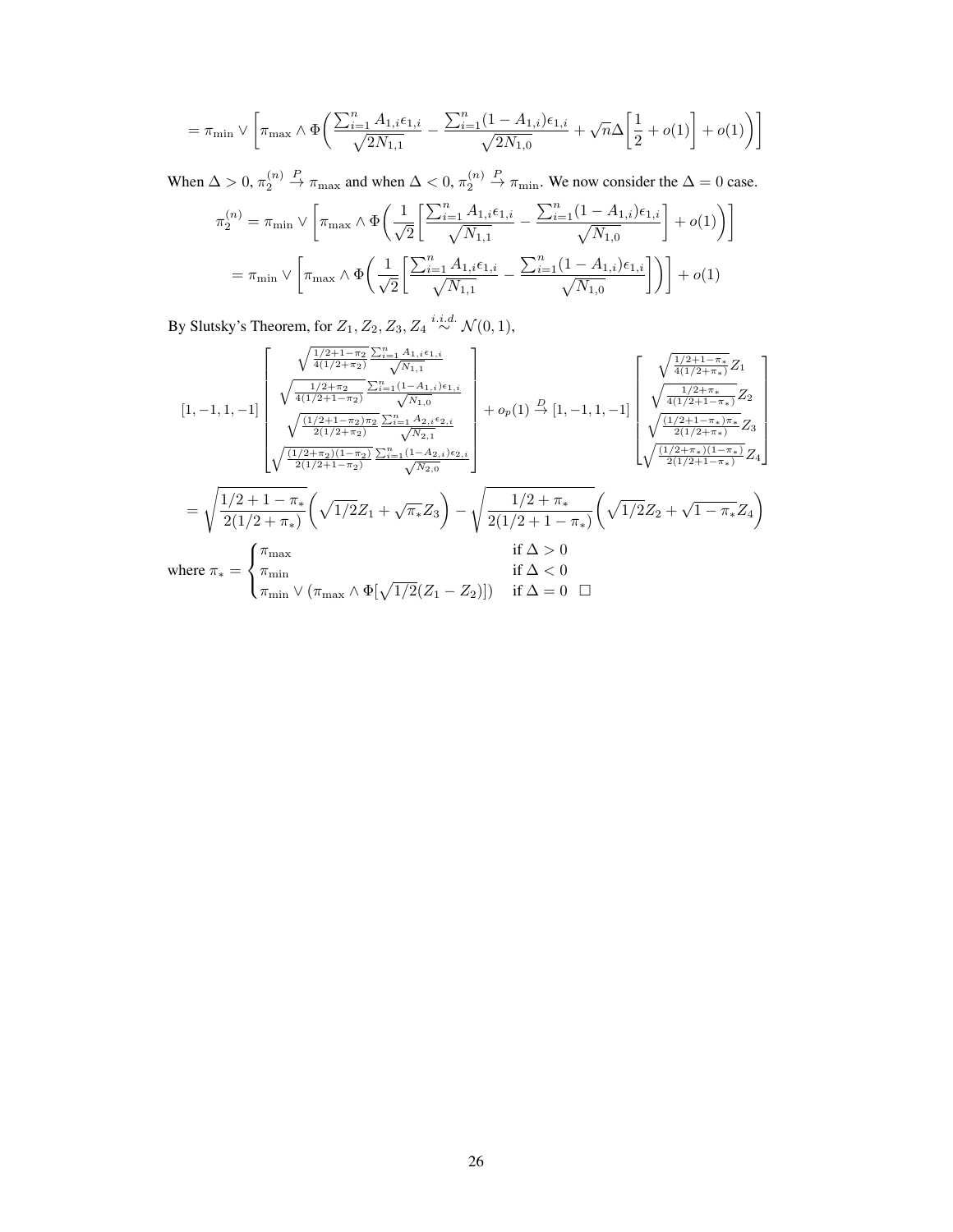# C.2  $\epsilon$ -Greedy

<span id="page-14-0"></span>Proposition 2 (Non-concentration of the sampling probabilities under zero treatment effect for  $\epsilon$ -greedy). Let  $T = 2$  and  $\pi_1^{(n)} = \frac{1}{2}$  for all n. We assume that  $\{\epsilon_{t,i}\}_{i=1}^n \stackrel{i.i.d.}{\sim} \mathcal{N}(0,1)$ , and

$$
\pi_2^{(n)} = \begin{cases} 1 - \frac{\epsilon}{2} & \text{if } \frac{\sum_{i=1}^n A_{1,i} R_{1,i}}{N_{1,1}} > \frac{\sum_{i=1}^n (1 - A_{1,i}) R_{1,i}}{N_{1,0}} \\ \frac{\epsilon}{2} & \text{otherwise} \end{cases}
$$

*Thus, the sampling probability*  $\pi_2^{(n)}$  does not concentrate when  $\beta_1 = \beta_0$ .

**Proof:** We define 
$$
M_n := \mathbb{I}_{\left(\frac{\sum_{i=1}^n A_{1,i} R_{1,i}}{N_{1,1}} > \frac{\sum_{i=1}^n (1-A_{1,i}) R_{1,i}}{N_{1,0}}\right)} = \mathbb{I}_{\left((\beta_1 - \beta_0) + \frac{\sum_{i=1}^n A_{1,i} \epsilon_{1,i}}{N_{1,1}} > \frac{\sum_{i=1}^n (1-A_{1,i}) \epsilon_{1,i}}{N_{1,0}}\right)}.
$$
 Note that when  $M_n = 1$ ,  $\pi_2^{(n)} = 1 - \frac{\epsilon}{2}$  and when  $M_n = 0$ ,  $\pi_2^{(n)} = \frac{\epsilon}{2}$ .

When the margin is zero,  $M_n$  does not concentrate because for all  $N_{1,1}, N_{1,0}$ , since  $\epsilon_{1,i} \stackrel{i.i.d.}{\sim} \mathcal{N}(0,1)$ ,

$$
\mathbb{P}\bigg(\frac{\sum_{i=1}^n A_{1,i} \epsilon_{1,i}}{N_{1,1}} > \frac{\sum_{i=1}^n (1 - A_{1,i}) \epsilon_{1,i}}{N_{1,0}}\bigg) = \mathbb{P}\bigg(\frac{1}{\sqrt{N_{1,1}}} Z_1 - \frac{1}{\sqrt{N_{1,0}}} Z_2 > 0\bigg) = \frac{1}{2}
$$

for  $Z_1, Z_2 \stackrel{i.i.d.}{\sim} \mathcal{N}(0, 1)$ . Thus, we have shown that  $\pi_2^{(n)}$  does not concentrate when  $\beta_1 - \beta_0 = 0$ .  $\Box$ 

**Theorem 6** (Non-uniform convergence of the OLS estimator of the treatment effect for  $\epsilon$ -greedy). *Assuming the setup and conditions of Proposition* [2,](#page-14-0) *and that*  $\beta_1 = b$ , we show that the normalized *errors of the OLS estimator converges in distribution as follows:*

<u>na matematika na katalog</u>

$$
\sqrt{N_{1,1} + N_{2,1}} (\hat{\beta}_1^{\text{OLS}} - b) \stackrel{D}{\to} Y
$$
  
if  $\beta_1 - \beta_0 \neq 0$   

$$
Y = \begin{cases} Z_1 & \text{if } \beta_1 - \beta_0 \neq 0 \\ \sqrt{\frac{1}{3-\epsilon}} (Z_1 - \sqrt{2-\epsilon}Z_3) \mathbb{I}_{(Z_1 > Z_2)} + \sqrt{\frac{1}{1+\epsilon}} (Z_1 - \sqrt{\epsilon}Z_3) \mathbb{I}_{(Z_1 < Z_2)} & \text{if } \beta_1 - \beta_0 = 0 \end{cases}
$$

*for*  $Z_1, Z_2, Z_3 \stackrel{i.i.d.}{\sim} N(0, 1)$ *. Note the*  $\beta_1 - \beta_0 = 0$  *case,* Y *is non-normal.* 

**Proof:** The normalized errors of the OLS estimator for  $\beta_1$  are

$$
\sqrt{N_{1,1} + N_{2,1}} \left( \frac{\sum_{t=1}^{2} \sum_{i=1}^{n} A_{t,i} R_{t,i}}{N_{1,1} + N_{2,1}} - b \right) = \frac{\sum_{t=1}^{2} \sum_{i=1}^{n} A_{t,i} \epsilon_{t,i}}{\sqrt{N_{1,1} + N_{2,1}}} \n= [1, 1] \left[ \frac{\sum_{i=1}^{n} A_{1,i} \epsilon_{1,i}}{\sum_{i=1}^{N_{1,1} + N_{2,1}} \sum_{i}} \right] = [1, 1] \left[ \frac{\sqrt{\frac{N_{1,1}}{N_{1,1} + N_{2,1}} \sum_{i=1}^{n} A_{1,i} \epsilon_{1,i}}}{\sqrt{\frac{N_{2,1}}{N_{1,1} + N_{2,1}}} \sum_{i=1}^{n} A_{2,i} \epsilon_{2,i}} \right]
$$
\n
$$
\sqrt{\frac{N_{2,1}}{N_{1,1} + N_{2,1}}} \left[ \frac{\sqrt{\frac{N_{1,1}}{N_{1,1} + N_{2,1}} \sum_{i=1}^{n} A_{2,i} \epsilon_{2,i}}}{\sqrt{\frac{N_{1,1}}{N_{1,1} + N_{2,1}}} \sum_{i=1}^{n} \frac{\sqrt{N_{1,1}} \epsilon_{1,i}}{\sqrt{N_{2,1}}} \sum_{i=1}^{n} \epsilon_{1,i} \epsilon_{1,i}} \right]
$$

By Slutsky's Theorem and Lemma [1,](#page-18-0)  $\left(\sqrt{\frac{1/2}{1/2}}\right)$  $1/2 + \pi_2^{(n)}$  $\sqrt{\frac{N_{1,1}+N_{2,1}}{N_{1,1}}}, \sqrt{\frac{\pi_2^{(n)}}{1/2+\pi_2^{(n)}}}$  $\sqrt{\frac{N_{1,1}+N_{2,1}}{N_{2,1}}}$  $\Big) \stackrel{P}{\rightarrow} (1,1),$ so

$$
= [1, 1] \left[ \left( \sqrt{\frac{1/2}{1/2 + \pi_2^{(n)}}} \sqrt{\frac{N_{1,1} + N_{2,1}}{N_{1,1}}} + o_p(1) \right) \sqrt{\frac{N_{1,1}}{N_{1,1} + N_{2,1}}} \frac{\sum_{i=1}^n A_{1,i} \epsilon_{1,i}}{\sqrt{N_{1,1}}} \right]
$$
  

$$
= [1, 1] \left[ \sqrt{\frac{\pi_2^{(n)}}{1/2 + \pi_2^{(n)}}} \sqrt{\frac{N_{1,1} + N_{2,1}}{N_{2,1}}} + o_p(1) \right) \sqrt{\frac{N_{2,1}}{N_{1,1} + N_{2,1}}} \frac{\sum_{i=1}^n A_{2,i} \epsilon_{2,i}}{\sqrt{N_{2,1}}} \right]
$$
  

$$
= [1, 1] \left[ \sqrt{\frac{1/2}{1/2 + \pi_2^{(n)}}} \frac{\sum_{i=1}^n A_{1,i} \epsilon_{1,i}}{\sqrt{N_{1,1}}} + o_p(1) \right]
$$
  

$$
\sqrt{\frac{\pi_2^{(n)}}{1/2 + \pi_2^{(n)}}} \frac{\sum_{i=1}^n A_{2,i} \epsilon_{2,i}}{\sqrt{N_{2,1}}} + o_p(1) \right]
$$

The last equality holds because by Theorem [3,](#page--1-3)  $\left(\frac{\sum_{i=1}^{n} A_{1,i} \epsilon_{1,i}}{\Delta x}\right)$  $\frac{A_{1,i}\epsilon_{1,i}}{N_{1,1}}, \frac{\sum_{i=1}^{n} A_{2,i}\epsilon_{2,i}}{\sqrt{N_{2,1}}}$  $\frac{A_{2,i}\epsilon_{2,i}}{N_{2,1}}$  )  $\overset{D}{\rightarrow}$   $\mathcal{N}(\mathbf{0},\mathbf{\underline{I}}_2).$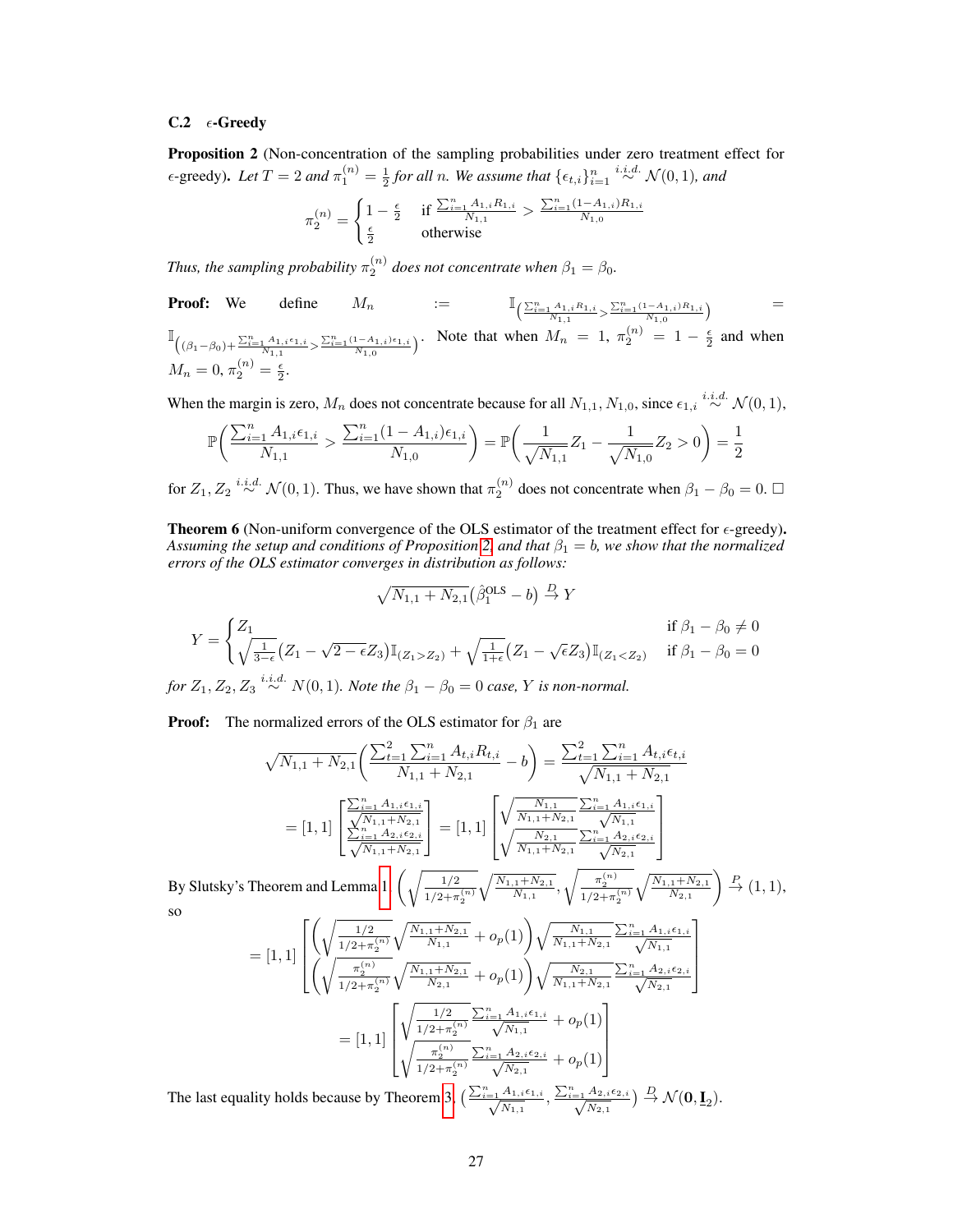Let's define  $M_n := \mathbb{I}_{\left( \frac{\sum_{i=1}^n A_{1,i}R_{1,i}}{N_{1,1}} > \frac{\sum_{i=1}^n (1-A_{1,i})R_{1,i}}{N_{1,0}} \right)} = \mathbb{I}_{\left( (\beta_1 - \beta_0) + \frac{\sum_{i=1}^n A_{1,i}\epsilon_{1,i}}{N_{1,1}} > \frac{\sum_{i=1}^n (1-A_{1,i})\epsilon_{1,i}}{N_{1,0}} \right)}$ Note that when  $M_n = 1$ ,  $\pi_2^{(n)} = 1 - \frac{\epsilon}{2}$  and when  $M_n = 0$ ,  $\pi_2^{(n)} = \frac{\epsilon}{2}$ .  $M_n = \mathbb{I}_{\left( (\beta_1 - \beta_0) + \frac{\sum_{i=1}^n A_{1,i} \epsilon_{1,i}}{N_{1,1}} > \frac{\sum_{i=1}^n (1 - A_{1,i}) \epsilon_{1,i}}{N_{1,0}} \right)} = \mathbb{I}_{\left( \sqrt{N_{1,0}} (\beta_1 - \beta_0) + \sqrt{\frac{N_{1,0}}{N_{1,1}} \epsilon_{1,i}} \right)}$  $\frac{\sum_{i=1}^{n} A_{1,i} \epsilon_{1,i}}{\sqrt{N}}$  $\frac{A_{1,i}\epsilon_{1,i}}{N_{1,1}} > \frac{\sum_{i=1}^{n}(1-A_{1,i})\epsilon_{1,i}}{\sqrt{N_{1,0}}}$  $\frac{-A_{1,i})\epsilon_{1,i}}{N_{1,0}}$  $=\mathbb{I}_{(\sqrt{N_{1,0}}(\beta_1-\beta_0)+[1+o_p(1])^{\frac{\sum_{i=1}^n A_{1,i}\epsilon_{1,i}}{N}})}$  $\frac{A_{1,i} \epsilon_{1,i}}{N_{1,1}} > \frac{\sum_{i=1}^{n} (1 - A_{1,i}) \epsilon_{1,i}}{\sqrt{N_{1,0}}}$  $\frac{-A_{1,i})\epsilon_{1,i}}{N_{1,0}}$ 

where the last equality holds because  $\sqrt{\frac{N_{1,0}}{N_{1,1}}}$  $\stackrel{P}{\rightarrow}$  1 by Lemma [1,](#page-18-0) Slutsky's Theorem, and continuous mapping theorem. Thus, by Proposition [2,](#page-14-0)

$$
M^{(n)} \stackrel{P}{\rightarrow} \begin{cases} 1 & \text{if } \beta_1 - \beta_0 > 0 \\ 0 & \text{if } \beta_1 - \beta_0 < 0 \\ \text{does not concentrate} & \text{if } \beta_1 - \beta_0 = 0 \end{cases}
$$

Note that

$$
\begin{bmatrix}\n\sqrt{\frac{\frac{1}{2}}{\frac{1}{2} + \pi_{2}^{(n)}}} \frac{\sum_{i=1}^{n} A_{1,i} \epsilon_{1,i}}{\sqrt{N_{1,1}}} + o_{p}(1)\n\sqrt{\frac{\pi_{2}^{(n)}}{\frac{1}{2} + \pi_{2}^{(n)}}} \frac{\sum_{i=1}^{n} A_{2,i} \epsilon_{2,i}}{\sqrt{N_{2,1}}} + o_{p}(1)\n\end{bmatrix}\n=\n\begin{bmatrix}\n\sqrt{\frac{\frac{1}{2}}{\frac{1}{2} + 1 - \frac{\epsilon}{2}}} \frac{\sum_{i=1}^{n} A_{1,i} \epsilon_{1,i}}{\sqrt{N_{1,1}}} + o_{p}(1)\n\sqrt{\frac{1}{2} + \pi_{2}^{(n)}} \frac{\sum_{i=1}^{n} A_{2,i} \epsilon_{2,i}}{\sqrt{N_{2,1}}} + o_{p}(1)\n\end{bmatrix}\nM_{n} + \begin{bmatrix}\n\sqrt{\frac{\frac{1}{2}}{\frac{1}{2} + \frac{\epsilon}{2}}} \frac{\sum_{i=1}^{n} A_{1,i} \epsilon_{1,i}}{\sqrt{N_{1,1}}} + o_{p}(1)\n\sqrt{\frac{\frac{1}{2}}{\frac{1}{2} + \frac{\epsilon}{2}}} \frac{\sum_{i=1}^{n} A_{2,i} \epsilon_{2,i}}{\sqrt{N_{2,1}}} + o_{p}(1)\n\end{bmatrix}\n(1 - M_{n})\n\begin{bmatrix}\n\sqrt{n} & 4 & 1 \\
\sqrt{n} & 4 & 1 \\
\sqrt{n} & 4 & 1\n\end{bmatrix}\n\begin{bmatrix}\n\sqrt{n} & 4 & 1 \\
\sqrt{n} & 4 & 1 \\
\sqrt{n} & 4 & 1\n\end{bmatrix}\n\begin{bmatrix}\n\sqrt{n} & 4 & 1 \\
\sqrt{n} & 4 & 1 \\
\sqrt{n} & 4 & 1\n\end{bmatrix}\n\begin{bmatrix}\n\sqrt{n} & 4 & 1 \\
\sqrt{n} & 4 & 1 \\
\sqrt{n} & 4 & 1\n\end{bmatrix}
$$

Also note that by Theorem [3,](#page--1-3)  $\left(\frac{\sum_{i=1}^{n} A_{1,i} \epsilon_{1,i}}{\sqrt{M}}\right)$  $\frac{A_{1,i}\epsilon_{1,i}}{N_{1,1}}, \frac{\sum_{i=1}^{n}(1-A_{1,i})\epsilon_{1,i}}{\sqrt{N_{1,0}}}$  $\frac{-A_{1,i})\epsilon_{1,i}}{N_{1,0}}, \frac{\sum_{i=1}^{n}A_{2,i}\epsilon_{2,i}}{\sqrt{N_{2,1}}}$  $\frac{A_{2,i}\epsilon_{2,i}}{N_{2,1}}, \frac{\sum_{i=1}^{n}(1-A_{2,i})\epsilon_{2,i}}{\sqrt{N_{2,1}}}$  $N_{2,1}$  $\left.\right\} \xrightarrow{D}$  $\mathcal{N}(\mathbf{0},\mathbf{\underline{I}}_4).$ 

When  $\beta_1 > \beta_0$ ,  $M_n \stackrel{P}{\to} 1$  and when  $\beta_1 < \beta_0$ ,  $M_n \stackrel{P}{\to} 0$ ; in both these cases the normalized errors are asymptotically normal. We now focus on the case that  $\beta_1 = \beta_0$ . By continuous mapping theorem and Slutsky's theorem for  $Z_1, Z_2, Z_3, Z_4 \stackrel{i.i.d.}{\sim} \mathcal{N}(0, 1),$ 

$$
= [1, 1] \sqrt{\frac{\frac{1}{2} + 1 - \frac{5}{2}}{\sqrt{\frac{1 - \epsilon/2}{2}} \sum_{i=1}^{n} A_{1,i} \epsilon_{1,i}} + o_p(1)} \sqrt{\frac{1 - \epsilon/2}{\frac{1}{2} + 1 - \frac{5}{2}} \frac{\sqrt{N_{1,1}}} {\sqrt{N_{2,1}}} + o_p(1)} \sqrt{\frac{[(1 + o(1)]^{\sum_{i=1}^{n} A_{1,i} \epsilon_{1,i}} \sqrt{\frac{N_{1,0}}{\sqrt{N_{1,0}}}})}{\sqrt{N_{1,0}}} + [1, 1] \sqrt{\frac{\frac{1}{2} + \frac{5}{2}} \sum_{i=1}^{n} A_{1,i} \epsilon_{1,i}} \sqrt{N_{1,1}}} + o_p(1) \sqrt{\frac{1 - \frac{5}{2} \sum_{i=1}^{n} A_{1,i} \epsilon_{1,i}}{\sqrt{N_{1,1}}} + o_p(1)} \sqrt{\frac{1 - \frac{5}{2} \sum_{i=1}^{n} A_{2,i} \epsilon_{2,i}}{\sqrt{N_{1,1}}} + o_p(1)} \sqrt{\frac{1 - \mathbb{I}[(1 + o(1)]^{\sum_{i=1}^{n} A_{1,i} \epsilon_{1,i}} \sqrt{\frac{N_{1,0}}{\sqrt{N_{1,0}}}})}{\sqrt{N_{1,1}}} + o_p(1) \sqrt{\frac{1 - \frac{1}{2} \sum_{i=1}^{n} A_{2,i} \epsilon_{2,i}}{\sqrt{N_{2,1}}} + o_p(1)} \sqrt{\frac{1 - \mathbb{I}[(1 + o(1)]^{\sum_{i=1}^{n} A_{1,i} \epsilon_{1,i}} \sqrt{\frac{N_{1,0}}{\sqrt{N_{1,0}}}})}{\sqrt{N_{1,1}}} + o_p(1) \sqrt{\frac{1 - \frac{1}{2} \sum_{i=1}^{n} A_{1,i} \epsilon_{1,i}}{\sqrt{N_{1,1}}} + o_p(1)} \sqrt{\frac{1 - \frac{1}{2} \sum_{i=1}^{n} A_{1,i} \epsilon_{1,i}}{\sqrt{N_{1,1}}} + o_p(1)} \sqrt{\frac{1 - \frac{1}{2} \sum_{i=1}^{n} A_{1,i} \epsilon_{1,i}}{\sqrt{N_{1,1}}} + o_p(1)} \sqrt{\frac{1 - \frac{1}{2} \sum_{i=1}^{n} A_{1,i} \epsilon_{1,i}}}{\sqrt{N_{1,1}}} + o_p
$$

Thus,

$$
\frac{\sum_{t=1}^{2} \sum_{i=1}^{n} A_{t,i} \epsilon_{t,i}}{\sqrt{N_{1,1} + N_{2,1}}} \xrightarrow{D} Y
$$

$$
Y := \begin{cases} \sqrt{\frac{1}{3-\epsilon}} (Z_1 - \sqrt{2-\epsilon} Z_3) & \text{if } \beta_1 - \beta_0 > 0 \\ \sqrt{\frac{1}{1+\epsilon}} (Z_1 - \sqrt{\epsilon} Z_3) & \text{if } \beta_1 - \beta_0 < 0 \\ \sqrt{\frac{1}{3-\epsilon}} (Z_1 - \sqrt{2-\epsilon} Z_3) \mathbb{I}_{(Z_1 > Z_2)} + \sqrt{\frac{1}{1+\epsilon}} (Z_1 - \sqrt{\epsilon} Z_3) \mathbb{I}_{(Z_1 < Z_2)} & \text{if } \beta_1 - \beta_0 = 0 \end{cases}
$$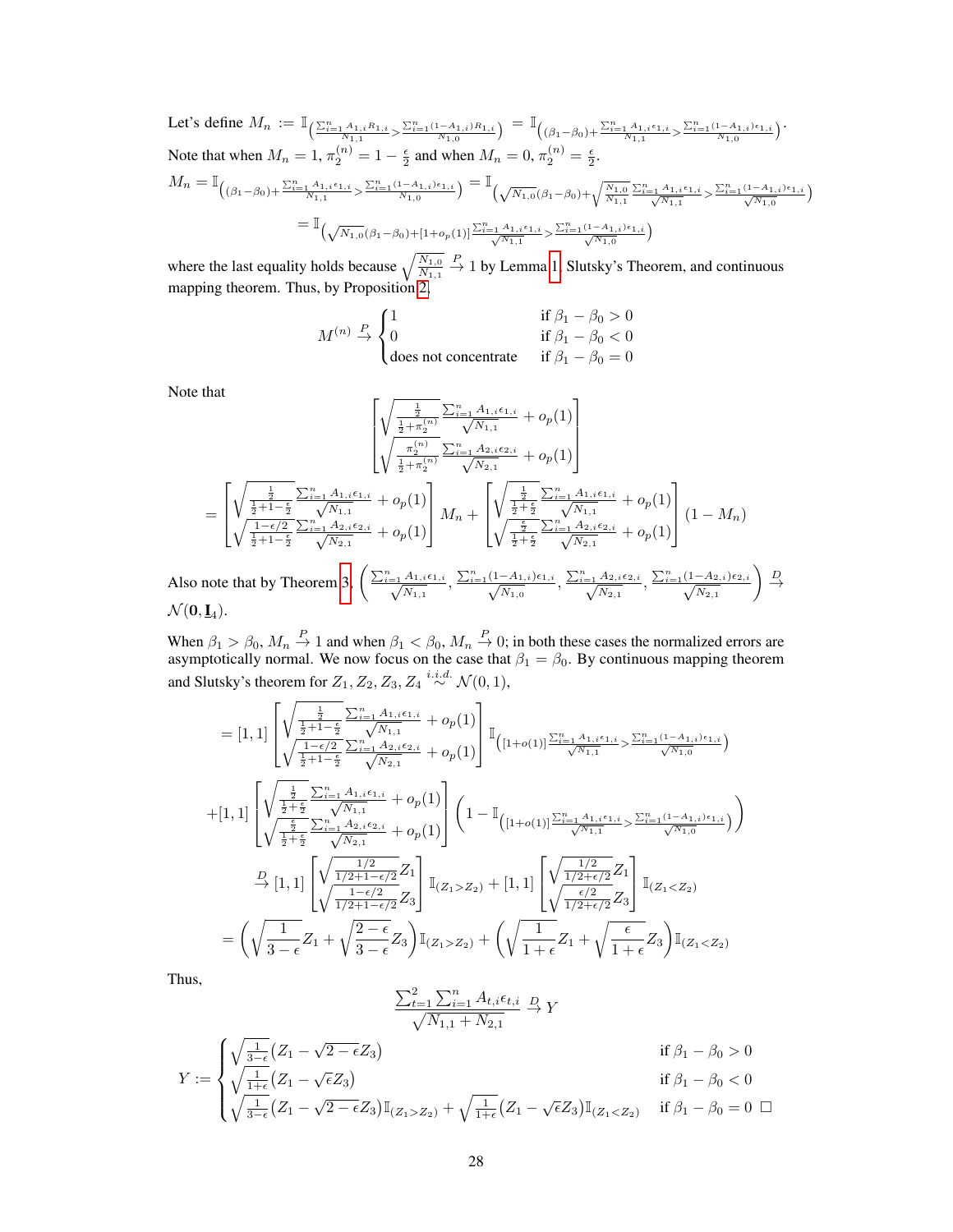# C.3 UCB

**Theorem 7** (Asymptotic non-Normality under zero treatment effect for clipped UCB). Let  $T = 2$ and  $\pi_1^{(n)} = \frac{1}{2}$  for all n. We assume that  $\{\epsilon_{t,i}\}_{i=1}^n \stackrel{i.i.d.}{\sim} \mathcal{N}(0, 1)$ *, and* 

$$
\pi_2^{(n)} = \begin{cases} \pi_{\text{max}} & \text{if } U_1 > U_0 \\ 1 - \pi_{\text{max}} & \text{otherwise} \end{cases}
$$

*where we define the upper confidence bounds* U *for any confidence level*  $\delta$  *with*  $0 < \delta < 1$  *as follows:* 

$$
U_1 = \begin{cases} \infty & \text{if } N_{1,1} = 0\\ \frac{\sum_{i=1}^n A_{1,i} R_{1,i}}{N_{1,1}} + \sqrt{\frac{2 \log 1/\delta}{N_{1,1}}} & \text{otherwise} \end{cases}
$$
  

$$
U_0 = \begin{cases} \infty & \text{if } N_{1,0} = 0\\ \frac{\sum_{i=1}^n (1 - A_{1,i}) R_{1,i}}{N_{1,1}} + \sqrt{\frac{2 \log 1/\delta}{N_{1,0}}} & \text{otherwise} \end{cases}
$$

*Assuming above conditions, and that*  $\beta_1 = b$ , we show that the normalized errors of the OLS estimator *converges in distribution as follows:*

$$
\sqrt{N_{1,1} + N_{2,1}} (\hat{\beta}_1^{\text{OLS}} - b) \xrightarrow{D} Y
$$
\n
$$
Y = \begin{cases} Z_1 & \text{if } \Delta = 0 \\ (\sqrt{\frac{\frac{1}{2} + \pi_{\text{max}}}} Z_1 + \sqrt{\frac{\pi_{\text{max}}}{\frac{1}{2} + \pi_{\text{max}}}} Z_3) \mathbb{I}_{(Z_1 > Z_2)} + (\sqrt{\frac{\frac{1}{2} - \pi_{\text{max}}}{\frac{1}{2} - \pi_{\text{max}}}} Z_1 + \sqrt{\frac{1 - \pi_{\text{max}}}{\frac{1}{2} - \pi_{\text{max}}}} Z_3) \mathbb{I}_{(Z_1 < Z_2)} & \text{if } \Delta = 0 \end{cases}
$$
\nfor  $Z_1, Z_2, Z_3$ <sup>*i.i.d.*</sup>  $N(0, 1)$ . *Note the*  $\Delta := \beta_1 - \beta_0 = 0$  *case, Y is non-normal.*

**Proof:** The proof is very similar to that of asymptotic non-normality result for  $\epsilon$ -Greedy. By the same arguments made as in the  $\epsilon$ -Greedy case, we have that

$$
\sqrt{N_{1,1} + N_{2,1}} \left( \frac{\sum_{t=1}^{2} \sum_{i=1}^{n} A_{t,i} R_{t,i}}{N_{1,1} + N_{2,1}} - b \right) = [1, 1] \left[ \sqrt{\frac{1/2}{1/2 + \pi_{2}^{(n)}}} \frac{\sum_{i=1}^{n} A_{1,i} \epsilon_{1,i}}{\sqrt{N_{1,1}}} + o_p(1) \right]
$$

Assuming  $n \geq 1$ , we then define

$$
M_n := \mathbb{I}_{(U_1 > U_0)}
$$
\n
$$
= \mathbb{I}_{(N_{1,1} > 0, N_{1,0} > 0)} \mathbb{I}_{\left(\frac{\sum_{i=1}^n A_{1,i} R_{1,i}}{N_{1,1}} + \sqrt{\frac{2 \log 1/\delta}{N_{1,1}}}\right)} \sum_{i=1}^n (1 - A_{1,i}) R_{1,i}} + \sqrt{\frac{2 \log 1/\delta}{N_{1,0}}}\right)} + \mathbb{I}_{(N_{1,1} = 0, N_{1,0} > 0)}
$$
\n
$$
= \mathbb{I}_{(N_{1,1} > 0, N_{1,0} > 0)} \mathbb{I}_{\left((\beta_1 - \beta_0) + \frac{\sum_{i=1}^n A_{1,i} \epsilon_{1,i}}{N_{1,1}} + \sqrt{\frac{2 \log 1/\delta}{N_{1,1}}}\right)} \sum_{i=1}^n (1 - A_{1,i}) \epsilon_{1,i}} + \sqrt{\frac{2 \log 1/\delta}{N_{1,0}}}\right)} + \mathbb{I}_{(N_{1,1} = 0, N_{1,0} > 0)}
$$
\n
$$
= \mathbb{I}_{(N_{1,1} > 0, N_{1,0} > 0)} \mathbb{I}_{\left(\sqrt{N_{1,0}}(\beta_1 - \beta_0) + \sqrt{\frac{N_{1,0}}{N_{1,1}}}\right)} \sum_{i=1}^n \frac{A_{1,i} \epsilon_{1,i}}{A_{1,i} \epsilon_{1,i}} + \sqrt{2 \log 1/\delta}} \sum_{i=1}^n \frac{(1 - A_{1,i}) \epsilon_{1,i}}{A_{1,i}} + \sqrt{2 \log 1/\delta}}
$$

$$
\begin{aligned}\n &\left(\sqrt{N_{1,0}(\beta_1 - \beta_0)} + \sqrt{N_{1,1}} \left[ \frac{1}{\sqrt{N_{1,1}}} + \sqrt{2 \log 1/\theta} \right] \right) > \frac{\sqrt{N_{1,1}}}{\sqrt{N_{1,1}}} + \sqrt{2 \log 1/\theta} \\
 &\quad + \mathbb{I}_{(N_{1,1} = 0, N_{1,0} > 0)}\n \end{aligned}
$$

Note that  $\frac{N_{1,0}}{N_{1,1}}$  $\stackrel{P}{\rightarrow}$  1 by Lemma [1.](#page-18-0) Thus by Slutsky's Theorem and continuous mapping theorem,

<span id="page-16-0"></span>
$$
= \mathbb{I}_{\left(\sqrt{N_{1,0}}(\beta_1 - \beta_0) + [1 + o_p(1)] \frac{\sum_{i=1}^n A_{1,i} \epsilon_{1,i}}{\sqrt{N_{1,1}}} + o_p(1) > \frac{\sum_{i=1}^n (1 - A_{1,i}) \epsilon_{1,i}}{\sqrt{N_{1,1}}}\right)} + o_p(1)
$$
(20)

Note that

$$
\sqrt{\frac{\frac{1}{2} - \sum_{i=1}^{n} A_{1,i} \epsilon_{1,i}}{\sqrt{\frac{\pi_{2}}{2} + \pi_{2}^{(n)}}} + o_{p}(1)}
$$
\n
$$
= \left[\sqrt{\frac{\frac{1}{2} - \sum_{i=1}^{n} A_{2,i} \epsilon_{2,i}}{\frac{1}{2} + \pi_{2}^{(n)}}} + o_{p}(1)\right]
$$
\n
$$
= \left[\sqrt{\frac{\frac{1}{2} - \sum_{i=1}^{n} A_{1,i} \epsilon_{1,i}}{\sqrt{N_{1,1}}} + o_{p}(1)}\right] M_{n} + \left[\sqrt{\frac{\frac{1}{2} - \sum_{i=1}^{n} A_{1,i} \epsilon_{1,i}}{\sqrt{N_{1,1}}} + o_{p}(1)}\right] (1 - M_{n})
$$
\n
$$
\sqrt{\frac{\frac{1}{2} + \pi_{\max}}{\frac{1}{2} + \pi_{\max}} \frac{\sum_{i=1}^{n} A_{2,i} \epsilon_{2,i}}{\sqrt{N_{2,1}}} + o_{p}(1)}\right] (1 - M_{n})
$$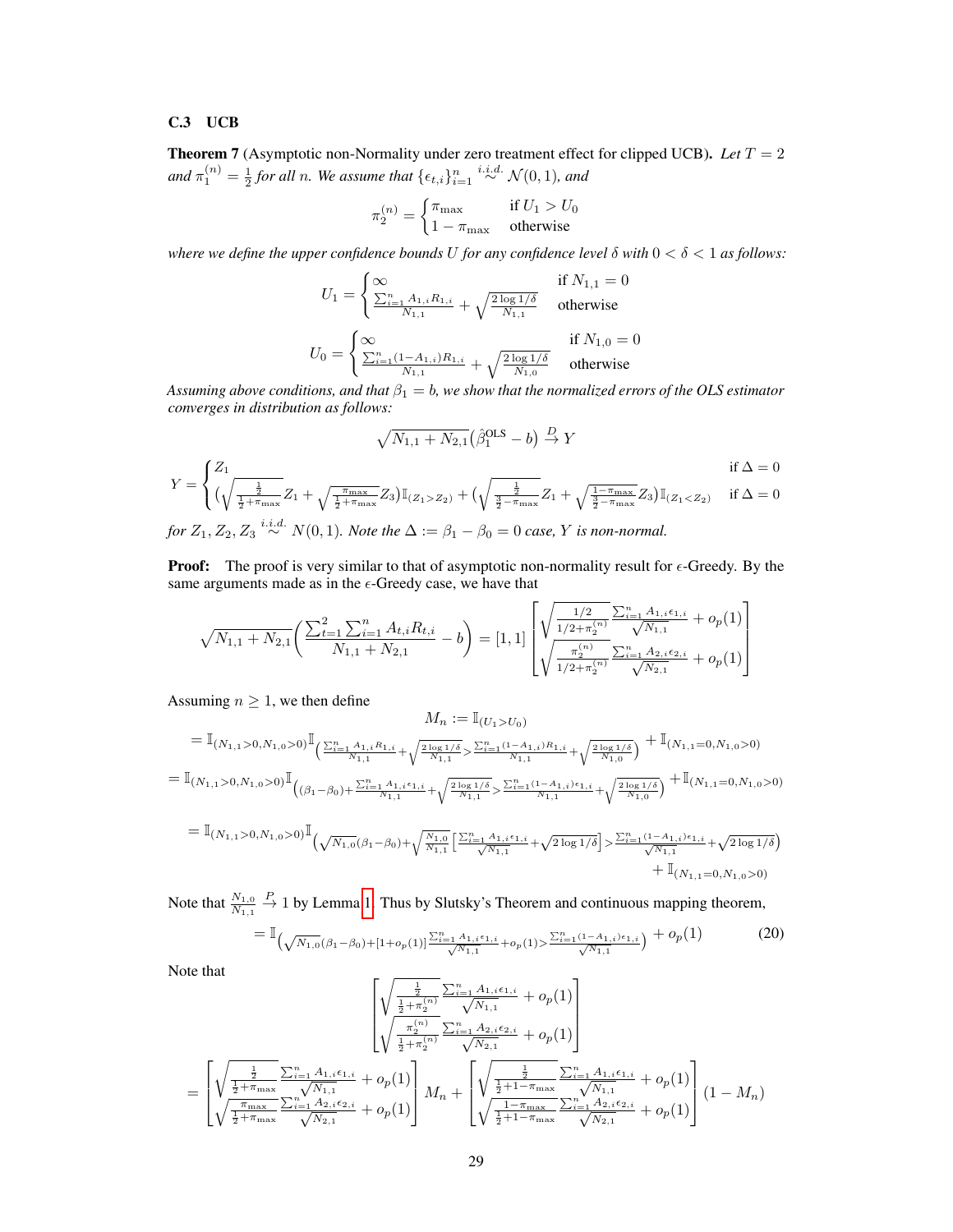Let 
$$
(Z_1^{(n)}, Z_2^{(n)}, Z_3^{(n)}, Z_4^{(n)}) := \left(\frac{\sum_{i=1}^n A_{1,i} \epsilon_{1,i}}{\sqrt{N_{1,1}}}, \frac{\sum_{i=1}^n (1 - A_{1,i}) \epsilon_{1,i}}{\sqrt{N_{1,0}}}, \frac{\sum_{i=1}^n A_{2,i} \epsilon_{2,i}}{\sqrt{N_{2,1}}}, \frac{\sum_{i=1}^n (1 - A_{2,i}) \epsilon_{2,i}}{\sqrt{N_{2,1}}}\right)
$$
.  
Note that by Theorem 3,  $(Z_1^{(n)}, Z_2^{(n)}, Z_3^{(n)}, Z_4^{(n)}) \stackrel{D}{\rightarrow} \mathcal{N}(\mathbf{0}, \mathbf{I}_4)$ .

When  $\beta_1 > \beta_0$ ,  $M_n \stackrel{P}{\to} 1$  and when  $\beta_1 < \beta_0$ ,  $M_n \stackrel{P}{\to} 0$ ; in both these cases the normalized errors are asymptotically normal. We now focus on the case that  $\beta_1 = \beta_0$ . By continuous mapping theorem and Slutsky's theorem,

$$
= [1, 1] \left[ \sqrt{\frac{\frac{1}{2} + \pi_{\max}}{\sqrt{\frac{1}{2} + \pi_{\max}}} Z_3^{(n)} + o_p(1) \right] \left[ \mathbb{I}_{\left( [1 + o_p(1)] Z_1^{(n)} + o_p(1) > Z_2^{(n)} \right)} + o_p(1) \right]
$$
  
+ 
$$
[1, 1] \left[ \sqrt{\frac{\frac{1}{2} + 1 - \pi_{\max}}{\sqrt{\frac{1}{2} + 1 - \pi_{\max}}} Z_1^{(n)} + o_p(1) \right] \left[ 1 - \mathbb{I}_{\left( [1 + o_p(1)] Z_1^{(n)} + o_p(1) > Z_2^{(n)} \right)} + o_p(1) \right] \right)
$$
  

$$
\xrightarrow{D} [1, 1] \left[ \sqrt{\frac{\frac{1}{2} + 1 - \pi_{\max}}{\frac{1}{2} + 1 - \pi_{\max}}} Z_3^{(n)} + o_p(1) \right] \mathbb{I}_{\left( Z_1 > Z_2 \right)} + [1, 1] \left[ \sqrt{\frac{\frac{1}{2} + 1 - \pi_{\max}}{\frac{1}{2} + 1 - \pi_{\max}}} Z_1 \right] \mathbb{I}_{\left( Z_1 < Z_2 \right)}
$$
  

$$
= \left( \sqrt{\frac{\frac{1}{2}}{\frac{1}{2} + \pi_{\max}}} Z_1 + \sqrt{\frac{\pi_{\max}}{\frac{1}{2} + \pi_{\max}}} Z_3 \right) \mathbb{I}_{\left( Z_1 > Z_2 \right)} + \left( \sqrt{\frac{\frac{1}{2}}{\frac{1}{2} - \pi_{\max}}} Z_1 + \sqrt{\frac{1 - \pi_{\max}}{\frac{1}{2} - \pi_{\max}}} Z_3 \right) \mathbb{I}_{\left( Z_1 < Z_2 \right)}.
$$

Note that [\(20\)](#page-16-0) implies that if  $\beta_1 = \beta_0$ , that  $\pi_2^{(n)}$  will not concentrate.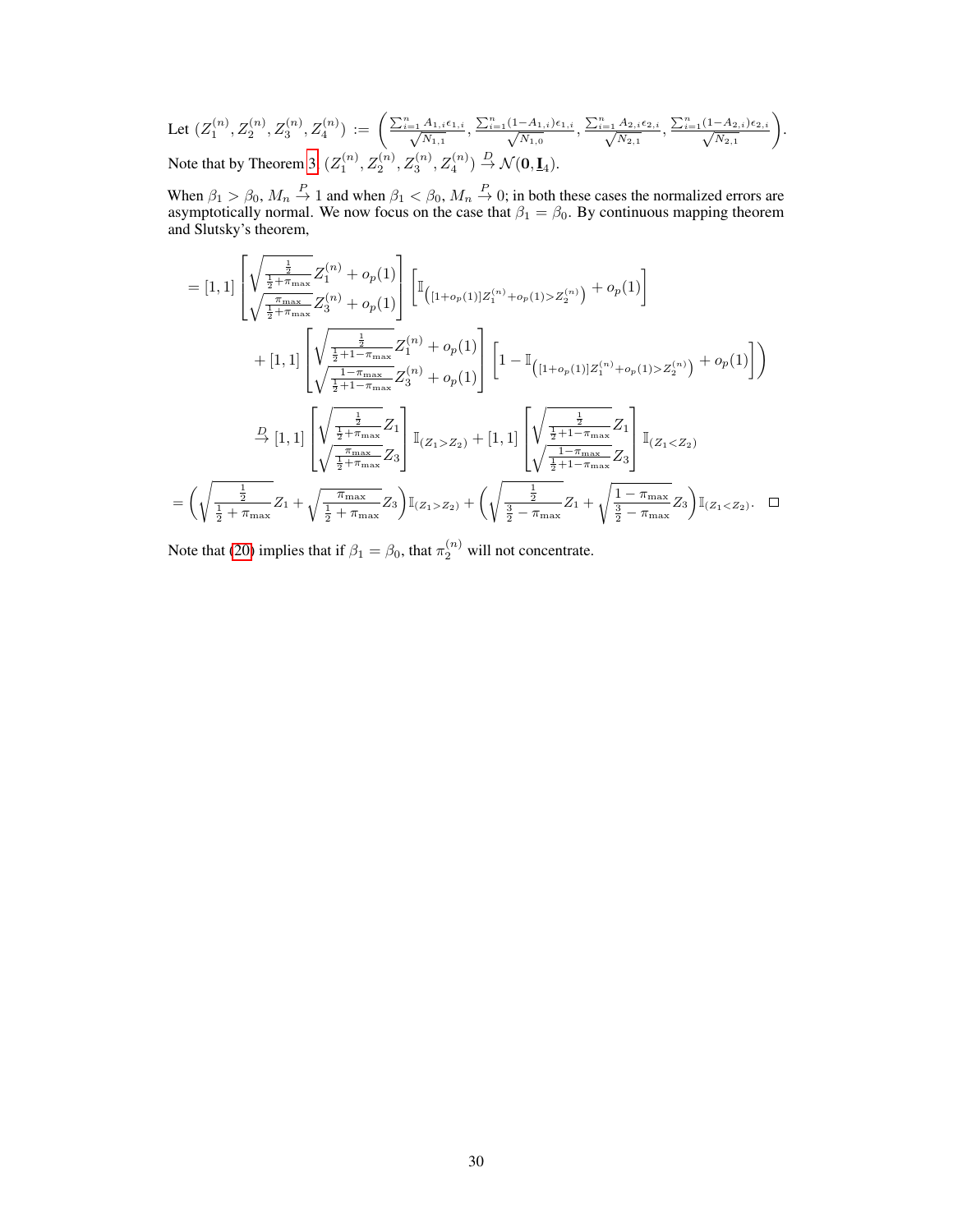# D Asymptotic Normality of the Batched OLS Estimator: Multi-Arm Bandits

Theorem [3](#page--1-3) (Asymptotic normality of Batched OLS estimator for multi-arm bandits) *Assuming Conditions* [6](#page-4-0) (weak moments) and [3](#page--1-9) (conditionally *i.i.d.* actions), and a clipping rate of  $f(n) = \omega(\frac{1}{n})$ *(Definition [1\)](#page--1-10),*

$$
\begin{bmatrix}\begin{bmatrix}N_{1,0} & 0\\ 0 & N_{1,1}\end{bmatrix}^{1/2} (\hat{\beta}_{1}^{\text{BOLS}} - \beta_{1})\\ \begin{bmatrix}N_{2,0} & 0\\ 0 & N_{2,1}\end{bmatrix}^{1/2} (\hat{\beta}_{2}^{\text{BOLS}} - \beta_{2})\\ \vdots\\ \begin{bmatrix}N_{T,0} & 0\\ 0 & N_{T,1}\end{bmatrix}^{1/2} (\hat{\beta}_{T}^{\text{BOLS}} - \beta_{T})\end{bmatrix} \xrightarrow{D} \mathcal{N}(0, \sigma^{2} \mathbf{I}_{2T})
$$

where  $\beta_t = (\beta_{t,0}, \beta_{t,1})$ ,  $N_{t,1} = \sum_{i=1}^n A_{t,i}$ , and  $N_{t,0} = \sum_{i=1}^n (1 - A_{t,i})$ . Note in the body of this *paper, we state Theorem [3](#page--1-3) with conditions that are are sufficient for the weaker conditions we use here.*

<span id="page-18-0"></span>**Lemma 1.** Assuming the conditions of Theorem [3,](#page--1-3) for any batch  $t \in [1: T]$ ,

$$
\frac{N_{t,1}}{n\pi_t^{(n)}} = \frac{\sum_{i=1}^n A_{t,i}}{n\pi_t^{(n)}} \xrightarrow{P} 1 \quad \text{ and } \quad \frac{N_{t,0}}{n(1 - \pi_t^{(n)})} = \frac{\sum_{i=1}^n (1 - A_{t,i})}{n(1 - \pi_t^{(n)})} \xrightarrow{P} 1
$$

**Proof of Lemma [1:](#page-18-0)** To prove that  $\frac{N_{t,1}}{n \pi_t^{(n)}}$  $\stackrel{P}{\rightarrow}$  1, it is equivalent to show that  $\frac{1}{n\pi_t^{(n)}}\sum_{i=1}^n (A_{t,i} \pi_t^{(n)}$   $\to$  0. Let  $\epsilon$  > 0.

$$
\mathbb{P}\Big(\Big|\frac{1}{n\pi_t^{(n)}}\sum_{i=1}^n (A_{t,i} - \pi_t^{(n)})\Big| > \epsilon\Big)
$$
\n
$$
= \mathbb{P}\Big(\Big|\frac{1}{n\pi_t^{(n)}}\sum_{i=1}^n (A_{t,i} - \pi_t^{(n)})\Big|\Big[\mathbb{I}_{(\pi_t^{(n)} \in [f(n), 1 - f(n)])} + \mathbb{I}_{(\pi_t^{(n)} \notin [f(n), 1 - f(n)])}\Big] > \epsilon\Big)
$$
\n
$$
\leq \mathbb{P}\Big(\Big|\frac{1}{n\pi_t^{(n)}}\sum_{i=1}^n (A_{t,i} - \pi_t^{(n)})\Big|\mathbb{I}_{(\pi_t^{(n)} \in [f(n), 1 - f(n)])} > \frac{\epsilon}{2}\Big)
$$
\n
$$
+ \mathbb{P}\Big(\Big|\frac{1}{n\pi_t^{(n)}}\sum_{i=1}^n (A_{t,i} - \pi_t^{(n)})\Big|\mathbb{I}_{(\pi_t^{(n)} \notin [f(n), 1 - f(n)])} > \frac{\epsilon}{2}\Big)
$$

Since by our clipping assumption,  $\mathbb{I}_{(\pi_t^{(n)} \in [f(n), 1-f(n)])}$  $\stackrel{P}{\rightarrow}$  1, the second probability in the summation above converges to 0 as  $n \to \infty$ . We will now show that the first probability in the summation above also goes to zero. Note that  $\mathbb{E}\left[\frac{-1}{\sqrt{2}}\right]$  $\frac{1}{n\pi_t^{(n)}}\sum_{i=1}^n (A_{t,i}-\pi_t^{(n)})\big]=\mathbb{E}\big[\frac{1}{n\pi_t^{(n)}}\big]$  $\frac{1}{n\pi_t^{(n)}}\sum_{i=1}^n(\mathbb{E}[A_{t,i}|H_{t-1}^{(n)}]-\pi_t^{(n)})]=$ 0. So by Chebychev inequality, for any  $\epsilon > 0$ ,

$$
\mathbb{P}\Big(\Big|\frac{1}{n\pi_t^{(n)}}\sum_{i=1}^n (A_{t,i} - \pi_t^{(n)})\Big|\mathbb{I}_{(\pi_t^{(n)} \in [f(n), 1-f(n)])} > \epsilon\Big)
$$
\n
$$
\leq \frac{1}{\epsilon^2 n^2} \mathbb{E}\Big[\frac{1}{(\pi_t^{(n)})^2} \Big(\sum_{i=1}^n (A_{t,i} - \pi_t^{(n)})\Big)^2 \mathbb{I}_{(\pi_t^{(n)} \in [f(n), 1-f(n)])}\Big]
$$
\n
$$
\leq \frac{1}{\epsilon^2 n^2} \sum_{i=1}^n \sum_{j=1}^n \mathbb{E}\Big[\frac{1}{(\pi_t^{(n)})^2} (A_{t,i} - \pi_t^{(n)}) (A_{t,j} - \pi_t^{(n)}) \mathbb{I}_{(\pi_t^{(n)} \in [f(n), 1-f(n)])}\Big]
$$
\n
$$
= \frac{1}{\epsilon^2 n^2} \sum_{i=1}^n \sum_{j=1}^n \mathbb{E}\Big[\frac{1}{(\pi_t^{(n)})^2} \mathbb{I}_{(\pi_t^{(n)} \in [f(n), 1-f(n)])} \mathbb{E}\Big[A_{t,i} A_{t,j} - \pi_t^{(n)} (A_{t,i} + A_{t,j}) + (\pi_t^{(n)})^2 \Big| H_{t-1}^{(n)}\Big]\Big]
$$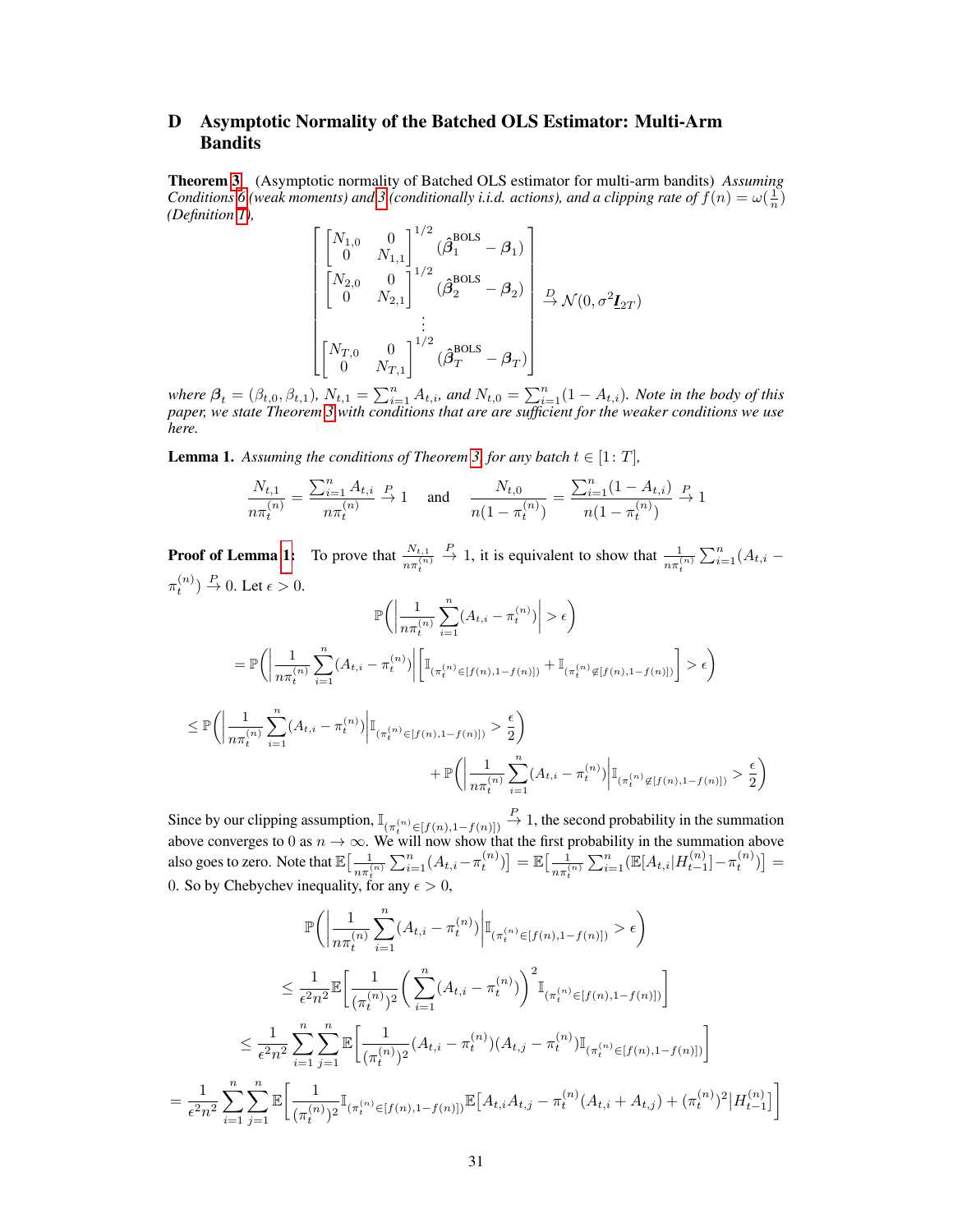<span id="page-19-0"></span>
$$
= \frac{1}{\epsilon^2 n^2} \sum_{i=1}^n \sum_{j=1}^n \mathbb{E} \bigg[ \frac{1}{(\pi_t^{(n)})^2} \mathbb{I}_{(\pi_t^{(n)} \in [f(n), 1 - f(n)])} \bigg( \mathbb{E} \big[ A_{t,i} A_{t,j} \big| H_{t-1}^{(n)} \big] - (\pi_t^{(n)})^2 \bigg) \bigg] \tag{21}
$$

Note that if  $i \neq j$ , since  $A_{t,i} \stackrel{i.i.d.}{\sim}$  Bernoulli $(\pi_t^{(n)})$ ,  $\mathbb{E}[A_{t,i}A_{t,j}|H_{t-1}^{(n)}] =$  $\mathbb{E}[A_{t,i}|H^{(n)}_{t-1}]E[A_{t,j}|H^{(n)}_{t-1}] = (\pi_t^{(n)})^2$ , so [\(21\)](#page-19-0) above equals the following

$$
= \frac{1}{\epsilon^2 n^2} \sum_{i=1}^n \mathbb{E} \bigg[ \frac{1}{(\pi_t^{(n)})^2} \mathbb{I}_{(\pi_t^{(n)} \in [f(n), 1 - f(n)])} \bigg( \mathbb{E} \big[ A_{t,i} \big| H_{t-1}^{(n)} \big] - (\pi_t^{(n)})^2 \bigg) \bigg]
$$
  

$$
= \frac{1}{\epsilon^2 n^2} \sum_{i=1}^n \mathbb{E} \bigg[ \frac{1 - \pi_t^{(n)}}{\pi_t^{(n)}} \mathbb{I}_{(\pi_t^{(n)} \in [f(n), 1 - f(n)])} \bigg] = \frac{1}{\epsilon^2 n} \mathbb{E} \bigg[ \frac{1 - \pi_t^{(n)}}{\pi_t^{(n)}} \mathbb{I}_{(\pi_t^{(n)} \in [f(n), 1 - f(n)])} \bigg] \le \frac{1}{\epsilon^2 n} \frac{1}{f(n)} \to 0
$$

where the limit holds because we assume  $f(n) = \omega(\frac{1}{n})$  so  $f(n)n \to \infty$ . We can make a very similar  $\stackrel{P}{\rightarrow} 1.$ argument for  $\frac{N_{t,0}}{n(1-\pi_t^{(n)})}$  $\Box$ 

Proof for Theorem [3](#page--1-3) (Asymptotic normality of Batched OLS estimator for multi-arm bandits): For readability, for this proof we drop the  $(n)$  superscript on  $\pi_t^{(n)}$ . Note that

$$
\begin{bmatrix} N_{t,0} & 0 \\ 0 & N_{t,1} \end{bmatrix}^{1/2} (\hat{\beta}_t^{\text{BOLS}} - \beta_t) = \begin{bmatrix} N_{t,0} & 0 \\ 0 & N_{t,1} \end{bmatrix}^{-1/2} \sum_{i=1}^n \begin{bmatrix} 1 - A_{t,i} \\ A_{t,i} \end{bmatrix} \epsilon_{t,i}.
$$

We want to show that

$$
\begin{bmatrix}\begin{bmatrix}N_{0,1} & 0 \\ 0 & N_{1,1}\end{bmatrix}^{-1/2} \sum_{i=1}^{n} \begin{bmatrix}1-A_{1,i} \\ A_{1,i}\end{bmatrix} \epsilon_{1,i} \\ \begin{bmatrix}N_{0,2} & 0 \\ 0 & N_{1,2}\end{bmatrix}^{-1/2} \sum_{i=1}^{n} \begin{bmatrix}1-A_{1,i} \\ A_{2,i}\end{bmatrix} \epsilon_{2,i} \\ \vdots \\ \begin{bmatrix}N_{0,1} & 1/2 \sum_{i=1}^{n} A_{1,i} \epsilon_{1,i} \\ A_{2,i}\end{bmatrix}^{-1/2} \epsilon_{2,i} \\ \vdots \\ \begin{bmatrix}N_{0,2} & 0 \\ 0 & N_{1,2}\end{bmatrix}^{-1/2} \sum_{i=1}^{n} \begin{bmatrix}1-A_{2,i} \\ A_{2,i}\end{bmatrix} \epsilon_{2,i} \\ \vdots \\ \begin{bmatrix}N_{0,1} & 1/2 \sum_{i=1}^{n} (1-A_{2,i}) \epsilon_{2,i} \\ \vdots \\ N_{1,2} & 2 \sum_{i=1}^{n} A_{2,i} \epsilon_{2,i} \\ \vdots \\ N_{t,1} & 2 \sum_{i=1}^{n} (1-A_{T,i}) \epsilon_{T,i} \\ \end{bmatrix}^{-1/2} \sum_{i=1}^{n} \begin{bmatrix}1-A_{T,i} \\ A_{T,i}\end{bmatrix} \epsilon_{T,i} \end{bmatrix} \epsilon_{T,i}
$$

By Lemma [1](#page-18-0) and Slutsky's Theorem it is sufficient to show that as  $n \to \infty$ ,

$$
\begin{bmatrix}\n\frac{1}{\sqrt{n(1-\pi_1)}} \sum_{i=1}^n (1-A_{1,i})\epsilon_{1,i} \\
\frac{1}{\sqrt{n\pi_1}} \sum_{i=1}^n A_{1,i}\epsilon_{1,i} \\
\frac{1}{\sqrt{n(1-\pi_2)}} \sum_{i=1}^n (1-A_{2,i})\epsilon_{2,i} \\
\vdots \\
\frac{1}{\sqrt{n(1-\pi_1)}} \sum_{i=1}^n (1-A_{T,i})\epsilon_{T,i}\n\end{bmatrix} = \begin{bmatrix}\n\frac{1}{\sqrt{n}} \begin{bmatrix}\n1-\pi_{1,1} & 0 \\
0 & \pi_{1,1}\n\end{bmatrix}^{-1/2} \sum_{i=1}^n \begin{bmatrix}\n1-A_{1,i} \\
A_{1,i}\n\end{bmatrix} \epsilon_{1,i} \\
\frac{1}{\sqrt{n(1-\pi_2)}} \sum_{i=1}^n A_{2,i}\epsilon_{2,i}\n\end{bmatrix} = \begin{bmatrix}\n\frac{1}{\sqrt{n}} \begin{bmatrix}\n1-\pi_1 & 0 \\
0 & \pi_1\n\end{bmatrix}^{-1/2} \sum_{i=1}^n \begin{bmatrix}\n1-A_{2,i} \\
A_{2,i}\n\end{bmatrix} \epsilon_{2,i} \\
\vdots \\
\frac{1}{\sqrt{n(1-\pi_1)}} \sum_{i=1}^n (1-A_{T,i})\epsilon_{T,i}\n\end{bmatrix} = \begin{bmatrix}\n\frac{1}{\sqrt{n}} \begin{bmatrix}\n1-\pi_1^{(n)} & 0 \\
0 & \pi_2^{(n)}\n\end{bmatrix}^{-1/2} \sum_{i=1}^n \begin{bmatrix}\n1-A_{T,i} \\
A_{T,i}\n\end{bmatrix} \epsilon_{T,i}\n\end{bmatrix}
$$

By Cramer-Wold device, it is sufficient to show that for any fixed vector  $\mathbf{c} \in \mathbb{R}^{2T}$  s.t.  $\|\mathbf{c}\|_2 = 1$  that as  $n \to \infty$ ,

$$
\mathbf{c}^{\top} \begin{bmatrix} n^{-1/2} \begin{bmatrix} 1 - \pi_{1,1} & 0 \\ 0 & \pi_{1,1} \end{bmatrix}^{-1/2} \sum_{i=1}^{n} \begin{bmatrix} 1 - A_{1,i} \\ A_{1,i} \end{bmatrix} \epsilon_{1,i} \\ n^{-1/2} \begin{bmatrix} 1 - \pi_2^{(n)} & 0 \\ 0 & \pi_2^{(n)} \end{bmatrix}^{-1/2} \sum_{i=1}^{n} \begin{bmatrix} 1 - A_{2,i} \\ A_{2,i} \end{bmatrix} \epsilon_{2,i} \\ \vdots \\ n^{-1/2} \begin{bmatrix} 1 - \pi_t^{(n)} & 0 \\ 0 & \pi_t^{(n)} \end{bmatrix}^{-1/2} \sum_{i=1}^{n} \begin{bmatrix} 1 - A_{T,i} \\ A_{T,i} \end{bmatrix} \epsilon_{T,i} \end{bmatrix}
$$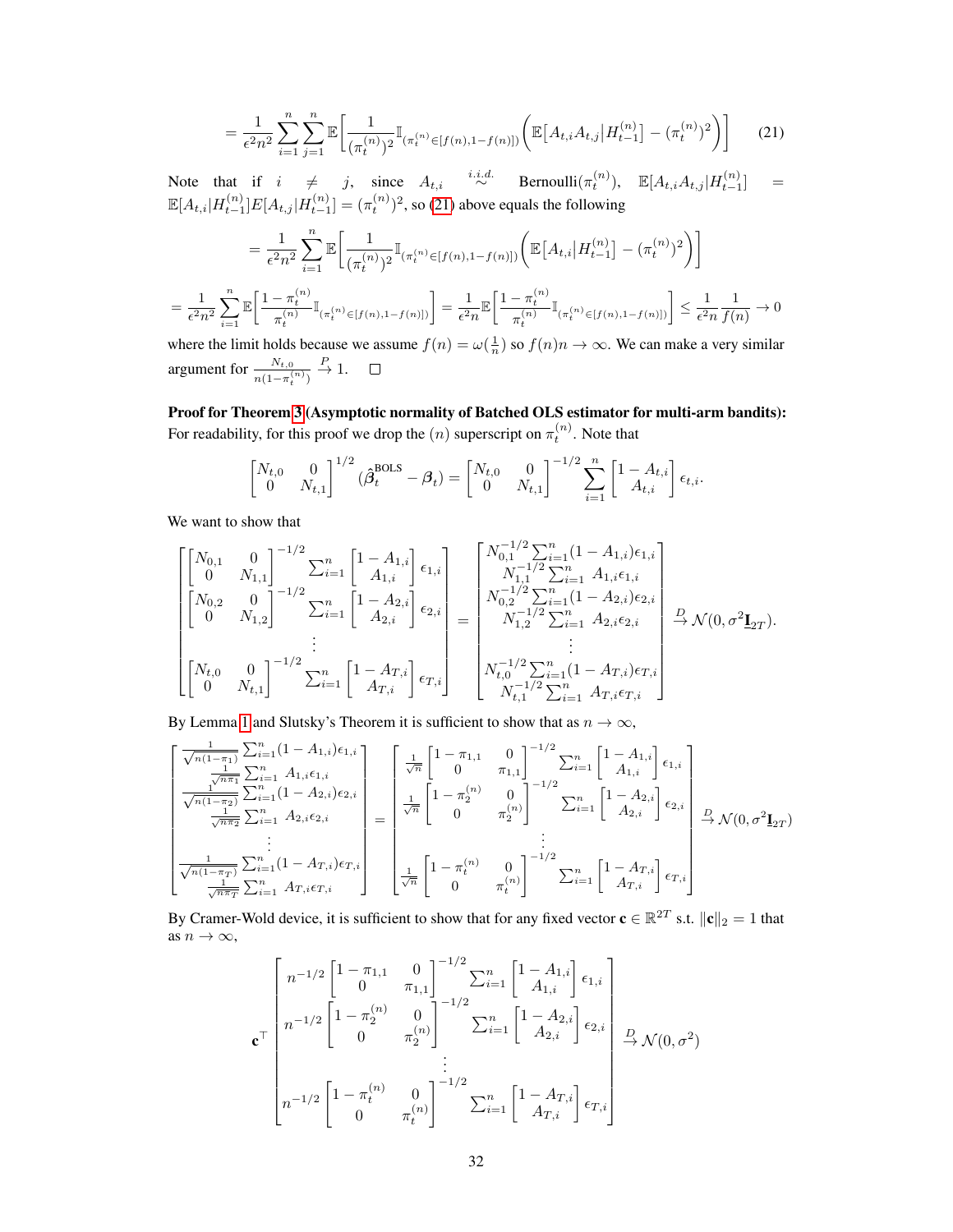Let us break up **c** so that  $\mathbf{c} = [\mathbf{c}_1, \mathbf{c}_2, ..., \mathbf{c}_T]^\top \in \mathbb{R}^{2T}$  with  $\mathbf{c}_t \in \mathbb{R}^2$  for  $t \in [1: T]$ . The above is equivalent to

$$
\sum_{t=1}^{T} n^{-1/2} \mathbf{c}_{t}^{\top} \begin{bmatrix} 1 - \pi_{t}^{(n)} & 0 \\ 0 & \pi_{t}^{(n)} \end{bmatrix}^{-1/2} \sum_{i=1}^{n} \begin{bmatrix} 1 - A_{t,i} \\ A_{t,i} \end{bmatrix} \epsilon_{t,i} \xrightarrow{D} \mathcal{N}(0, \sigma^{2})
$$
  
Let us define  $Y_{t,i} := n^{-1/2} \mathbf{c}_{t}^{\top} \begin{bmatrix} 1 - \pi_{t,i} & 0 \\ 0 & \pi_{t,i} \end{bmatrix}^{-1/2} \begin{bmatrix} 1 - A_{t,i} \\ A_{t,i} \end{bmatrix} \epsilon_{t,i}.$ 

The sequence  $\{Y_{1,1}, Y_{1,2}, ..., Y_{1,n}, ..., Y_{T,1}, Y_{T,2}, ..., Y_{T,n}\}$  is a martingale with respect to sequence of histories  $\{H_t^{(n)}\}_{t=1}^T$ , since

$$
\mathbb{E}[Y_{t,i}|H_{t-1}^{(n)}] = n^{-1/2} \mathbf{c}_t^\top \begin{bmatrix} 1 - \pi_t^{(n)} & 0 \\ 0 & \pi_t^{(n)} \end{bmatrix}^{-1/2} \mathbb{E}\left[ \begin{bmatrix} 1 - A_{t,i} \\ A_{t,i} \end{bmatrix} \epsilon_{t,i} \middle| H_{t-1}^{(n)} \right]
$$

$$
= n^{-1/2} \mathbf{c}_t^\top \begin{bmatrix} 1 - \pi_t^{(n)} & 0 \\ 0 & \pi_t^{(n)} \end{bmatrix}^{-1/2} \mathbb{E}\left[ \begin{bmatrix} (1 - \pi_t^{(n)}) E[\epsilon_{t,i}|H_{t-1}^{(n)}, A_{t,i} = 0] \\ \pi_{t,i} E[\epsilon_{t,i}|H_{t-1}^{(n)}, A_{t,i} = 1] \end{bmatrix} \middle| H_{t-1}^{(n)} \right] = 0
$$

for all  $i \in [1:n]$  and all  $t \in [1:T]$ . We then apply [\[8\]](#page--1-7) martingale central limit theorem to  $Y_{t,i}$  to show the desired result (see the proof of Theorem [5](#page-4-4) in Appendix [B](#page-4-5) for the statement of the martingale CLT conditions).

**Condition(a): Martingale Condition** The first condition holds because  $\mathbb{E}[Y_{t,i}|H_{t-1}^{(n)}] = 0$  for all  $i \in [1:n]$  and all  $t \in [1:T]$ .

# Condition(b): Conditional Variance

$$
\sum_{t=1}^{T} \sum_{i=1}^{n} E[Y_{n,t,i}^{2} | H_{t-1}^{(n)}] = \sum_{t=1}^{T} \sum_{i=1}^{n} \mathbb{E} \left[ \left( \frac{1}{\sqrt{n}} \mathbf{c}_{t}^{\top} \begin{bmatrix} 1 - \pi_{t}^{(n)} & 0 \\ 0 & \pi_{t}^{(n)} \end{bmatrix}^{-1/2} \begin{bmatrix} 1 - A_{t,i} \\ A_{t,i} \end{bmatrix} \epsilon_{t,i} \right)^{2} | H_{t-1}^{(n)} \right]
$$
\n
$$
= \sum_{t=1}^{T} \sum_{i=1}^{n} \mathbb{E} \left[ \frac{1}{n} \mathbf{c}_{t}^{\top} \begin{bmatrix} 1 - \pi_{t}^{(n)} & 0 \\ 0 & \pi_{t}^{(n)} \end{bmatrix}^{-1/2} \begin{bmatrix} 1 - A_{t,i} & 0 \\ 0 & A_{t,i} \end{bmatrix} \begin{bmatrix} 1 - \pi_{t}^{(n)} & 0 \\ 0 & \pi_{t}^{(n)} \end{bmatrix}^{-1/2} \mathbf{c}_{t} \epsilon_{t,i}^{2} | H_{t-1}^{(n)} \right]
$$
\n
$$
= \sum_{t=1}^{T} \sum_{i=1}^{n} \frac{1}{n} \mathbf{c}_{t}^{\top} \begin{bmatrix} 1 - \pi_{t}^{(n)} & 0 \\ 0 & \pi_{t}^{(n)} \end{bmatrix}^{-1/2} \begin{bmatrix} \mathbb{E}[(1 - A_{t,i})\epsilon_{t,i}^{2} | H_{t-1}^{(n)}] & 0 \\ 0 & \mathbb{E}[A_{t,i}\epsilon_{t,i}^{2} | H_{t-1}^{(n)}] \end{bmatrix} \begin{bmatrix} 1 - \pi_{t}^{(n)} & 0 \\ 0 & \pi_{t}^{(n)} \end{bmatrix}^{-1/2} \mathbf{c}_{t}
$$
\nSince  $\mathbb{E}[A_{t,i}\epsilon_{t,i}^{2} | H_{t-1}^{(n)}] = \pi_{t}^{(n)} \mathbb{E}[\epsilon_{t,i}^{2} | H_{t-1}^{(n)}, A_{t,i} = 1] = \sigma^{2} \pi_{t}$  and  $\mathbb{E}[(1 - A_{t,i})\epsilon_{t,i}^{2} | H_{$ 

 $t=1$   $i=1$ **Condition(c): Lindeberg Condition** Let  $\delta > 0$ .

$$
\sum_{t=1}^{T} \sum_{i=1}^{n} E[Y_{t,i}^{2} \mathbb{I}_{(Y_{t,i}^{2} > \delta^{2})} | H_{t-1}^{(n)}] = \sum_{t=1}^{T} \sum_{i=1}^{n} \mathbb{E} \left[ \left( n^{-1/2} \mathbf{c}_{t}^{\top} \begin{bmatrix} 1 - \pi_{t}^{(n)} & 0 \\ 0 & \pi_{t}^{(n)} \end{bmatrix}^{-1/2} \begin{bmatrix} 1 - A_{t,i} \\ A_{t,i} \end{bmatrix} \epsilon_{t,i} \right)^{2} \mathbb{I}_{(Y_{t,i}^{2} > \delta^{2})} \middle| H_{t-1}^{(n)} \right]
$$
\n
$$
= \sum_{t=1}^{T} \frac{1}{n} \sum_{i=1}^{n} \mathbb{E} \left[ \mathbf{c}_{t}^{\top} \begin{bmatrix} 1 - \pi_{t}^{(n)} & 0 \\ 0 & \pi_{t}^{(n)} \end{bmatrix}^{-1/2} \begin{bmatrix} 1 - A_{t,i} & 0 \\ 0 & A_{t,i} \end{bmatrix} \begin{bmatrix} 1 - \pi_{t}^{(n)} & 0 \\ 0 & \pi_{t}^{(n)} \end{bmatrix}^{-1/2} \mathbf{c}_{t} \epsilon_{t,i}^{2} \mathbb{I}_{(Y_{t,i}^{2} > \delta^{2})} \middle| H_{t-1}^{(n)} \right]
$$
\n
$$
= \sum_{t=1}^{T} \frac{1}{n} \sum_{i=1}^{n} \mathbf{c}_{t}^{\top} \begin{bmatrix} 1 - \pi_{t}^{(n)} & 0 \\ 0 & \pi_{t}^{(n)} \end{bmatrix}^{-\frac{1}{2}}
$$
\n
$$
\mathbb{E} \left[ (1 - A_{t,i}) \epsilon_{t,i}^{2} \mathbb{I}_{(Y_{t,i}^{2} > \delta^{2})} | H_{t-1}^{(n)} \right]
$$
\n
$$
= \begin{bmatrix} \mathbb{E} \left[ (1 - A_{t,i}) \epsilon_{t,i}^{2} \mathbb{I}_{(Y_{t,i}^{2} > \delta^{2})} | H_{t-1}^{(n)} \right] & 0 \\ 0 & \mathbb{E} \left[ A_{t,i} \epsilon_{t,i}^{2} \mathbb{I}_{(Y_{t,i}^{2}
$$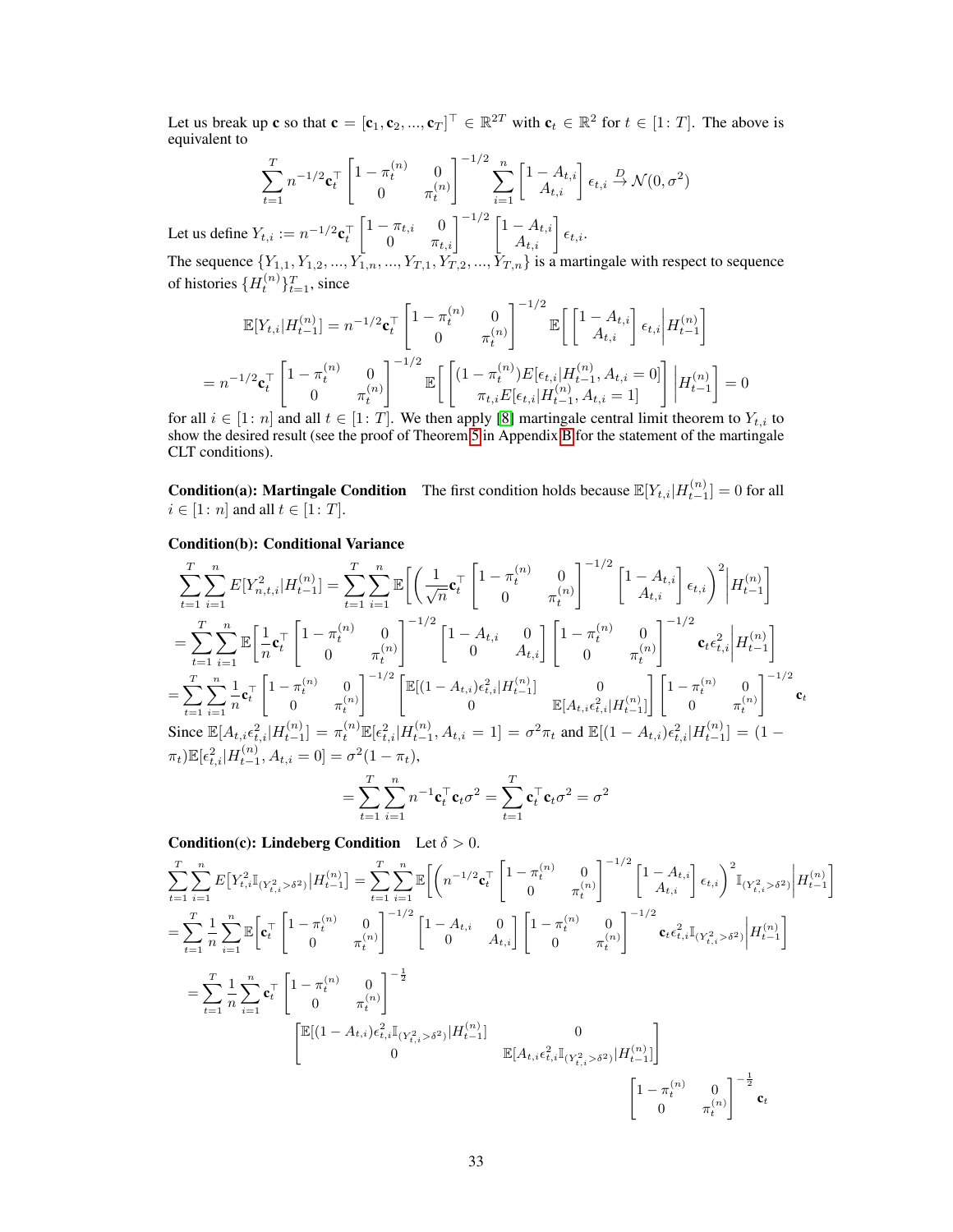Note that for 
$$
\mathbf{c}_{t} = [c_{t,0}, c_{t,1}]^{\top}, \quad \mathbb{E}\left[(1 - A_{t,i})\epsilon_{t,i}^{2}\mathbb{I}_{(Y_{t,i}^{2} > \delta^{2})}\Big|H_{t-1}^{(n)}\right] = \mathbb{E}\left[\epsilon_{t,i}^{2}\mathbb{I}_{\left(\frac{c_{t,0}^{2}}{1 - \pi_{t}^{(n)}}\epsilon_{t,i}^{2} > n\delta^{2}\right)}\Big|H_{t-1}^{(n)}, A_{t,i} = 0\right](1 - \pi_{t}) \text{ and } \mathbb{E}[A_{t,i}\epsilon_{t,i}^{2}\mathbb{I}_{(Y_{t,i}^{2} > \delta^{2})}\Big|H_{t-1}^{(n)}\right] = \mathbb{E}\left[\epsilon_{t,i}^{2}\mathbb{I}_{\left(\frac{c_{t,1}^{2}}{\pi_{t}^{(n)}}\epsilon_{t,i}^{2} > n\delta^{2}\right)}\Big|H_{t-1}^{(n)}, A_{t,i} = 1\right]\pi_{t}.\text{ Thus, we have that}
$$
\n
$$
= \sum_{t=1}^{T} \frac{1}{n} \sum_{i=1}^{n} c_{t,0}^{2}\mathbb{E}\left[\epsilon_{t,i}^{2}\mathbb{I}_{\left(\epsilon_{t,i}^{2} > \frac{n\delta^{2}(1 - \pi_{t})}{c_{t,0}^{2}}\right)}\Big|H_{t-1}^{(n)}, A_{t,i} = 0\right] + c_{t,1}^{2}\mathbb{E}\left[\epsilon_{t,i}^{2}\mathbb{I}_{\left(\epsilon_{t,i}^{2} > \frac{n\delta^{2}\pi_{t}^{(n)}}{c_{t,1}^{2}}\right)}\Big|H_{t-1}^{(n)}, A_{t,i} = 1\right]
$$
\n
$$
\leq \sum_{t=1}^{T} \max_{i \in [1:n]} \left\{c_{t,0}^{2}\mathbb{E}\left[\epsilon_{t,i}^{2}\mathbb{I}_{\left(\epsilon_{t,i}^{2} > \frac{n\delta^{2}(1 - \pi_{t})}{c_{t,0}^{2}}\right)}\Big|H_{t-1}^{(n)}, A_{t,i} = 0\right] + c_{t,1}^{2}\mathbb{E}\left[\epsilon_{t,i}^{2}\mathbb{I}_{\left(\epsilon_{t,i}^{2} > \frac{n\delta^{2}\pi_{t}^{(n)}}{
$$

Note that for any  $t \in [1: T]$  and  $i \in [1: n]$ ,

$$
\mathbb{E}\bigg[\epsilon_{t,i}^{2}\mathbb{I}_{\left(\epsilon_{t,i}^{2}\geq \frac{n\delta^{2}\pi_{t}^{(n)}}{c_{t,i}^{2}}\right)}\bigg|H_{t-1}^{(n)},A_{t,i}=1\bigg]
$$
\n
$$
=\mathbb{E}\bigg[\epsilon_{t,i}^{2}\mathbb{I}_{\left(\epsilon_{t,i}^{2}\geq \frac{n\delta^{2}\pi_{t}^{(n)}}{c_{t,i}^{2}}\right)}\bigg|H_{t-1}^{(n)},A_{t,i}=1\bigg]\bigg(\mathbb{I}_{\left(\pi_{t}^{(n)}\in[f(n),1-f(n)]\right)}+\mathbb{I}_{\left(\pi_{t}^{(n)}\notin[f(n),1-f(n)]\right)}\bigg)
$$
\n
$$
\leq \mathbb{E}\bigg[\epsilon_{t,i}^{2}\mathbb{I}_{\left(\epsilon_{t,i}^{2}\geq \frac{n\delta^{2}f(n)}{c_{t,i}^{2}}\right)}\bigg|H_{t-1}^{(n)},A_{t,i}=1\bigg]+\sigma^{2}\mathbb{I}_{\left(\pi_{t}^{(n)}\notin[f(n),1-f(n)]\right)}
$$

The second term converges in probability to zero as  $n \to \infty$  by our clipping assumption. We now show how the first term goes to zero in probability. Since we assume  $\hat{f}(n) = \omega(\frac{1}{n})$ ,  $nf(n) \to \infty$ . So, it is sufficient to show that for all  $t, n$ ,

$$
\lim_{m \to \infty} \max_{i \in [1 \colon n]} \left\{ \mathbb{E} \left[ \epsilon_{t,i}^2 \mathbb{I}_{(\epsilon_{t,i}^2 > m)} \middle| H_{t-1}^{(n)}, A_{t,i} = 1 \right] \right\} = 0
$$

By Condition [6,](#page-4-0) we have that for all  $n \geq 1$ ,

$$
\max_{t \in [1\colon T], i \in [1\colon n]} \mathbb{E}[\varphi(\epsilon_{t,i}^2) | H_{t-1}^{(n)}, A_{t,i} = 1] < M
$$

Since we assume that  $\lim_{x\to\infty} \frac{\varphi(x)}{x} = \infty$ , for all m, there exists a  $b_m$  s.t.  $\varphi(x) \geq mMx$  for all  $x \ge b_m$ . So, for all  $n, t, i$ ,

$$
M \geq \mathbb{E}[\varphi(\epsilon_{t,i}^2)|H_{t-1}^{(n)}, A_{t,i} = 1] \geq \mathbb{E}[\varphi(\epsilon_{t,i}^2)\mathbb{I}_{(\epsilon_{t,i}^2 \geq b_m)}|H_{t-1}^{(n)}, A_{t,i} = 1]
$$
  

$$
\geq mM\mathbb{E}[\epsilon_{t,i}^2\mathbb{I}_{(\epsilon_{t,i}^2 \geq b_m)}|H_{t-1}^{(n)}, A_{t,i} = 1]
$$

Thus,

$$
\max_{t\in [1\colon T], i\in [1\colon n]} \mathbb{E}[\epsilon_{t,i}^2\mathbb{I}_{(\epsilon_{t,i}^2 \geq b_m)}|H_{t-1}^{(n)}, A_{t,i} = 1] \leq \frac{1}{m}
$$

We can make a very similar argument that for all  $t \in [1: T]$ , as  $n \to \infty$ ,

$$
\max_{i \in [1\colon n]} \mathbb{E}\bigg[\epsilon_{t,i}^2 \mathbb{I}_{\left(\epsilon_{t,i}^2 > \frac{n\delta^2(1-\pi_t)}{c_{t,0}^2}\right)} \bigg| H_{t-1}^{(n)}, A_{t,i} = 0\bigg] \stackrel{P}{\to} 0 \qquad \Box
$$

<span id="page-21-0"></span>Corollary 3 (Asymptotic Normality of the Batched OLS Estimator of Margin; two-arm bandit setting). Assume the same conditions as Theorem [3.](#page--1-3) For each  $t \in [1: T]$ , we have the BOLS *estimator of the margin*  $\beta_1 - \beta_0$ *:* 

$$
\hat{\Delta}_{t}^{\text{BOLS}} = \frac{\sum_{i=1}^{n} (1 - A_{t,i}) R_{t,i}}{N_{t,0}} - \frac{\sum_{i=1}^{n} A_{t,i} R_{t,i}}{N_{t,1}}
$$

*We show that as*  $n \to \infty$ *,* 

$$
\begin{bmatrix}\n\sqrt{\frac{N_{1,0}N_{1,1}}{n}}(\hat{\Delta}_1^{\text{BOLS}} - \Delta_1) \\
\sqrt{\frac{N_{2,0}N_{2,1}}{n}}(\hat{\Delta}_2^{\text{BOLS}} - \Delta_2) \\
\vdots \\
\sqrt{\frac{N_{T,0}N_{T,1}}{n}}(\hat{\Delta}_T^{\text{BOLS}} - \Delta_T)\n\end{bmatrix} \xrightarrow{D} \mathcal{N}(0, \sigma^2 \underline{I}_T)
$$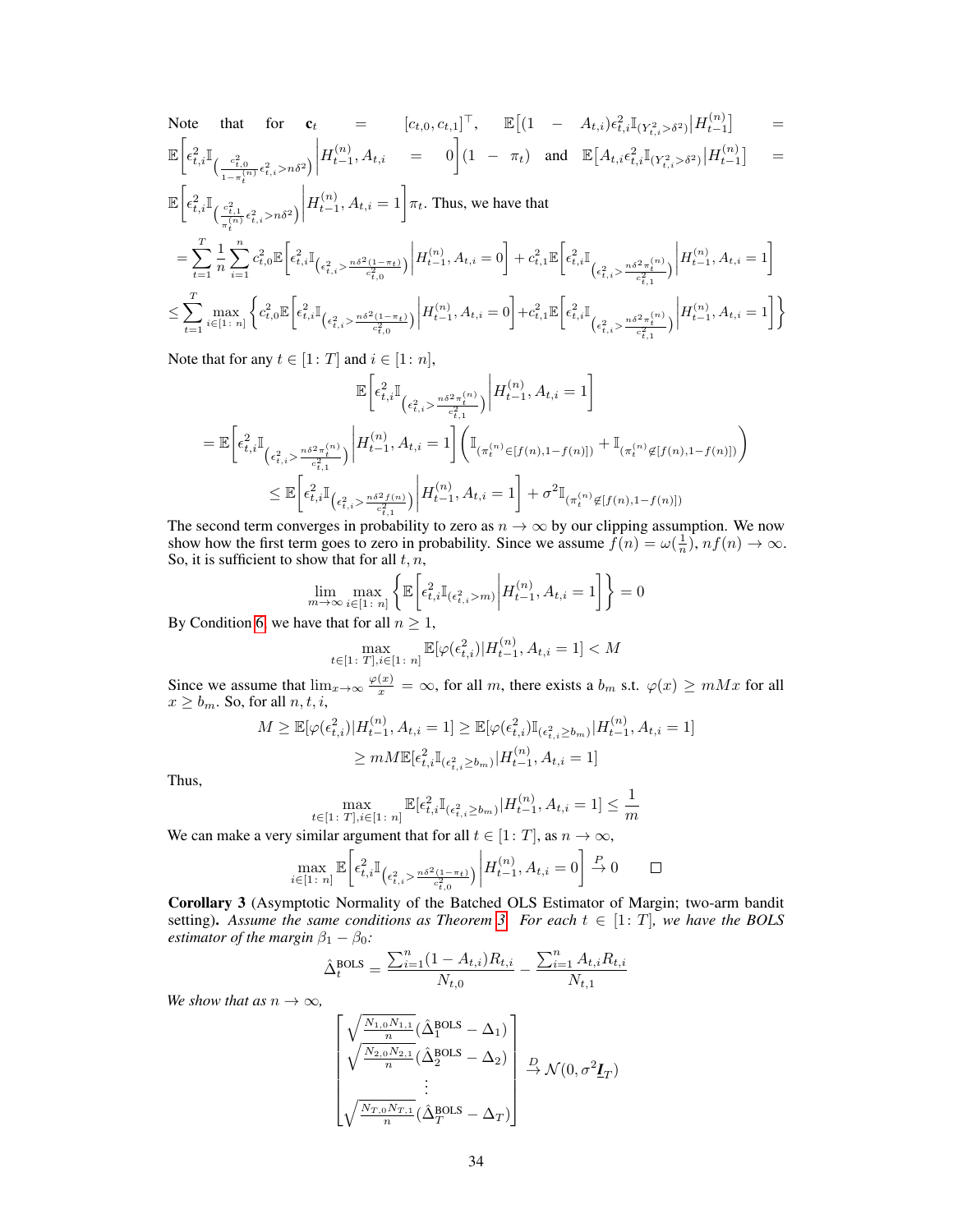Proof:

$$
\sqrt{\frac{N_{t,0}N_{t,1}}{n}}(\hat{\Delta}_t^{\text{BOLS}} - \Delta_t) = \sqrt{\frac{N_{t,0}N_{t,1}}{n}} \left( \frac{\sum_{i=1}^n (1 - A_{t,i})\epsilon_{t,i}}{N_{t,0}} - \frac{\sum_{i=1}^n A_{t,i}\epsilon_{t,i}}{N_{t,1}} \right)
$$

$$
= \sqrt{\frac{N_{t,1}}{n}} \frac{\sum_{i=1}^n (1 - A_{t,i})\epsilon_{t,i}}{\sqrt{N_{t,0}}} - \sqrt{\frac{N_{t,0}}{n}} \frac{\sum_{i=1}^n A_{t,i}\epsilon_{t,i}}{\sqrt{N_{t,1}}}
$$

$$
= \left[ \sqrt{\frac{N_{t,1}}{n}} - \sqrt{\frac{N_{t,0}}{n}} \right] \begin{bmatrix} N_{t,0} & 0\\ 0 & N_{t,1} \end{bmatrix}^{-1/2} \sum_{i=1}^n \begin{bmatrix} 1 - A_{t,i} \\ A_{t,i} \end{bmatrix} \epsilon_{t,i}
$$

By Slutsky's Theorem and Lemma [1,](#page-18-0) it is sufficient to show that as  $n \to \infty$ ,

$$
\begin{bmatrix}\n\frac{1}{\sqrt{n}} \left[ \sqrt{\pi_1^{(n)}} & -\sqrt{1 - \pi_1^{(n)}} \right] \left[ \frac{1 - \pi_1^{(n)}}{0} & 0 \right]^{-1/2} \sum_{i=1}^n \left[ \frac{1 - A_{1,i}}{A_{1,i}} \right] \epsilon_{1,i} \\
\frac{1}{\sqrt{n}} \left[ \sqrt{\pi_2^{(n)}} & -\sqrt{1 - \pi_2^{(n)}} \right] \left[ \frac{1 - \pi_2^{(n)}}{0} & 0 \right]^{-1/2} \sum_{i=1}^n \left[ \frac{1 - A_{2,i}}{A_{2,i}} \right] \epsilon_{2,i} \\
\vdots \\
\frac{1}{\sqrt{n}} \left[ \sqrt{\pi_t^{(n)}} & -\sqrt{1 - \pi_t^{(n)}} \right] \left[ \frac{1 - \pi_t^{(n)}}{0} & \frac{0}{\pi_t^{(n)}} \right]^{-1/2} \sum_{i=1}^n \left[ \frac{1 - A_{T,i}}{A_{T,i}} \right] \epsilon_{T,i}\n\end{bmatrix} \xrightarrow{\text{D}(\mathbf{0)}, \sigma^2 \mathbf{I}_T}
$$

By Cramer-Wold device, it is sufficient to show that for any fixed vector  $\mathbf{d} \in \mathbb{R}^T$  s.t.  $\|\mathbf{d}\|_2 = 1$  that

$$
\mathbf{d}^{\top} \begin{bmatrix} \frac{1}{\sqrt{n}} \left[ \sqrt{\pi_1^{(n)}} & -\sqrt{1-\pi_1^{(n)}} \right] \left[ \frac{1-\pi_1^{(n)}}{0} & \frac{0}{\pi_1^{(n)}} \right]^{-1/2} \sum_{i=1}^n \left[ \frac{1-A_{1,i}}{A_{1,i}} \right] \epsilon_{1,i} \\ \frac{1}{\sqrt{n}} \left[ \sqrt{\pi_2^{(n)}} & -\sqrt{1-\pi_2^{(n)}} \right] \left[ \frac{1-\pi_2^{(n)}}{0} & \frac{0}{\pi_2^{(n)}} \right]^{-1/2} \sum_{i=1}^n \left[ \frac{1-A_{2,i}}{A_{2,i}} \right] \epsilon_{2,i} \\ \vdots \\ \frac{1}{\sqrt{n}} \left[ \sqrt{\pi_t^{(n)}} & -\sqrt{1-\pi_t^{(n)}} \right] \left[ \frac{1-\pi_t^{(n)}}{0} & \frac{0}{\pi_t^{(n)}} \right]^{-1/2} \sum_{i=1}^n \left[ \frac{1-A_{T,i}}{A_{T,i}} \right] \epsilon_{T,i} \end{bmatrix} \xrightarrow{\mathcal{M}(0, \sigma^2)}
$$

Let  $[d_1, d_2, ..., d_T]^\top := \mathbf{d} \in \mathbb{R}^T$ . The above is equivalent to

$$
\sum_{t=1}^{T} \frac{1}{\sqrt{n}} d_t \left[ \sqrt{\pi_t^{(n)}} - \sqrt{1 - \pi_t^{(n)}} \right] \left[ \frac{1 - \pi_t^{(n)}}{0} \frac{0}{\pi_t^{(n)}} \right]^{-1/2} \sum_{i=1}^{n} \left[ \frac{1 - A_{t,i}}{A_{t,i}} \right] \epsilon_{t,i} \stackrel{D}{\to} \mathcal{N}(0, \sigma^2)
$$
  
Define  $Y_{t,i} := \frac{1}{\sqrt{n}} d_t \left[ \sqrt{\pi_t^{(n)}} - \sqrt{1 - \pi_t^{(n)}} \right] \left[ \frac{1 - \pi_t^{(n)}}{0} \frac{0}{\pi_t^{(n)}} \right]^{-1/2} \left[ \frac{1 - A_{t,i}}{A_{t,i}} \right] \epsilon_{t,i}.$ 

 $\{Y_{1,1}, Y_{1,2}, ..., Y_{1,n}, ..., Y_{T,1}, Y_{T,2}, ..., Y_{T,n}\}$  is a martingale difference array with respect to the sequence of histories  $\{H_t^{(n)}\}_{t=1}^T$  because for all  $i \in [1:n]$  and  $t \in [1:T]$ ,

$$
\mathbb{E}[Y_{t,i}|H_{t-1}^{(n)}] = \frac{1}{\sqrt{n}} d_t \left[ \sqrt{\pi_t^{(n)}} - \sqrt{1 - \pi_t^{(n)}} \right] \left[ \begin{matrix} 1 - \pi_t^{(n)} & 0 \\ 0 & \pi_t^{(n)} \end{matrix} \right]^{-1/2} \mathbb{E} \left[ \begin{bmatrix} 1 - A_{t,i} \\ A_{t,i} \end{bmatrix} \epsilon_{t,i} \middle| H_{t-1}^{(n)} \right]
$$
  

$$
= \frac{d_t}{\sqrt{n}} \left[ \sqrt{\pi_t^{(n)}} - \sqrt{1 - \pi_t^{(n)}} \right] \left[ \begin{matrix} 1 - \pi_t^{(n)} & 0 \\ 0 & \pi_t^{(n)} \end{matrix} \right]^{-\frac{1}{2}} \mathbb{E} \left[ \begin{bmatrix} (1 - \pi_t^{(n)}) \mathbb{E}[\epsilon_{t,i}|H_{t-1}^{(n)}, A_{t,i} = 0] \\ \pi_{t,i} \mathbb{E}[\epsilon_{t,i}|H_{t-1}^{(n)}, A_{t,i} = 1] \end{bmatrix} \right] \left| H_{t-1}^{(n)} \right] = 0
$$

We now apply [\[8\]](#page--1-7) martingale central limit theorem to  $Y_{t,i}$  to show the desired result. Verifying the conditions for the martingale CLT is equivalent to what we did to verify the conditions in the conditions in the proof of Theorem [3—](#page--1-3)the only difference is that we replace  $c_t^{\top}$  in the Theorem t [3](#page--1-3) proof with  $d_t \left[ \sqrt{1 - \pi_t^{(n)}} - \sqrt{\pi_t^{(n)}} \right]$  in this proof. Even though  $c_t$  is a constant vector and  $d_t\left[\sqrt{1-\pi_t^{(n)}}\right] - \sqrt{\pi_t^{(n)}}\right]$  is a random vector, the proof still goes through with this adjusted  $\mathbf{c}_t$ vector, since (i)  $d_t \left[ \sqrt{1 - \pi_t^{(n)}} - \sqrt{\pi_t^{(n)}} \right] \in H_{t-1}^{(n)}$ , (ii)  $\left[ \sqrt{1 - \pi_t^{(n)}} - \sqrt{\pi_t^{(n)}} \right] \left\|_2 = 1$ , and  $\text{(iii)} \ \frac{n\delta^2 \pi_t^{(n)}}{c_{t,1}^2} = \frac{n\delta^2 \pi_t^{(n)}}{d_t^2 \pi_t^{(n)}} \to \infty \text{ and } \frac{n\delta^2 (1-\pi_t)}{c_{t,0}^2} = \frac{n\delta^2 (1-\pi_t)}{d_t^2 (1-\pi_t)} \to \infty.$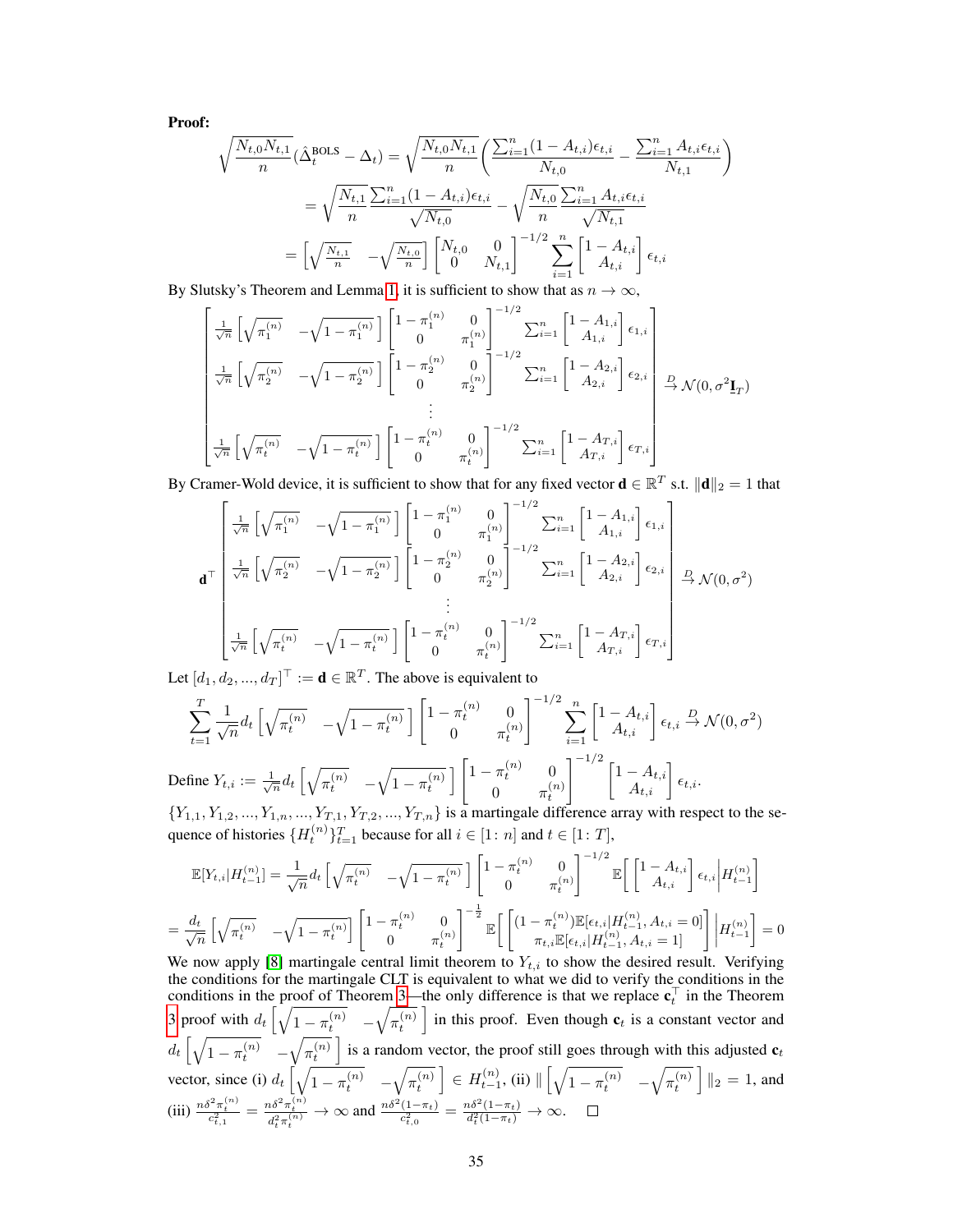<span id="page-23-0"></span>Corollary 4 (Consistency of BOLS Variance Estimator). *Assuming Conditions [1](#page--1-6) (moments) and [3](#page--1-9) (conditionally i.i.d. actions), and a clipping rate of*  $f(n) = \omega(\frac{1}{n})$  *(Definition [1\)](#page--1-10), for all*  $t \in [1: T]$ *, as*  $n \to \infty$ ,

$$
\hat{\sigma}_t^2 = \frac{1}{n-2} \sum_{i=1}^n \left( R_{t,i} - A_{t,i} \hat{\beta}_{t,1}^{\text{BOLS}} - (1 - A_{t,i}) \hat{\beta}_{t,0}^{\text{BOLS}} \right)^2 \stackrel{P}{\to} \sigma^2
$$

Proof:

$$
\hat{\sigma}_{t}^{2} = \frac{1}{n-2} \sum_{i=1}^{n} \left( R_{t,i} - A_{t,i} \hat{\beta}_{t,1}^{\text{BOLS}} - (1 - A_{t,i}) \hat{\beta}_{t,0}^{\text{BOLS}} \right)^{2}
$$
\n
$$
= \frac{1}{n-2} \sum_{i=1}^{n} \left( \left[ A_{t,i} \beta_{t,1} + (1 - A_{t,i}) \beta_{t,0} + \epsilon_{t,i} \right] - A_{t,i} \left[ \beta_{t,1} + \frac{\sum_{i=1}^{n} A_{t,i} \epsilon_{t,i}}{N_{t,1}} \right] - (1 - A_{t,i}) \left[ \beta_{t,0} + \frac{\sum_{i=1}^{n} (1 - A_{t,i}) \epsilon_{t,i}}{N_{t,0}} \right] \right)^{2}
$$
\n
$$
= \frac{1}{n-2} \sum_{i=1}^{n} \left( \epsilon_{t,i} - A_{t,i} \frac{\sum_{i=1}^{n} A_{t,i} \epsilon_{t,i}}{N_{t,1}} - (1 - A_{t,i}) \frac{\sum_{i=1}^{n} (1 - A_{t,i}) \epsilon_{t,i}}{N_{t,0}} \right)^{2}
$$
\n
$$
= \frac{1}{n-2} \sum_{i=1}^{n} \left( \epsilon_{t,i}^{2} - 2A_{t,i} \epsilon_{t,i} \frac{\sum_{i=1}^{n} A_{t,i} \epsilon_{t,i}}{N_{t,1}} - 2(1 - A_{t,i}) \epsilon_{t,i} \frac{\sum_{i=1}^{n} (1 - A_{t,i}) \epsilon_{t,i}}{N_{t,0}} \right)^{2}
$$
\n
$$
+ A_{t,i} \left[ \frac{\sum_{i=1}^{n} A_{t,i} \epsilon_{t,i}}{N_{t,1}} \right]^{2} + (1 - A_{t,i}) \left[ \frac{\sum_{i=1}^{n} (1 - A_{t,i}) \epsilon_{t,i}}{N_{t,0}} \right]^{2} \right)
$$

$$
= \left(\frac{1}{n-2}\sum_{i=1}^{n} \epsilon_{t,i}^{2}\right) - 2\frac{\left(\sum_{i=1}^{n} A_{t,i} \epsilon_{t,i}\right)^{2}}{(n-2)N_{t,1}} - 2\frac{\left(\sum_{i=1}^{n} (1 - A_{t,i}) \epsilon_{t,i}\right)^{2}}{(n-2)N_{t,0}} + \frac{N_{t,1}}{n-2} \left[\frac{\sum_{i=1}^{n} A_{t,i} \epsilon_{t,i}}{N_{t,1}}\right]^{2} + \frac{N_{t,0}}{n-2} \left[\frac{\sum_{i=1}^{n} (1 - A_{t,i}) \epsilon_{t,i}}{N_{t,0}}\right]^{2}
$$

$$
= \left(\frac{1}{n-2}\sum_{i=1}^{n} \epsilon_{t,i}^{2}\right) - \frac{\left(\sum_{i=1}^{n} A_{t,i} \epsilon_{t,i}\right)^{2}}{(n-2)N_{t,1}} - \frac{\left(\sum_{i=1}^{n} (1 - A_{t,i}) \epsilon_{t,i}\right)^{2}}{(n-2)N_{t,0}}
$$

Note that  $\frac{1}{n-2} \sum_{i=1}^n \epsilon_{t,i}^2$  $\stackrel{P}{\to} \sigma^2$  because for all  $\delta > 0$ ,

$$
\mathbb{P}\Bigg(\bigg|\bigg[\frac{1}{n-2}\sum_{i=1}^{n}\epsilon_{t,i}^{2}\bigg]-\sigma^{2}\bigg|>\delta\Bigg)\leq \mathbb{P}\Bigg(\bigg|\bigg[\frac{1}{n-2}\sum_{i=1}^{n}\epsilon_{t,i}^{2}\bigg]-\frac{\sigma^{2}(n-2)}{n}\bigg|>\delta/2\Bigg)+\mathbb{P}\bigg(\bigg|\frac{\sigma^{2}(n-2)}{n}-\sigma^{2}\bigg|>\delta/2\bigg)
$$

$$
=\mathbb{P}\bigg(\bigg|\frac{1}{n-2}\sum_{i=1}^{n}(\epsilon_{t,i}^{2}-\sigma^{2})\bigg|>\delta/2\bigg)+\mathbb{P}\bigg(\sigma^{2}\bigg|\frac{-2}{n}\bigg|>\delta/2\bigg)
$$

Since the second term in the summation above goes to zero for sufficiently large  $n$ , we now focus on the first term in the summation above. By Chebychev inequality,

$$
\mathbb{P}\bigg(\bigg|\frac{1}{n-2}\sum_{i=1}^n(\epsilon_{t,i}^2-\sigma^2)\bigg|>\delta/2\bigg)\leq \frac{4}{\delta^2(n-2)^2}\mathbb{E}\bigg[\sum_{i=1}^n\sum_{j=1}^n(\epsilon_{t,i}^2-\sigma^2)(\epsilon_{t,j}^2-\sigma^2)\bigg]=\frac{4}{\delta^2(n-2)^2}\mathbb{E}\bigg[\sum_{i=1}^n(\epsilon_{t,i}^2-\sigma^2)^2\bigg]
$$

where the equality above holds because for  $i \neq j$ ,  $\mathbb{E}[(\epsilon_{t,i}^2 - \sigma^2)(\epsilon_{t,j}^2 - \sigma^2)] = \mathbb{E}[\mathbb{E}[(\epsilon_{t,i}^2 - \sigma^2)(\epsilon_{t,j}^2 - \sigma^2)]]$  $\sigma^2)|\mathcal{H}_{t-1}^{(n)}]\big] = \mathbb{E}\big[\mathbb{E}[\epsilon_{t,i}^2-\sigma^2|\mathcal{H}_{t-1}^{(n)}]\mathbb{E}[\epsilon_{t,j}^2-\sigma^2|\mathcal{H}_{t-1}^{(n)}]\big] = 0.$  By Condition [1](#page--1-6)  $\mathbb{E}[\epsilon_{t,i}^4|\mathcal{H}_{t=1}^{(n)}]< M < \infty,$  $=\frac{4}{52}$  $\delta^2(n-2)^2$  $\mathbb{E} \left[ \sum_{n=1}^{\infty} \right]$  $i=1$  $\mathbb{E}[(\epsilon_{t,i}^4 - 2\epsilon_{t,i}^2 \sigma^2 + \sigma^4)|\mathcal{H}_{t-1}^{(n)}] \leq \frac{4n(M + \sigma^4)}{\delta^2(n-2)^2}$  $\frac{n\epsilon (n-1)\theta}{\delta^2 (n-2)^2} \rightarrow 0$ 

Thus by Slutsky's Theorem it is sufficient to show that  $\frac{\sum_{i=1}^{n} A_{t,i} \epsilon_{t,i}^2}{(n-2)N_{t,i}}$  $\frac{\binom{n}{i}}{(n-2)N_{t,1}} + \frac{\left(\sum_{i=1}^{n}(1-A_{t,i})\epsilon_{t,i}\right)^2}{(n-2)N_{t,0}}$  $(n-2)N_{t,0}$  $\stackrel{P}{\rightarrow} 0$ . We will only show that  $\frac{\left(\sum_{i=1}^n A_{t,i} \epsilon_{t,i}\right)^2}{(n-2)N_{t,i}}$  $(n-2)N_{t,1}$  $\stackrel{P}{\to} 0; \frac{(\sum_{i=1}^{n}(1-A_{t,i})\epsilon_{t,i})^2}{(n-2)N_{t,i}}$  $(n-2)N_{t,0}$  $\stackrel{P}{\rightarrow}$  0 holds by a very similar argument.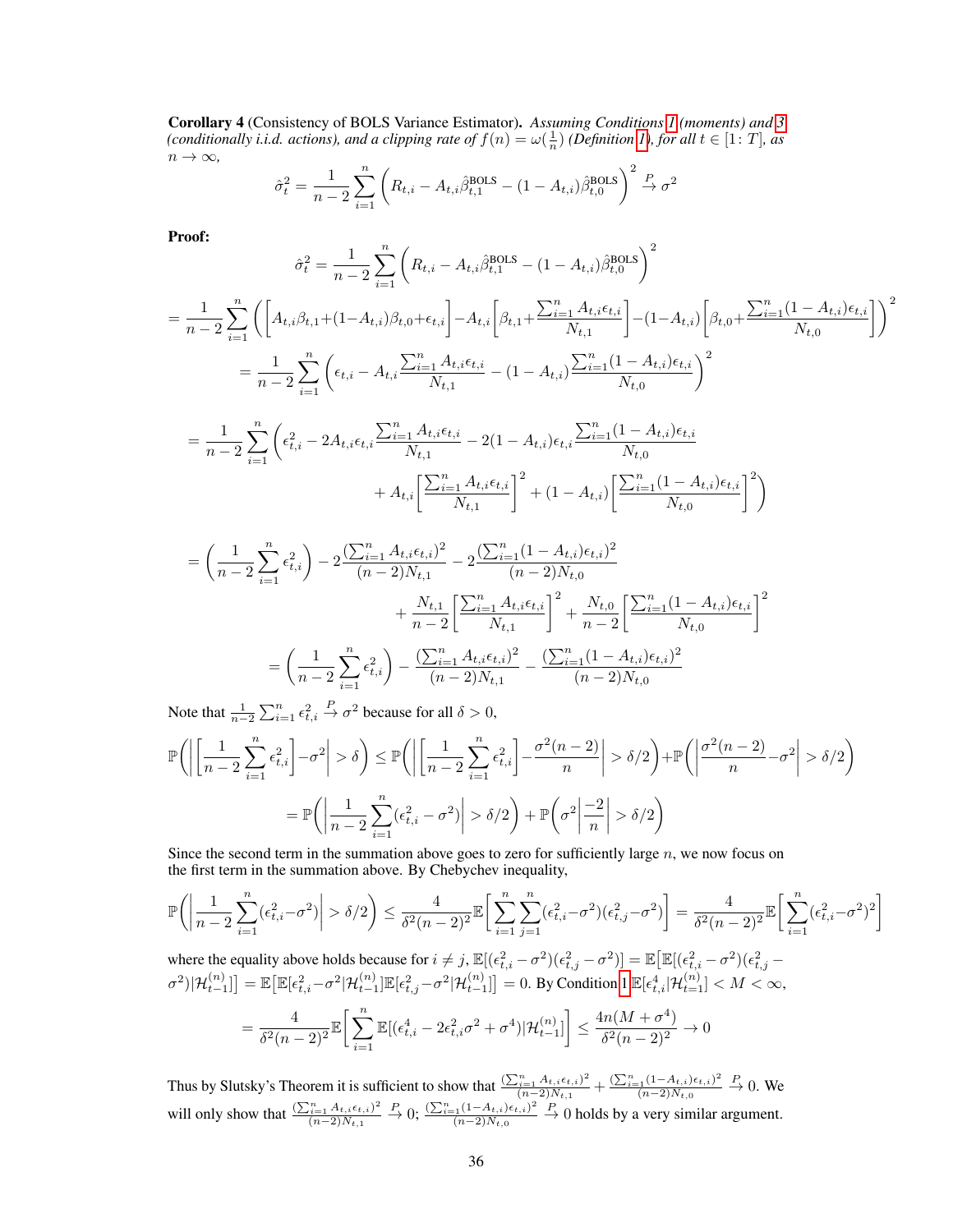Note that by Lemma [1,](#page-18-0)  $\frac{N_{t,1}}{n \pi_t^{(n)}}$  $\frac{P}{\rightarrow}$  1. Thus, to show that  $\frac{\left(\sum_{i=1}^{n} A_{t,i} \epsilon_{t,i}\right)^2}{\left(n-2\right)N_{t,i}}$  $(n-2)N_{t,1}$  $\stackrel{P}{\rightarrow} 0$  by Slutsky's Theorem it is sufficient to show that  $\frac{\left(\sum_{i=1}^{n} A_{t,i} \epsilon_{t,i}\right)^2}{\left(\sum_{i=1}^{n} A_{t,i} \epsilon_{t,i}\right)^2}$  $(n-2)n\pi_t^{(n)}$  $\stackrel{P}{\rightarrow}$  0. Let  $\delta > 0$ . By Markov inequality,

$$
\mathbb{P}\bigg(\bigg|\frac{\left(\sum_{i=1}^{n} A_{t,i}\epsilon_{t,i}\right)^{2}}{(n-2)n\pi_{t}^{(n)}}\bigg|>\delta\bigg) \leq \mathbb{E}\bigg[\frac{1}{\delta(n-2)n\pi_{t}^{(n)}}\bigg(\sum_{i=1}^{n} A_{t,i}\epsilon_{t,i}\bigg)^{2}\bigg] = \mathbb{E}\bigg[\frac{1}{\delta(n-2)n\pi_{t}^{(n)}}\sum_{j=1}^{n}\sum_{i=1}^{n} A_{t,j}A_{t,i}\epsilon_{t,i}\epsilon_{t,j}\bigg]
$$
  
Since  $\pi_{t}^{(n)} \in \mathcal{H}_{t}^{(n)}$ 

Since  $\pi_t^{(n)} \in \mathcal{H}_{t-1}^{(n)}$ ,

$$
= \mathbb{E}\bigg[\frac{1}{\delta(n-2)n\pi_t^{(n)}}\sum_{j=1}^n\sum_{i=1}^n\mathbb{E}[A_{t,j}A_{t,i}\epsilon_{t,i}\epsilon_{t,j}|\mathcal{H}_{t-1}^{(n)}]\bigg]
$$

Since for  $i \neq j$ ,  $\mathbb{E}[A_{t,j}A_{t,i}\epsilon_{t,j}\epsilon_{t,i}|\mathcal{H}_{t-1}^{(n)}] = \mathbb{E}[A_{t,j}\epsilon_{t,j}|\mathcal{H}_{t-1}^{(n)}]\mathbb{E}[A_{t,i}\epsilon_{t,i}|\mathcal{H}_{t-1}^{(n)}] = 0$ ,  $\sum_{n=1}^{\infty}$  $=\mathbb{E}\left[\frac{1}{\sqrt{1-\frac{1}{2}}}\right]$  $\mathbb{E}[A_{t,i}\epsilon_{t,i}^2|\mathcal{H}_{t-1}^{(n)}]\bigg]$  $\delta(n-2)n\pi_t^{(n)}$  $i=1$ Since  $\mathbb{E}[A_{t,i}\epsilon_{t,i}^2 | \mathcal{H}_{t-1}^{(n)}] = \mathbb{E}[\epsilon_{t,i}^2 | \mathcal{H}_{t-1}^{(n)}, A_{t,i} = 1] \pi_t^{(n)} = \sigma^2 \pi_t^{(n)}$ ,  $= \frac{\sigma^2}{\delta(n-2)} \to 0$  $= \mathbb{E} \left[ \frac{1}{1 + \frac{1}{1 + \frac{1}{1 + \frac{1}{1 + \frac{1}{1 + \frac{1}{1 + \frac{1}{1 + \frac{1}{1 + \frac{1}{1 + \frac{1}{1 + \frac{1}{1 + \frac{1}{1 + \frac{1}{1 + \frac{1}{1 + \frac{1}{1 + \frac{1}{1 + \frac{1}{1 + \frac{1}{1 + \frac{1}{1 + \frac{1}{1 + \frac{1}{1 + \frac{1}{1 + \frac{1}{1 + \frac{1}{1 + \frac{1}{1 + \frac{1}{1 + \frac{1}{1 + \frac{1}{1 + \frac{1}{1 + \frac{1}{1 +$  $n\sigma^2\pi_t^{(n)}$  $\delta(n-2)n\pi_t^{(n)}$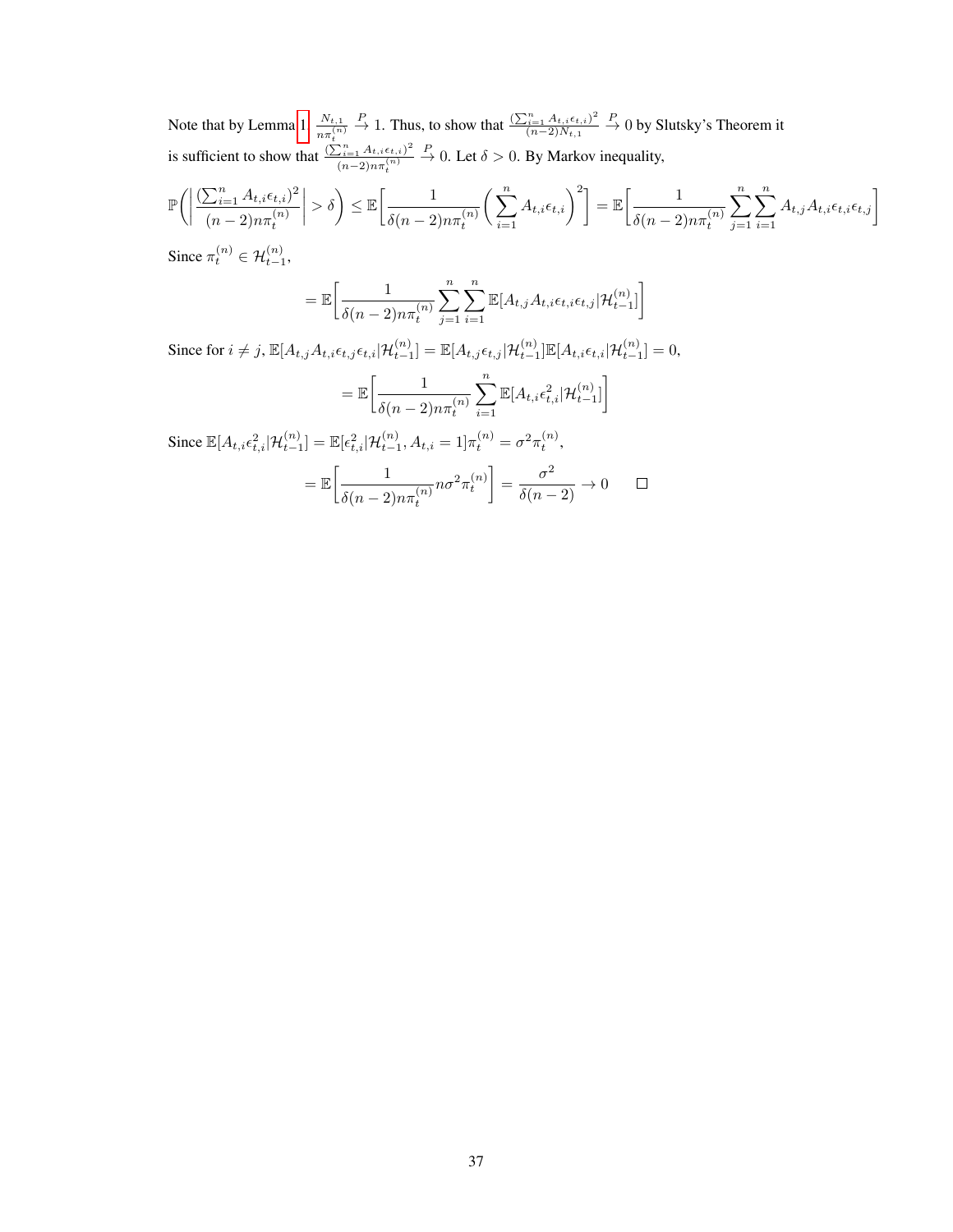# E Asymptotic Normality of the Batched OLS Estimator: Contextual Bandits

Theorem [4](#page--1-12) (Asymptotic Normality of the Batched OLS Statistic) *For a* K*-armed contextual bandit, we for each*  $t \in [1: T]$ *, we have the BOLS estimator:* 

$$
\hat{\beta}_{t}^{\text{BOLS}} = \begin{bmatrix} \underline{C}_{t,0} & 0 & 0 & \dots & 0 \\ 0 & \underline{C}_{t,1} & 0 & \dots & 0 \\ 0 & 0 & \underline{C}_{t,2} & \dots & 0 \\ \vdots & \vdots & \vdots & \ddots & \vdots \\ 0 & 0 & 0 & \dots & \underline{C}_{t,K-1} \end{bmatrix}^{-1} \sum_{i=1}^{n} \begin{bmatrix} \mathbb{I}_{A_{t,i}=0} C_{t,i} \\ \mathbb{I}_{A_{t,i}=1} C_{t,i} \\ \vdots \\ \mathbb{I}_{A_{t,i}=K-1} C_{t,i} \end{bmatrix} R_{t,i} \in \mathbb{R}^{Kd}
$$

 $where \ \underline{\mathbf{C}}_{t,k} := \sum_{i=1}^n \mathbb{I}_{A_{t,i}^{(n)}=k} \mathbf{C}_{t,i} (\mathbf{C}_{t,i})^\top \in \mathbb{R}^{d \times d}$ . Assuming Conditions [6](#page-4-0) (weak moments), [3](#page--1-9) *(conditionally i.i.d. actions), [4](#page--1-13) (conditionally i.i.d. contexts), and [5](#page--1-14) (bounded contexts), and a conditional clipping rate*  $f(n) = c$  *for some*  $0 \le c < \frac{1}{2}$  *(see Definition [2\)](#page--1-15), we show that as*  $n \to \infty$ *,* 

$$
\begin{bmatrix}\text{Diagonal}\left[\underline{\mathbf{C}}_{1,0},\underline{\mathbf{C}}_{1,1},...,\underline{\mathbf{C}}_{1,K-1}\right]^{1/2}(\hat{\beta}_{1}^{\text{BOLS}}-\beta_{1})\\ \text{Diagonal}\left[\underline{\mathbf{C}}_{2,0},\underline{\mathbf{C}}_{2,1},...,\underline{\mathbf{C}}_{2,K-1}\right]^{1/2}(\hat{\beta}_{2}^{\text{BOLS}}-\beta_{2})\\ \vdots\\ \text{Diagonal}\left[\underline{\mathbf{C}}_{T,0},\underline{\mathbf{C}}_{T,1},...,\underline{\mathbf{C}}_{T,K-1}\right]^{1/2}(\hat{\beta}_{T}^{\text{BOLS}}-\beta_{T})\end{bmatrix} \xrightarrow{D} \mathcal{N}(0,\sigma^{2}\underline{\mathbf{I}}_{TKd})
$$

<span id="page-25-0"></span>**Lemma 2.** Assuming the conditions of Theorem [4,](#page--1-12) for any batch  $t \in [1: T]$  and any arm  $k \in$  $[0: K - 1]$ *, as*  $n \to \infty$ *,* 

<span id="page-25-2"></span>
$$
\left[\sum_{i=1}^{n} \mathbb{I}_{A_{t,i}=k} C_{t,i} C_{t,i}^{\top}\right] \left[n \underline{\mathbf{Z}}_{t,k} P_{t,k}\right]^{-1} \stackrel{P}{\rightarrow} \underline{\mathbf{I}}_{d}
$$
\n(22)

<span id="page-25-3"></span>
$$
\left[\sum_{i=1}^{n} \mathbb{I}_{A_{t,i}=k} \mathbf{C}_{t,i} \mathbf{C}_{t,i}^{\top}\right]^{1/2} \left[n\underline{\mathbf{Z}}_{t,k} P_{t,k}\right]^{-1/2} \xrightarrow{P} \underline{\mathbf{I}}_{d}
$$
\n(23)

 $where P_{t,k} := \mathbb{P}(A_{t,i} = k | H_{t-1}^{(n)}) \text{ and } \mathbb{Z}_{t,k} := \mathbb{E} \big[ C_{t,i} C_{t,i}^{\top} \big| H_{t-1}^{(n)}, A_{t,i} = k \big].$ 

**Proof of Lemma [2:](#page-25-0)** We first show that as  $n \to \infty$ ,  $\frac{1}{n} \sum_{i=1}^{n} (\mathbb{I}_{A_{t,i}=k} \mathbf{C}_{t,i} \mathbf{C}_{t,i}^{\top} - \mathbf{Z}_{t,k} P_{t,k}) \stackrel{P}{\to} \mathbf{Q}$ . It is sufficient to show that convergence holds entry-wise so for any  $r, s \in [0: d-1]$ , as  $n \to \infty$ ,  $\frac{1}{n}\sum_{i=1}^n \left(\mathbb{I}_{A_{t,i}=k}\mathbf{C}_{t,i}\mathbf{C}_{t,i}^\top(r,s) - P_{t,k}\underline{\mathbf{Z}}_{t,k}(r,s)\right) \stackrel{P}{\to} 0.$  Note that

$$
\mathbb{E}\bigg[\mathbb{I}_{A_{t,i}=k}\mathbf{C}_{t,i}\mathbf{C}_{t,i}^{\top}(r,s)-P_{t,k}\underline{\mathbf{Z}}_{t,k}(r,s)\bigg]=\mathbb{E}\bigg[\mathbb{E}\big[\mathbf{C}_{t,i}\mathbf{C}_{t,i}^{\top}(r,s)\big|H_{t-1},A_{t,i}=k\big]P_{t,k}-P_{t,k}\underline{\mathbf{Z}}_{t,k}(r,s)\bigg]=0
$$

By Chebychev inequality, for any  $\epsilon > 0$ ,

$$
\mathbb{P}\Bigg(\Bigg|\frac{1}{n}\sum_{i=1}^{n}\mathbb{I}_{A_{t,i}=k}\mathbf{C}_{t,i}\mathbf{C}_{t,i}^{\top}(r,s)-P_{t,k}\mathbf{Z}_{t,k}(r,s)\Bigg|>\epsilon\Bigg)\leq\frac{1}{\epsilon^{2}n^{2}}\mathbb{E}\Bigg[\bigg(\sum_{i=1}^{n}\mathbb{I}_{A_{t,i}=k}\mathbf{C}_{t,i}\mathbf{C}_{t,i}^{\top}-P_{t,k}\mathbf{Z}_{t,k}(r,s)\bigg)^{2}\Bigg]
$$

$$
=\frac{1}{\epsilon^{2}n^{2}}\sum_{i=1}^{n}\sum_{j=1}^{n}\mathbb{E}\Bigg[\big[\mathbb{I}_{A_{t,i}=k}\mathbf{C}_{t,i}\mathbf{C}_{t,i}^{\top}(r,s)-P_{t,k}\mathbf{Z}_{t,k}(r,s)\big]\big[\mathbb{I}_{A_{t,i}=k}\mathbf{C}_{t,j}\mathbf{C}_{t,j}^{\top}(r,s)-P_{t,k}\mathbf{Z}_{t,k}(r,s)\big]\Bigg] \tag{24}
$$

<span id="page-25-1"></span>By conditional independence and by law of iterated expectations (conditioning on  $H_{t-1}^{(n)}$ ), for  $i \neq j$ ,  $\mathbb{E}\big[\big(\mathbb{I}_{A_{t,i}=k}\mathbf{C}_{t,i}\mathbf{C}_{t,i}^{\top}(r,s)-P_{t,k}\mathbf{\underline{Z}}_{t,k}(r,s)\big)\big(\mathbb{I}_{A_{t,j}=k}\mathbf{C}_{t,j}\mathbf{C}_{t,j}^{\top}(r,s)-P_{t,k}\mathbf{\underline{Z}}_{t,k}(r,s)\big)\big]=0.$  Thus, [\(24\)](#page-25-1) above equals the following:

$$
= \frac{1}{\epsilon^2 n^2} \sum_{i=1}^n \mathbb{E}\bigg[\bigg(\mathbb{I}_{A_{t,i}=k} \mathbf{C}_{t,i} \mathbf{C}_{t,i}^\top(r,s) - P_{t,k} \mathbf{Z}_{t,k}(r,s)\bigg)^2\bigg]
$$
  

$$
= \frac{1}{\epsilon^2 n^2} \sum_{i=1}^n \mathbb{E}\bigg[\mathbb{I}_{A_{t,i}=k} \big[\mathbf{C}_{t,i} \mathbf{C}_{t,i}^\top(r,s)\big]^2 - 2\mathbb{I}_{A_{t,i}=k} \mathbf{C}_{t,i} \mathbf{C}_{t,i}^\top(r,s) P_{t,k} \mathbf{Z}_{t,k}(r,s) + P_{t,k}^2 \big[\mathbf{Z}_{t,k}(r,s)\big]^2\bigg]
$$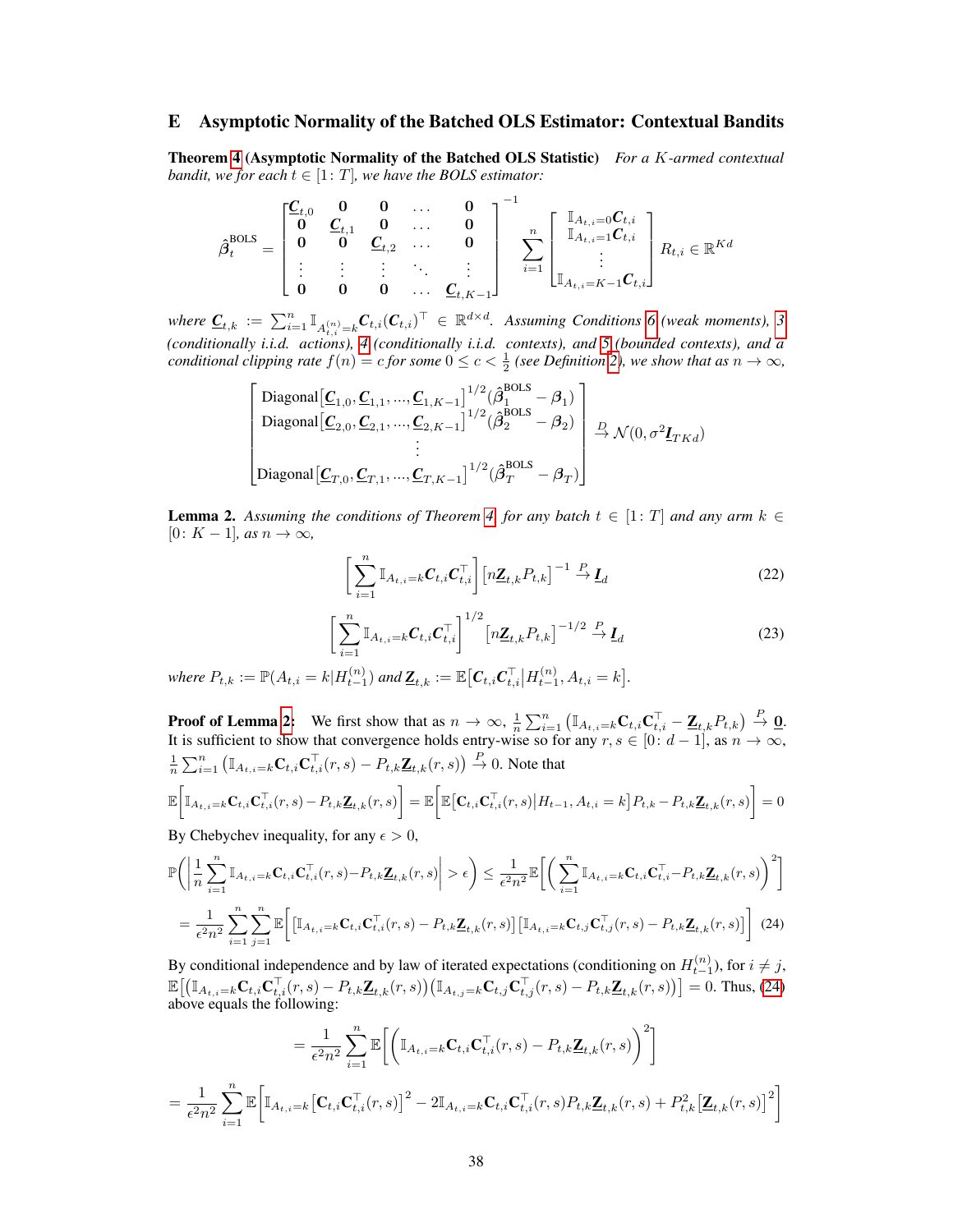$$
= \frac{1}{\epsilon^2 n^2} \sum_{i=1}^n \mathbb{E} \bigg[ \mathbb{I}_{A_{t,i}=k} \big[ \mathbf{C}_{t,i} \mathbf{C}_{t,i}^\top(r,s) \big]^2 - P_{t,k}^2 \big[ \mathbf{\underline{Z}}_{t,k}(r,s) \big]^2 \bigg]
$$
  
= 
$$
\frac{1}{\epsilon^2 n} \mathbb{E} \bigg[ \mathbb{I}_{A_{t,i}=k} \big[ \mathbf{C}_{t,i} \mathbf{C}_{t,i}^\top(r,s) \big]^2 - P_{t,k}^2 \big[ \mathbf{\underline{Z}}_{t,k}(r,s) \big]^2 \bigg] \le \frac{2d \max(u^2, 1)}{\epsilon^2 n} \to 0
$$

as  $n \to \infty$ . The last inequality above holds by Condition [5.](#page--1-14)

## Proving Equation [\(22\)](#page-25-2):

It is sufficient to show that

<span id="page-26-0"></span>
$$
\left\| \frac{2 \max(du^2, 1)}{\epsilon^2 n} \left[ n \underline{\mathbf{Z}}_{t,k} P_{t,k} \right]^{-1} \right\|_{op} = \left\| \frac{2 \max(du^2, 1)}{\epsilon^2 n^2 P_{t,k}} \underline{\mathbf{Z}}_{t,k}^{-1} \right\|_{op} \stackrel{P}{\to} 0 \tag{25}
$$

We define random variable  $M_t^{(n)} = \mathbb{I}_{(\forall \mathbf{c} \in \mathbb{R}^d, \mathcal{A}_t(H_{t-1}^{(n)}, \mathbf{c}) \in [f(n), 1 - f(n)]^K)}$ , representing whether the conditional clipping condition is satisfied. Note that by our conditional clipping assumption,  $M_t^{(n)}$  $\stackrel{P}{\rightarrow}$ 1 as  $n \to \infty$ . The left hand side of [\(25\)](#page-26-0) is equal to the following

<span id="page-26-1"></span>
$$
\left\| \frac{2 \max(du^2, 1)}{\epsilon^2 n^2 P_{t,k}} \mathbf{Z}_{t,k}^{-1} (M_t^{(n)} + (1 - M_t^{(n)})) \right\|_{op} = \left\| \frac{2 \max(du^2, 1)}{\epsilon^2 n^2 P_{t,k}} \mathbf{Z}_{t,k}^{-1} M_t^{(n)} \right\|_{op} + o_p(1) \tag{26}
$$

By our conditional clipping condition and Bayes rule we have that for all  $\mathbf{c} \in [-u, u]^d$ ,

$$
\mathbb{P}(\mathbf{C}_{t,i} = \mathbf{c} | A_{t,i} = k, H_{t-1}^{(n)}, M_t^{(n)} = 1)
$$
\n
$$
= \frac{\mathbb{P}(A_{t,i} = k | \mathbf{C}_{t,i} = \mathbf{c}, H_{t-1}^{(n)}, M_t^{(n)} = 1) \mathbb{P}(\mathbf{C}_{t,i} = \mathbf{c} | H_{t-1}^{(n)}, M_t^{(n)} = 1)}{\mathbb{P}(A_{t,i} = k | H_{t-1}^{(n)}, M_t^{(n)} = 1)}
$$
\n
$$
\geq \frac{f(n) \mathbb{P}(\mathbf{C}_{t,i} = \mathbf{c} | H_{t-1}^{(n)}, M_t^{(n)} = 1)}{1}.
$$

Thus, we have that

$$
\mathbf{Z}_{t,k}M_t^{(n)} = \mathbb{E}\big[\mathbf{C}_{t,i}\mathbf{C}_{t,i}^{\top}|H_{t-1}^{(n)}, A_{t,i} = k\big]M_t^{(n)} = \mathbb{E}\big[\mathbf{C}_{t,i}\mathbf{C}_{t,i}^{\top}|H_{t-1}^{(n)}, A_{t,i} = k, M_t^{(n)} = 1\big]M_t^{(n)}\
$$
\n
$$
\succcurlyeq f(n)\mathbb{E}\big[\mathbf{C}_{t,i}\mathbf{C}_{t,i}^{\top}|H_{t-1}^{(n)}, M_t^{(n)} = 1\big]M_t^{(n)} = f(n)\mathbb{E}\big[\mathbf{C}_{t,i}\mathbf{C}_{t,i}^{\top}|H_{t-1}^{(n)}\big]M_t^{(n)} = f(n)\mathbf{\Sigma}_t^{(n)}M_t^{(n)}.
$$
\nwhen the values of the above inequality, we get that

By apply matrix inverses to both sides of the above inequality, we get that

<span id="page-26-2"></span>
$$
\lambda_{\max}(\underline{\mathbf{Z}}_{t,k}^{-1}M_t^{(n)}) \le \frac{1}{f(n)}\lambda_{\max}\left(\left(\underline{\Sigma}_t^{(n)}\right)^{-1}\right)M_t^{(n)} \le \frac{1}{l\ f(n)}\tag{27}
$$

where the last inequality above holds for constant l by Condition [5.](#page--1-14) Recall that  $P_{t,k} = \mathbb{P}(A_{t,i} =$  $k | H_{t-1}^{(n)}$ , so  $P_{t,k} | (M_t^{(n)} = 1) \ge f(n)$ . Thus, equation [\(26\)](#page-26-1) is bounded above by the following

$$
\leq \frac{2\max(du^2, 1)}{\epsilon^2 n^2 l f(n)^2} + o_p(1) \stackrel{P}{\to} 0
$$

where the limit above holds because we assume that  $f(n) = c$  for some  $0 < c \leq \frac{1}{2}$   $\Box$ .

**Proving Equation** [\(23\)](#page-25-3): By Condition [5,](#page--1-14)  $\|\frac{1}{n}\underline{\mathbf{C}}_{t,k}\|_{\max} \leq u$  and  $\|\underline{\mathbf{Z}}_{t,k}P_{t,k}\|_{\max} \leq u$ . Thus, any continuous function of  $\frac{1}{n}\mathbf{C}_{t,k}$  and  $\mathbf{Z}_{t,k}P_{t,k}$  will have compact support and thus be uniformly continuous. For any uniformly continuous function  $f : \mathbb{R}^{d \times d} \to \mathbb{R}^{d \times d}$ , for any  $\epsilon > 0$ , there exists a  $\delta > 0$  such that for any matrices  $\underline{\mathbf{A}}, \underline{\mathbf{B}} \in \mathbb{R}^{d \times d}$ , whenever  $||\underline{\mathbf{A}} - \underline{\mathbf{B}}||_{op} < \delta$ , then  $||f(\underline{\mathbf{A}}) - f(\underline{\mathbf{B}})||_{op} < \epsilon$ . Thus, for any  $\epsilon > 0$ , there exists some  $\delta > 0$  such that

$$
\mathbb{P}\bigg(\bigg\|\bigg(\frac{1}{n}\sum_{i=1}^n\mathbb{I}_{(A_{t,k}=k)}\mathbf{C}_{t,i}\mathbf{C}_{t,i}^\top\bigg)-\underline{\mathbf{Z}}_{t,k}P_{t,k}\bigg\|_{\mathrm{op}}>\delta\bigg)\rightarrow 0
$$

implies

$$
\mathbb{P}\bigg(\bigg\|f\bigg(\frac{1}{n}\sum_{i=1}^n\mathbb{I}_{(A_{t,k}=k)}\mathbf{C}_{t,i}\mathbf{C}_{t,i}^\top\bigg) - f(\mathbf{Z}_{t,k}P_{t,k})\bigg\|_{\text{op}} > \epsilon\bigg) \to 0
$$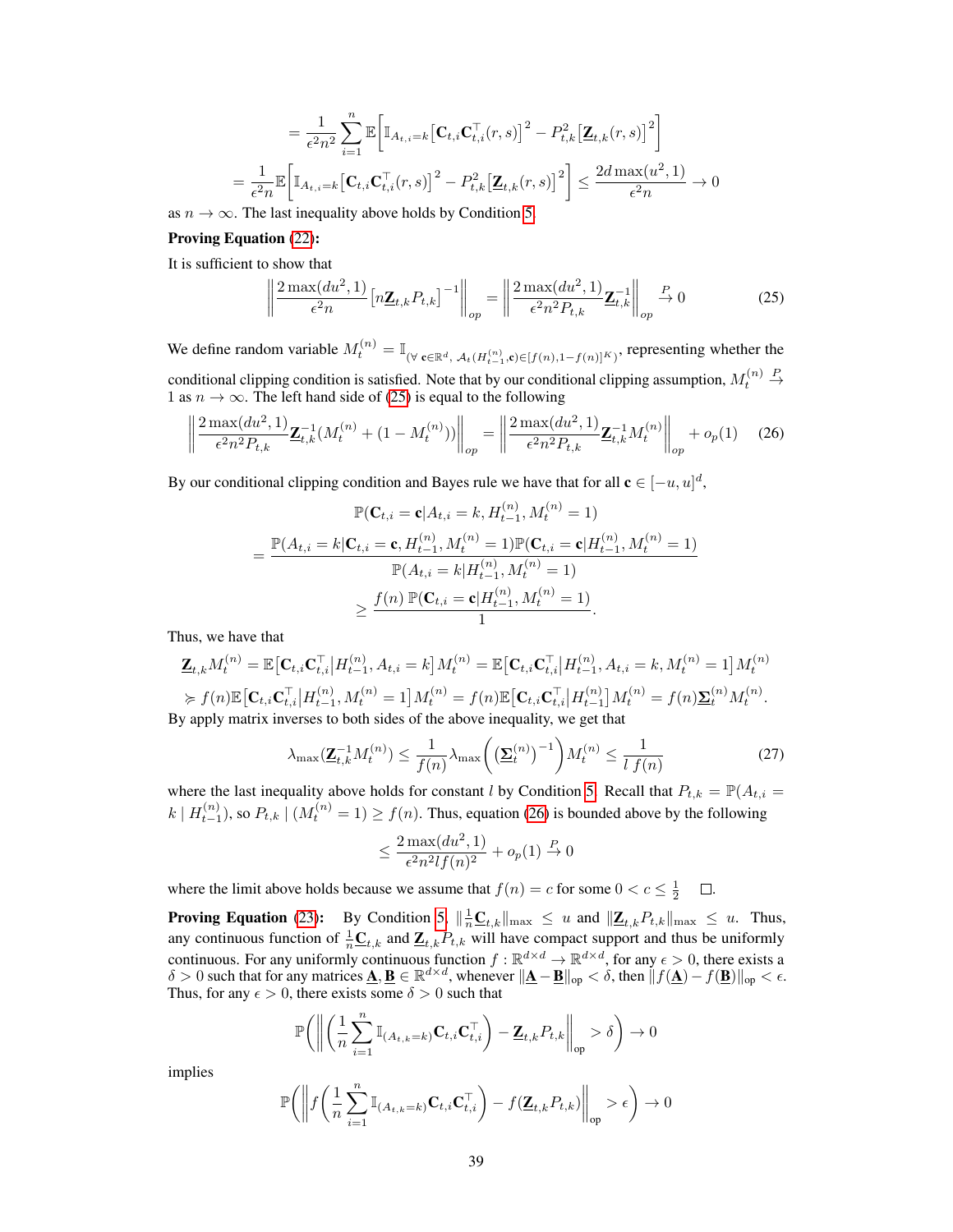Thus, by letting f be the matrix square-root function,

$$
\left(\frac{1}{n}\sum_{i=1}^n \mathbb{I}_{(A_{t,k}=k)}\mathbf{C}_{t,i}\mathbf{C}_{t,i}^\top\right)^{1/2} - \left(\mathbf{Z}_{t,k}P_{t,k}\right)^{1/2} \stackrel{P}{\to} \mathbf{0}.
$$

We now want to show that for some constant  $r > 0$ ,  $\mathbb{P}\left(\left\|\mathbf{Z}_{t,k}^{-1}\right\|_{\text{op}}^2 > r\right)$ , because this would imply that

$$
\left[ \left( \frac{1}{n} \sum_{i=1}^n \mathbb{I}_{(A_{t,k}=k)} \mathbf{C}_{t,i} \mathbf{C}_{t,i}^\top \right)^{1/2} - (\mathbf{Z}_{t,k} P_{t,k})^{1/2} \right] (\mathbf{Z}_{t,k} P_{t,k})^{-1/2} \stackrel{P}{\to} \mathbf{Q}.
$$

Recall that for  $M_t^{(n)} = \mathbb{I}_{(\forall \mathbf{c} \in \mathbb{R}^d, \mathcal{A}_t(H_{t-1}^{(n)}, \mathbf{c}) \in [f(n), 1 - f(n)]^K)}$ , representing whether the conditional clipping condition is satisfied,

$$
\underline{\mathbf{Z}}_{t,k}^{-1} = \underline{\mathbf{Z}}_{t,k}^{-1} (M_t^{(n)} + (1 - M_t^{(n)})) = \underline{\mathbf{Z}}_{t,k}^{-1} M_t^{(n)} + o_p(1).
$$

Thus it is sufficient to show that  $\mathbb{P}\left(\left\|\mathbf{Z}_{t,k}^{-1}\right\|_{P_{t,k}}M_t^{(n)}\right\|_{\text{op}}>r\right)$ . Recall that by equation [\(27\)](#page-26-2) we have that

$$
\lambda_{\max}(\mathbf{Z}_{t,k}^{-1}M_t^{(n)}) \le \frac{1}{f(n)} \lambda_{\max}\left(\left(\underline{\Sigma}_t^{(n)}\right)^{-1}\right)M_t^{(n)} \le \frac{1}{l \ f(n)}
$$

Also note that  $P_{t,k} = \mathbb{P}(A_{t,i} = k \mid H_{t-1}^{(n)}),$  so  $P_{t,k} \mid (M_t^{(n)} = 1) \ge f(n)$ . Thus we have that

$$
\mathbb{P}\bigg(\bigg\|\mathbf{Z}_{t,k}^{-1}\frac{1}{P_{t,k}}M_t^{(n)}\bigg\|_{\text{op}} > r\bigg) \le \mathbb{I}_{\left(\frac{1}{l\ f(n)^2} > r\right)} = 0
$$

for  $r > \frac{1}{l f(n)^2} = \frac{1}{l c^2}$ , since we assume that  $f(n) = c$  for some  $0 < c \leq \frac{1}{2}$ .

**Proof of Theorem [4:](#page--1-12)** We define  $P_{t,k} := \mathbb{P}(A_{t,i} = k | H_{t-1}^{(n)})$  and  $\underline{\mathbf{Z}}_{t,k} := \mathbb{E} \big[ \mathbf{C}_{t,i} \mathbf{C}_{t,i}^{\top} | H_{t-1}^{(n)}, A_{t,i} = \mathbb{E} \big[ \mathbf{C}_{t,i} \mathbf{C}_{t,i}^{\top} | H_{t-1}^{(n)}, A_{t,i} = \mathbb{E} \big[ \mathbf{C}_{t,i} \mathbf{C}_{t,i}^{\top} | H_{t-1}^{(n$  $k$ . We also define

$$
\mathbf{D}_{t}^{(n)} := \text{Diagonal} \left[ \underline{\mathbf{C}}_{t,0}, \underline{\mathbf{C}}_{t,1}, ..., \underline{\mathbf{C}}_{t,K-1} \right]^{1/2} (\hat{\boldsymbol{\beta}}_{t} - \boldsymbol{\beta}_{t}) = \sum_{i=1}^{n} \begin{bmatrix} \underline{\mathbf{C}}_{t,0}^{-1/2} \ \underline{\mathbf{C}}_{t,1}^{-1/2} \ \underline{\mathbf{C}}_{t,i} \mathbb{I}_{A_{t,i}=0} \\ \underline{\mathbf{C}}_{t,1}^{-1/2} \ \underline{\mathbf{C}}_{t,i} \mathbb{I}_{A_{t,i}=1} \\ \vdots \\ \underline{\mathbf{C}}_{t,K-1}^{-1/2} \ \underline{\mathbf{C}}_{t,i} \mathbb{I}_{A_{t,i}=K-1} \end{bmatrix} \epsilon_{t,i}
$$

We want to show that  $[\mathbf{D}_1^{(n)},\mathbf{D}_2^{(n)},...,\mathbf{D}_T^{(n)}]$  $\mathbb{E}[T^{(n)}_T]^\top\stackrel{D}{\to} \mathcal{N}(\mathbf{0}, \sigma^2 \mathbf{I}_{TKd}).$  By Lemma [2](#page-25-0) and Slutsky's Theorem, it sufficient to show that as  $n\to\infty$ ,  $[\mathbf{Q}_1^{(n)},\mathbf{Q}_2^{(n)},...,\mathbf{Q}_T^{(n)}]$  $_{T}^{(n)}]^\top\stackrel{D}{\rightarrow}\mathcal{N}(\mathbf{0},\sigma^2\underline{\mathbf{I}}_{TKd})$  for

$$
\mathbf{Q}_{t}^{(n)} := \sum_{i=1}^{n} \begin{bmatrix} \frac{1}{\sqrt{n_{t,0}}} \mathbf{Z}_{t,0}^{-1/2} \mathbf{C}_{t,i} \mathbb{I}_{A_{t,i}=0} \\ \frac{1}{\sqrt{n_{t,1}}} \mathbf{Z}_{t,1}^{-1/2} \mathbf{C}_{t,i} \mathbb{I}_{A_{t,i}=1} \\ \vdots \\ \frac{1}{\sqrt{n_{t,K-1}}} \mathbf{Z}_{t,K-1}^{-1/2} \mathbf{C}_{t,i} \mathbb{I}_{A_{t,i}=K-1} \end{bmatrix} \epsilon_{t,i}
$$

By Cramer Wold device, it is sufficient to show that for any  $\mathbf{b} \in \mathbb{R}^{TKd}$  with  $\|\mathbf{b}\|_2 = 1$ , where  $\mathbf{b} = [\mathbf{b}_1, \mathbf{b}_2, ..., \mathbf{b}_T]$  for  $\mathbf{b}_t \in \mathbb{R}^{Kd}$ , as  $n \to \infty$ .

<span id="page-27-0"></span>
$$
\sum_{t=1}^{T} \mathbf{b}_t^{\top} \mathbf{Q}_t^{(n)} \stackrel{D}{\rightarrow} \mathcal{N}(0, \sigma^2)
$$
 (28)

We can further define for all  $t \in [1: T]$ ,  $\mathbf{b}_t = [\mathbf{b}_{t,0}, \mathbf{b}_{t,1}, ..., \mathbf{b}_{t,K-1}]$  with  $\mathbf{b}_{t,k} \in \mathbb{R}^d$ . Thus to show [\(28\)](#page-27-0) it is equivalent to show that

$$
\sum_{t=1}^T \sum_{k=0}^{K-1} \mathbf{b}_{t,k}^\top \frac{1}{\sqrt{n P_{t,k}}} \mathbf{Z}_{t,k}^{-1/2} \sum_{i=1}^n \mathbb{I}_{A_{t,i}=k} \mathbf{C}_{t,i} \epsilon_{t,i} \stackrel{D}{\to} \mathcal{N}(0, \sigma^2)
$$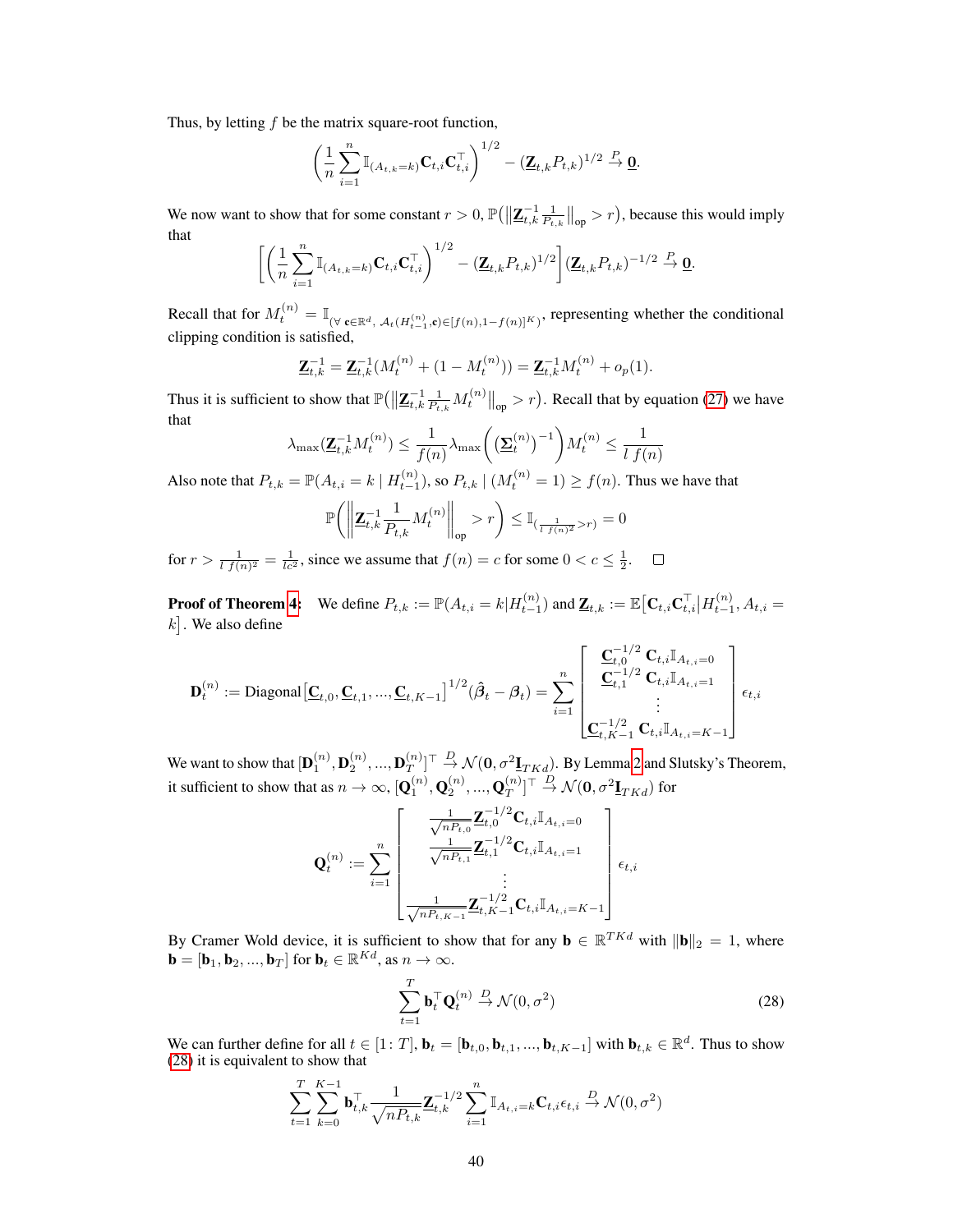We define  $Y_{t,i}^{(n)}$  :=  $\sum_{k=0}^{K-1} \mathbf{b}_{t,k}^\top \frac{1}{\sqrt{n!}}$  $\frac{1}{n_{t,k}}\mathbb{I}_{A_{t,i}=k}\underline{\mathbf{Z}}_{t,k}^{-1/2}\mathbf{C}_{t,i}\epsilon_{t,i}.$  The sequence  $Y_{1,1}^{(n)}, Y_{1,2}^{(n)},..., Y_{1,n}^{(n)},...Y_{T,1}^{(n)}, Y_{T,2}^{(n)},..., Y_{T,n}^{(n)}$  is a martingale difference array with respect to the sequence of histories  $\{H_{t-1}^{(n)}\}_{t=1}^T$  because  $\mathbb{E}[Y_{t,i}^{(n)}|H_{t-1}^{(n)}] = \mathbb{E}\bigg[\mathbb{E}[Y_{t,i}^{(n)}|H_{t-1}^{(n)}, A_{t,i}, \mathbf{C}_{t,i}]\bigg| H_{t-1}^{(n)}$ for all  $i \in [1:n]$  and all  $t \in [1:T]$ . We then apply the martingale central limit theorem of [\[8\]](#page--1-7) to  $\Big] = 0$  $Y_{t,i}^{(n)}$  to show the desired result (see the proof of Theorem [5](#page-4-4) in Appendix [B](#page-4-5) for the statement of the martingale CLT conditions). Note that the first condition (a) of the martingale CLT is already satisfied, as we just showed that  $Y_{t,i}^{(n)}$  form a martingale difference array with respect to  $H_{t-1}^{(n)}$ .

## Condition(b): Conditional Variance

$$
\sum_{t=1}^{T} \sum_{i=1}^{n} \mathbb{E}[Y_{t,i}^{2}|H_{t-1}^{(n)}] = \sum_{t=1}^{T} \sum_{i=1}^{n} \mathbb{E}\bigg[\bigg(\sum_{k=0}^{K-1} \mathbf{b}_{t,k}^{\top} \frac{1}{\sqrt{n P_{t,k}}}\mathbf{Z}_{t,k}^{-1/2} \mathbb{I}_{A_{t,i}=k}\mathbf{C}_{t,i}\epsilon_{t,i}\bigg)^{2}\bigg|H_{t-1}^{(n)}\bigg]
$$

$$
= \sum_{t=1}^{T} \sum_{i=1}^{n} \sum_{k=0}^{K-1} \frac{1}{n P_{t,k}} \mathbf{b}_{t,k}^{\top} \mathbf{Z}_{t,k}^{-1/2} \mathbb{E}\bigg[\mathbb{I}_{A_{t,i}=k}\mathbf{C}_{t,i}\mathbf{C}_{t,i}^{\top} \epsilon_{t,i}^{2}\bigg|H_{t-1}^{(n)}\bigg]\mathbf{Z}_{t,k}^{-1/2} \mathbf{b}_{t,k}
$$

By law of iterated expectations (conditioning on  $H_{t-1}^{(n)}$ ,  $A_{t,i}$ ,  $\mathbf{C}_{t,i}$ ) and Condition [6,](#page-4-0)

$$
= \frac{1}{n} \sum_{t=1}^{T} \sum_{i=1}^{n} \sum_{k=0}^{K-1} \frac{1}{P_{t,k}} \mathbf{b}_{t,k}^{\top} \mathbf{Z}_{t,k}^{-1/2} \mathbb{E} \bigg[ \mathbb{I}_{A_{t,i}=k} \mathbf{C}_{t,i} \mathbf{C}_{t,i}^{\top} \bigg| H_{t-1}^{(n)} \bigg] \mathbf{Z}_{t,k}^{-1/2} \mathbf{b}_{t,k} \sigma^{2} \n= \frac{1}{n} \sum_{t=1}^{T} \sum_{i=1}^{n} \sum_{k=0}^{K-1} \frac{1}{P_{t,k}} \mathbf{b}_{t,k}^{\top} \mathbf{Z}_{t,k}^{-1/2} \mathbb{E} \bigg[ \mathbf{C}_{t,i} \mathbf{C}_{t,i}^{\top} \bigg| H_{t-1}^{(n)}, A_{t,i} = k \bigg] P_{t,k} \mathbf{Z}_{t,k}^{-1/2} \mathbf{b}_{t,k} \sigma^{2} \n= \frac{1}{n} \sum_{t=1}^{T} \sum_{i=1}^{n} \sum_{k=0}^{K-1} \mathbf{b}_{t,k}^{\top} \mathbf{I}_{d} \mathbf{b}_{t,k} \sigma^{2} = \sigma^{2} \sum_{t=1}^{T} \sum_{k=0}^{K-1} \mathbf{b}_{t,k}^{\top} \mathbf{b}_{t,k} = \sigma^{2}
$$

**Condition(c): Lindeberg Condition** Let  $\delta > 0$ .

$$
\sum_{t=1}^{T} \sum_{i=1}^{n} \mathbb{E}\big[Y_{t,i}^{2} \mathbb{I}_{(|Y_{t,i}|>\delta)}\big|H_{t-1}^{(n)}\big] = \sum_{t=1}^{T} \sum_{i=1}^{n} \mathbb{E}\bigg[\bigg(\sum_{k=0}^{K-1} \mathbf{b}_{t,k}^{\top} \frac{1}{\sqrt{n P_{t,k}}}\mathbf{Z}_{t,i}^{-1/2} \mathbb{I}_{A_{t,i}=k}\mathbf{C}_{t,i}\epsilon_{t,i}\bigg)^{2} \mathbb{I}_{(Y_{t,i}^{2}>\delta^{2})}\bigg|H_{t-1}^{(n)}\bigg]
$$

$$
= \sum_{t=1}^{T} \sum_{i=1}^{n} \sum_{k=0}^{K-1} \frac{1}{n P_{t,k}} \mathbf{b}_{t,k}^{\top} \mathbf{Z}_{t,i}^{-1/2} \mathbb{E}\bigg[\mathbb{I}_{A_{t,i}=k} \mathbf{C}_{t,i} \mathbf{C}_{t,i}^{\top} \epsilon_{t,i}^{2} \mathbb{I}_{(Y_{t,i}^{2}>\delta^{2})}\bigg|H_{t-1}^{(n)}\bigg] \mathbf{Z}_{t,i}^{-1/2} \mathbf{b}_{t,k}
$$

It is sufficient to show that for any  $t \in [1: T]$  and any  $k \in [0: K - 1]$  the following converges in probability to zero:

$$
\sum_{i=1}^n\frac{1}{nP_{t,k}}\mathbf{b}_{t,k}^\top\mathbf{Z}_{t,i}^{-1/2}\mathbb{E}\bigg[\mathbb{I}_{A_{t,i}=k}\mathbf{C}_{t,i}\mathbf{C}_{t,i}^\top\epsilon_{t,i}^2\mathbb{I}_{(Y_{t,i}^2>\delta^2)}\bigg|H_{t-1}^{(n)}\bigg]\mathbf{Z}_{t,i}^{-1/2}\mathbf{b}_{t,k}
$$

Recall that  $Y_{t,i} = \sum_{k=0}^{K-1} \mathbf{b}_{t,k}^{\top} \frac{1}{\sqrt{n}}$  $\frac{1}{n P_{t,k}} \mathbb{I}_{A_{t,i}=k} \underline{\mathbf{Z}}_{t,k}^{-1/2} \mathbf{C}_{t,i} \epsilon_{t,i}.$ 

$$
=\frac{1}{n}\sum_{i=1}^n \mathbf{b}_{t,k}^\top \mathbf{Z}_{t,i}^{-1/2}\mathbb{E}\bigg[\mathbf{C}_{t,i}\mathbf{C}_{t,i}^\top\boldsymbol{\epsilon}_{t,i}^2\mathbb{I}_{(\frac{1}{nP_{t,k}}\mathbf{b}_{t,k}^\top \mathbf{Z}_{t,k}^{-1/2}\mathbf{C}_{t,i}\mathbf{C}_{t,i}^\top \mathbf{Z}_{t,k}^{-1/2}\mathbf{b}_{t,k}\boldsymbol{\epsilon}_{t,i}^2>\delta^2)}\bigg|H_{t-1}^{(n)},A_{t,i}=k\bigg]\mathbf{Z}_{t,i}^{-1/2}\mathbf{b}_{t,k}
$$

Since  $c \in [-u, u]$ , by the Gershgorin circle theorem, we can bound the maximum eigenvalue of  $cc^{\top}$ by some constant  $a > 0$ .

$$
\leq \frac{a}{n}\sum_{i=1}^n \mathbf{b}_{t,k}^\top \mathbf{Z}_{t,i}^{-1} \mathbf{b}_{t,k} \mathbb{E}\bigg[ \epsilon_{t,i}^2 \mathbb{I}_{(\frac{a}{nP_{t,k}} \mathbf{b}_{t,k}^\top \mathbf{Z}_{t,k}^{-1} \mathbf{b}_{t,k} \epsilon_{t,i}^2 > \delta^2)} \Bigg| \, H_{t-1}^{(n)}, A_{t,i} = k \bigg]
$$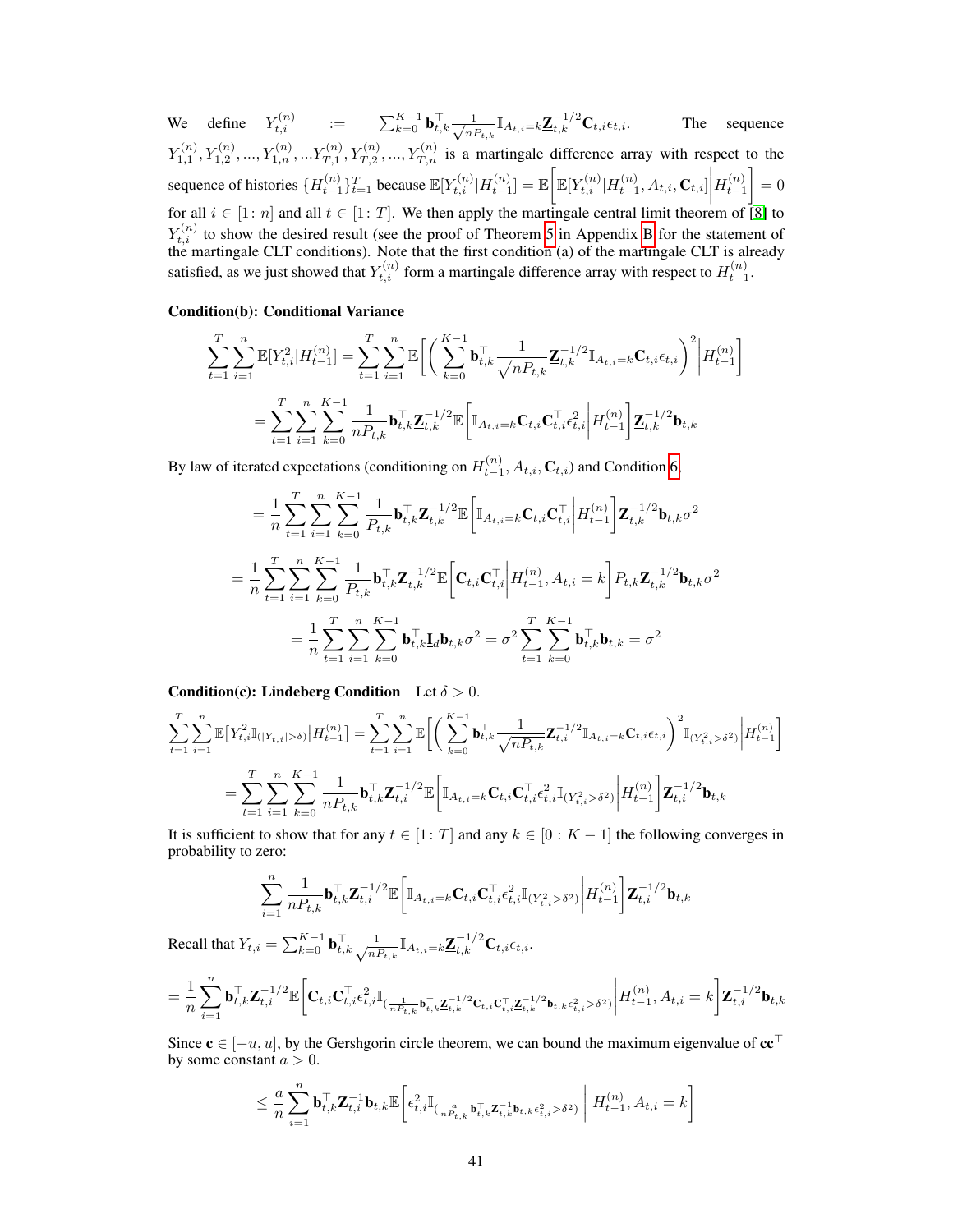We define random variable  $M_t^{(n)} = \mathbb{I}_{(\forall \mathbf{c} \in \mathbb{R}^d, \mathcal{A}_t(H_{t-1}^{(n)}, \mathbf{c}) \in [f(n), 1 - f(n)]^K)}$ , representing whether the conditional clipping condition is satisfied. Note that by our conditional clipping assumption,  $M_t^{(n)}$  $\stackrel{P}{\rightarrow}$ 1 as  $n \to \infty$ .

$$
= \frac{a}{n} \sum_{i=1}^{n} \mathbf{b}_{t,k}^{\top} \mathbf{Z}_{t,k}^{-1} \mathbf{b}_{t,k} \mathbb{E} \bigg[ \epsilon_{t,i}^{2} \mathbb{I}_{(\frac{a}{n P_{t,k}} \mathbf{b}_{t,k}^{\top} \mathbf{Z}_{t,k}^{-1} \mathbf{b}_{t,k} \epsilon_{t,i}^{2} > \delta^{2})} \bigg| H_{t-1}^{(n)}, A_{t,i} = k \bigg] \bigg( M_{t}^{(n)} + (1 - M_{t}^{(n)}) \bigg)
$$
  

$$
= \frac{a}{n} \sum_{i=1}^{n} \mathbf{b}_{t,k}^{\top} \mathbf{Z}_{t,k}^{-1} \mathbf{b}_{t,k} \mathbb{E} \bigg[ \epsilon_{t,i}^{2} \mathbb{I}_{(\frac{a}{n P_{t,k}} \mathbf{b}_{t,k}^{\top} \mathbf{Z}_{t,k}^{-1} \mathbf{b}_{t,k} \epsilon_{t,i}^{2} > \delta^{2})} \bigg| H_{t-1}^{(n)}, A_{t,i} = k \bigg] M_{t}^{(n)} + o_{p}(1) \qquad (29)
$$

<span id="page-29-0"></span>By equation [\(27\)](#page-26-2), have that

$$
\lambda_{\max}(\underline{\mathbf{Z}}_{t,k}^{-1}) \le \frac{1}{f(n)} \lambda_{\max}\bigg(\big(\underline{\mathbf{\Sigma}}_t^{(n)}\big)^{-1}\bigg) \le \frac{1}{l\ f(n)}
$$

Recall that  $P_{t,k} = \mathbb{P}(A_{t,i} = k \mid H_{t-1}^{(n)})$ , so  $P_{t,k} \mid (M_t^{(n)} = 1) \ge f(n)$ . Thus we have that equation [\(29\)](#page-29-0) is upper bounded by the following:

$$
\leq \frac{1}{n} \sum_{i=1}^{n} \frac{\mathbf{b}_{t,k}^{\top} \mathbf{b}_{t,k}}{l f(n)} \mathbb{E} \bigg[ \epsilon_{t,i}^{2} \mathbb{I}_{(\frac{a}{n f(n)} \frac{\mathbf{b}_{t,k}^{\top} \mathbf{b}_{t,k}}{l f(n)} \epsilon_{t,i}^{2} > \delta^{2})} \bigg| H_{t-1}^{(n)}, A_{t,i} = k \bigg] + o_{p}(1)
$$

$$
= \frac{1}{n} \sum_{i=1}^{n} \frac{\mathbf{b}_{t,k}^{\top} \mathbf{b}_{t,k}}{l f(n)} \mathbb{E} \bigg[ \epsilon_{t,i}^{2} \mathbb{I}_{(\epsilon_{t,i}^{2} > \delta^{2} \frac{l n f(n)^{2}}{a \mathbf{b}_{t,k}^{\top} \mathbf{b}_{t,k}})} \bigg| H_{t-1}^{(n)}, A_{t,i} = k \bigg] + o_{p}(1)
$$

It is sufficient to show that

<span id="page-29-1"></span>
$$
\lim_{n \to \infty} \max_{i \in [1:n]} \frac{1}{f(n)} \mathbb{E} \bigg[ \epsilon_{t,i}^2 \mathbb{I}_{(\epsilon_{t,i}^2 > \delta^2 \frac{l \cdot n f(n)^2}{ab_{t,k}^1 b_{t,k}})} \bigg| H_{t-1}^{(n)}, A_{t,i} = k \bigg] = 0. \tag{30}
$$

By Condition [6,](#page-4-0) we have that for all  $n \geq 1$ ,  $\max_{t \in [1\colon T], i \in [1\colon n]} \mathbb{E}[\varphi(\epsilon_{t,i}^2)|H_{t-1}^{(n)}, A_{t,i} = k] < M$ .

Since we assume that  $\lim_{x\to\infty} \frac{\varphi(x)}{x} = \infty$ , for all  $m \ge 1$ , there exists a  $b_m$  s.t.  $\varphi(x) \ge m M x$  for all  $x \ge b_m$ . So, for all  $n, t, i$ ,

$$
M \geq \mathbb{E}[\varphi(\epsilon_{t,i}^2) | H_{t-1}^{(n)}, A_{t,i} = k] \geq \mathbb{E}[\varphi(\epsilon_{t,i}^2) \mathbb{I}_{(\epsilon_{t,i}^2 \geq b_m)} | H_{t-1}^{(n)}, A_{t,i} = k]
$$
  

$$
\geq mM \mathbb{E}[\epsilon_{t,i}^2 \mathbb{I}_{(\epsilon_{t,i}^2 \geq b_m)} | H_{t-1}^{(n)}, A_{t,i} = k]
$$

Thus,  $\max_{i \in [1 \colon n]} \mathbb{E}[\epsilon_{t,i}^2 \mathbb{I}_{(\epsilon_{t,i}^2 \ge b_m)} | H_{t-1}^{(n)}, A_{t,i}] = k] \le \frac{1}{m};$  so  $\lim_{m\to\infty} \max_{i\in[1\colon n]} \mathbb{E}[\epsilon_{t,i}^2\mathbb{I}_{(\epsilon_{t,i}^2\geq b_m)}|H_{t-1}^{(n)},A_{t,i} = k] = 0$ . Since by our conditional clipping assumption,  $f(n) = c$  for some  $0 < c \leq \frac{1}{2}$  thus  $nf(n)^2 \to \infty$ . So equation [\(30\)](#page-29-1) holds.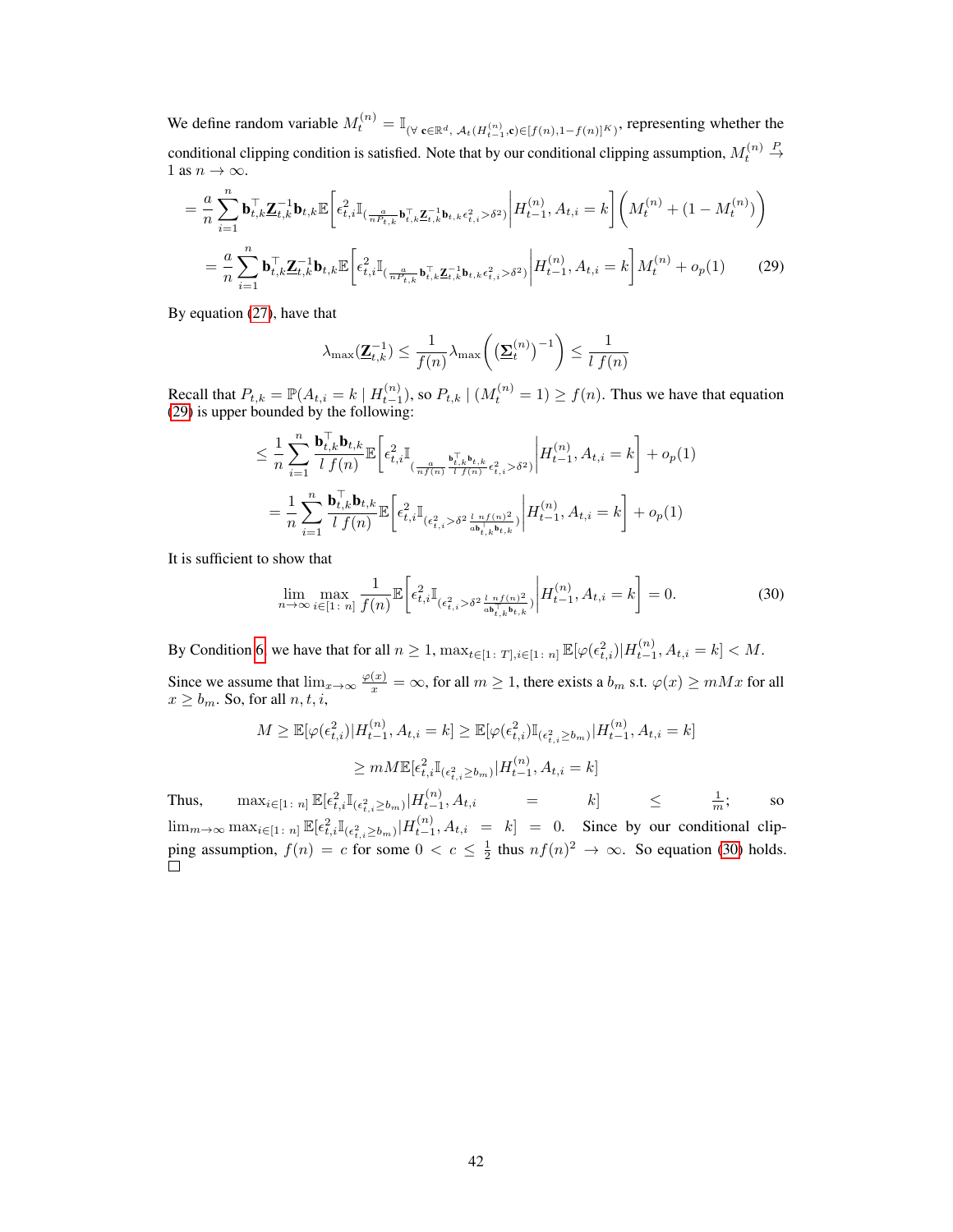Corollary 5 (Asymptotic Normality of the Batched OLS for Margin with Context Statistic). *Assume the same conditions as Theorem [4.](#page--1-12) For any two arms*  $x, y \in [0: K - 1]$  *for all*  $t \in [1: T]$ *, we have the BOLS estimator for*  $\Delta_{t,x-y} := \beta_{t,x} - \beta_{t,y}$ *. We show that as*  $n \to \infty$ *,* 

$$
\begin{bmatrix}\n\underline{c}_{1,x}^{-1} + \underline{c}_{1,y}^{-1}\n\end{bmatrix}^{1/2} (\hat{\mathbf{\Delta}}_{1,x-y}^{\text{BOLS}} - \mathbf{\Delta}_{1,x-y})\n\begin{bmatrix}\n\underline{c}_{2,x}^{-1} + \underline{c}_{2,y}^{-1}\n\end{bmatrix}^{1/2} (\hat{\mathbf{\Delta}}_{2,x-y}^{\text{BOLS}} - \mathbf{\Delta}_{2,x-y})\n\begin{bmatrix}\n\underline{D} & \mathcal{N}(0, \sigma^2 \underline{I}_{Td}) \\
\vdots \\
\underline{C}_{T,x}^{-1} + \underline{C}_{T,y}^{-1}\n\end{bmatrix}^{1/2} (\hat{\mathbf{\Delta}}_{T,x-y}^{\text{BOLS}} - \mathbf{\Delta}_{T,x-y})\n\end{bmatrix} \stackrel{D}{\rightarrow} \mathcal{N}(0, \sigma^2 \underline{I}_{Td})
$$

where

$$
\hat{\Delta}_{t,x-y}^{\text{BOLS}} = \left[ \underline{\mathbf{C}}_{t,x}^{-1} + \underline{\mathbf{C}}_{t,y}^{-1} \right]^{-1} \left( \underline{\mathbf{C}}_{t,y}^{-1} \sum_{i=1}^{n} A_{t,i} \mathbf{C}_{t,i} R_{t,i} - \underline{\mathbf{C}}_{t,x}^{-1} \sum_{i=1}^{n} (1 - A_{t,i}) \mathbf{C}_{t,i} R_{t,i} \right).
$$

**Proof:** By Cramer-Wold device, it is sufficient to show that for any fixed vector  $\mathbf{d} \in \mathbb{R}^{Td}$  s.t.  $\|\mathbf{d}\|_2 = 1$ , where  $\mathbf{d} = [\mathbf{d}_1, \mathbf{d}_2, ..., \mathbf{d}_T]$  for  $\mathbf{d}_t \in \mathbb{R}^d$ ,  $\sum_{t=1}^T \mathbf{d}_t^\top \left[\underline{\mathbf{C}}_{t,x}^{-1} + \underline{\mathbf{C}}_{t,y}^{-1}\right]^{1/2} (\hat{\boldsymbol{\Delta}}_{t,x-y}^{\text{BOLS}} - \boldsymbol{\Delta}_{t,x-y}) \stackrel{D}{\rightarrow}$  $\mathcal{N}(0, \sigma^2)$ , as  $n \to \infty$ .

$$
\sum_{t=1}^{T} \mathbf{d}_t^{\top} \left[ \underline{\mathbf{C}}_{t,x}^{-1} + \underline{\mathbf{C}}_{t,y}^{-1} \right]^{1/2} (\hat{\boldsymbol{\Delta}}_{t,x-y}^{\text{BOLS}} - \boldsymbol{\Delta}_{t,x-y})
$$
\n
$$
= \sum_{t=1}^{T} \mathbf{d}_t^{\top} \left[ \underline{\mathbf{C}}_{t,x}^{-1} + \underline{\mathbf{C}}_{t,y}^{-1} \right]^{-1/2} \left( \underline{\mathbf{C}}_{t,y}^{-1} \sum_{i=1}^{n} A_{t,i} \mathbf{C}_{t,i} \epsilon_{t,i} - \underline{\mathbf{C}}_{t,x}^{-1} \sum_{i=1}^{n} (1 - A_{t,i}) \mathbf{C}_{t,i} \epsilon_{t,i} \right)
$$

By Lemma [2,](#page-25-0) as  $n \to \infty$ ,  $\frac{1}{nP_{t,x}} \mathbf{Z}_{t,x}^{-1} \mathbf{C}_{t,x} \stackrel{P}{\to} \mathbf{I}_d$  and  $\frac{1}{nP_{t,y}} \mathbf{Z}_{t,y}^{-1} \mathbf{C}_{t,y} \stackrel{P}{\to} \mathbf{I}_d$ , so by Slutsky's Theorem it is sufficient to that as  $n \to \infty$ ,

$$
\sum_{t=1}^{T} \mathbf{d}_{t}^{\top} \left[ \mathbf{C}_{t,x}^{-1} + \mathbf{C}_{t,y}^{-1} \right]^{-1/2} \left( \frac{1}{n P_{t,y}} \mathbf{Z}_{t,y}^{-1} \sum_{i=1}^{n} A_{t,i} \mathbf{C}_{t,i} \epsilon_{t,i} - \frac{1}{n P_{t,x}} \mathbf{Z}_{t,x}^{-1} \sum_{i=1}^{n} (1 - A_{t,i}) \mathbf{C}_{t,i} \epsilon_{t,i} \right) \stackrel{D}{\rightarrow} \mathcal{N}(0, \sigma^{2})
$$
\nWe know that

\n
$$
\left[ \frac{1}{P_{t,x}} \mathbf{Z}_{t,x}^{-1} + \frac{1}{P_{t,y}} \mathbf{Z}_{t,y}^{-1} \right]^{-1/2} \left[ \frac{1}{P_{t,x}} \mathbf{Z}_{t,x}^{-1} + \frac{1}{P_{t,y}} \mathbf{Z}_{t,y}^{-1} \right]^{1/2} \stackrel{P}{\rightarrow} \mathbf{I}_{d}.
$$
\nBut shows 2 and continuous meaning theorem, we have

\n
$$
P_{t,x} = \sum_{i=1}^{n} \sum_{i=1}^{n} \mathbf{Z}_{t,x}^{-1} \mathbf{Z}_{t,x}^{-1} \mathbf{Z}_{t,x}^{-1} \mathbf{Z}_{t,x}^{-1} \mathbf{Z}_{t,x}^{-1} \mathbf{Z}_{t,x}^{-1} \mathbf{Z}_{t,x}^{-1} \mathbf{Z}_{t,x}^{-1} \mathbf{Z}_{t,x}^{-1} \mathbf{Z}_{t,x}^{-1} \mathbf{Z}_{t,x}^{-1} \mathbf{Z}_{t,x}^{-1} \mathbf{Z}_{t,x}^{-1} \mathbf{Z}_{t,x}^{-1} \mathbf{Z}_{t,x}^{-1} \mathbf{Z}_{t,x}^{-1} \mathbf{Z}_{t,x}^{-1} \mathbf{Z}_{t,x}^{-1} \mathbf{Z}_{t,x}^{-1} \mathbf{Z}_{t,x}^{-1} \mathbf{Z}_{t,x}^{-1} \mathbf{Z}_{t,x}^{-1} \mathbf{Z}_{t,x}^{-1} \mathbf{Z}_{t,x}^{-1} \mathbf{Z}_{t,x}^{-1} \mathbf{Z}_{t,x}^{-1} \mathbf{Z}_{t,x}^{-1} \mathbf{Z}_{t,x}^{-1} \mathbf{Z}_{t,x}^{-1} \mathbf{Z}_{t,x}^{-1} \mathbf{Z
$$

By Lemma [2](#page-25-0) and continuous mapping theorem,  $nP_{t,x}\underline{\mathbf{Z}}_{t,x}\underline{\mathbf{C}}_{t,x}^{-1}$  $\stackrel{P}{\to} \underline{\mathbf{I}}_d$  and  $nP_{t,y}\underline{\mathbf{Z}}_{t,y}\underline{\mathbf{C}}_{t,y}^{-1}$  $\stackrel{P}{\to} \underline{\mathbf{I}}_d$ . So by Slutsky's Theorem,

$$
\left[\frac{1}{P_{t,x}}\mathbf{Z}_{t,x}^{-1} + \frac{1}{P_{t,y}}\mathbf{Z}_{t,y}^{-1}\right]^{-1/2} \left[n\mathbf{C}_{t,x}^{-1} + n\mathbf{C}_{t,y}^{-1}\right]^{1/2} \xrightarrow{P} \mathbf{I}_d
$$

So, returning to our CLT, by Slutsky's Theorem, it is sufficient to show that as  $n \to \infty$ ,

$$
\sum_{t=1}^{T} \mathbf{d}_t^{\top} \left[ \frac{1}{n P_{t,x}} \mathbf{Z}_{t,x}^{-1} + \frac{1}{n P_{t,y}} \mathbf{Z}_{t,y}^{-1} \right]^{-1/2} \frac{1}{n P_{t,y}} \mathbf{Z}_{t,y}^{-1} \sum_{i=1}^{n} A_{t,i} \mathbf{C}_{t,i} \epsilon_{t,i}
$$
\n
$$
- \sum_{t=1}^{T} \mathbf{d}_t^{\top} \left[ \frac{1}{n P_{t,x}} \mathbf{Z}_{t,x}^{-1} + \frac{1}{n P_{t,y}} \mathbf{Z}_{t,y}^{-1} \right]^{-1/2} \frac{1}{n P_{t,x}} \mathbf{Z}_{t,x}^{-1} \sum_{i=1}^{n} (1 - A_{t,i}) \mathbf{C}_{t,i} \epsilon_{t,i} \xrightarrow{D} \mathcal{N}(0, \sigma^2)
$$
\nwe can conclude that following:

The above sum equals the following:

−

$$
= \sum_{t=1}^{T} \mathbf{d}_t^{\top} \left[ \frac{1}{n P_{t,x}} \mathbf{Z}_{t,x}^{-1} + \frac{1}{n P_{t,y}} \mathbf{Z}_{t,y}^{-1} \right]^{-1/2} \frac{1}{\sqrt{n P_{t,x}}} \mathbf{Z}_{t,x}^{-1/2} \left( \frac{1}{\sqrt{n P_{t,x}}} \mathbf{Z}_{t,x}^{-1/2} \sum_{i=1}^{n} A_{t,i} \mathbf{C}_{t,i} \epsilon_{t,i} \right) - \sum_{t=1}^{T} \mathbf{d}_t^{\top} \left[ \frac{1}{n P_{t,x}} \mathbf{Z}_{t,x}^{-1} + \frac{1}{\sqrt{n P_{t,x}}} \mathbf{Z}_{t,y}^{-1} \right]^{-1/2} \frac{1}{\sqrt{n P_{t,y}}} \mathbf{Z}_{t,y}^{-1/2} \left( \frac{1}{\sqrt{n P_{t,y}}} \mathbf{Z}_{t,y}^{-1/2} \sum_{i=1}^{n} (1 - A_{t,i}) \mathbf{C}_{t,i} \epsilon_{t,i} \right)
$$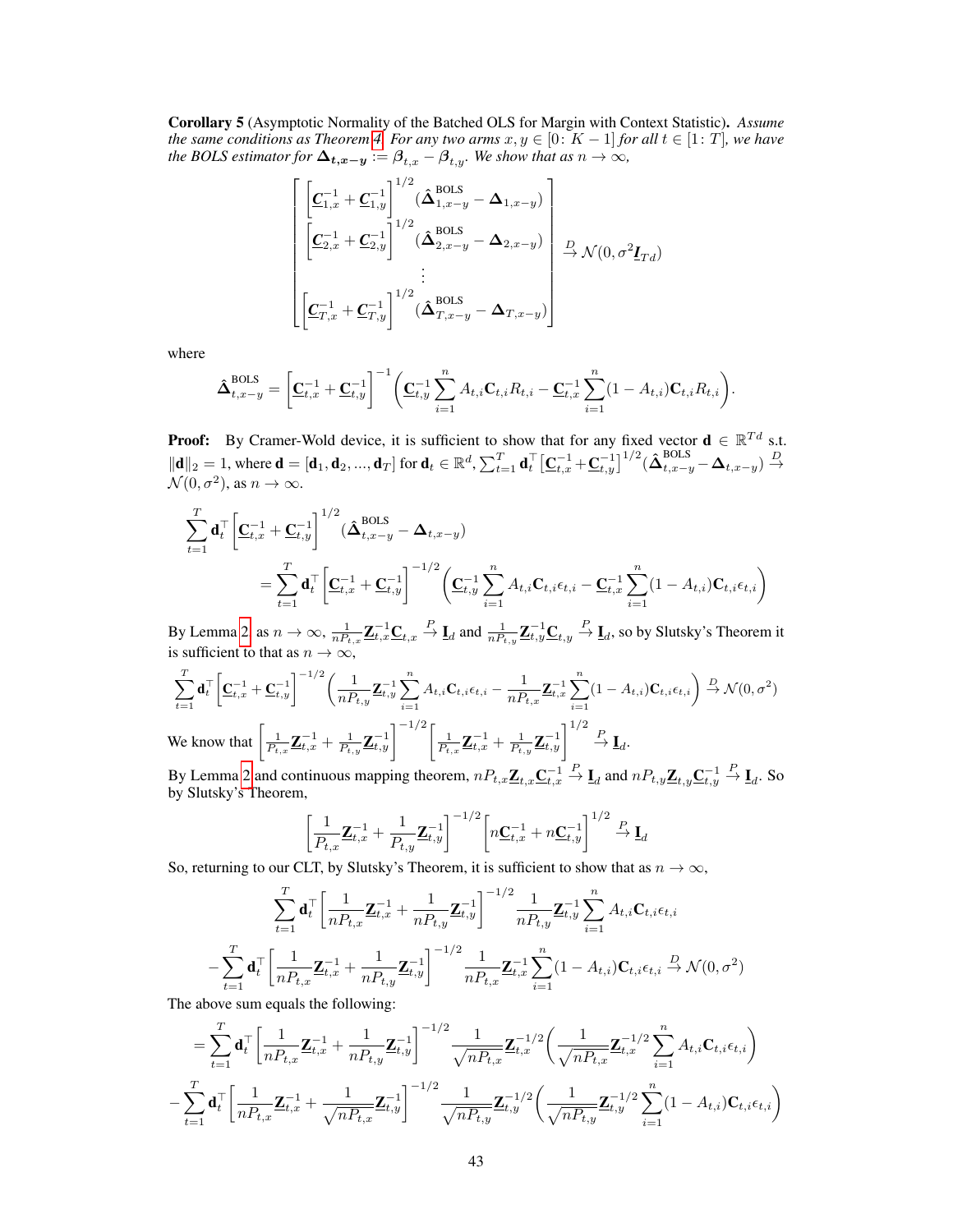Asymptotic normality holds by the same martingale CLT as we used in the proof of Theorem [4.](#page--1-12) The only difference is that we adjust our  $\mathbf{b}_{t,k}$  vector from Theorem [4](#page--1-12) to the following:

$$
\mathbf{b}_{t,k} := \begin{cases} \mathbf{0} & \text{if } k \notin \{x, y\} \\ \mathbf{d}_t^\top \bigg[ \frac{1}{n P_{t,x}} \mathbf{Z}_{t,x}^{-1} + \frac{1}{n P_{t,y}} \mathbf{Z}_{t,y}^{-1} \bigg]^{-1/2} \frac{1}{\sqrt{n P_{t,x}}} \mathbf{Z}_{t,x}^{-1/2} & \text{if } k = x \\ \mathbf{d}_t^\top \bigg[ \frac{1}{n P_{t,x}} \mathbf{Z}_{t,x}^{-1} + \frac{1}{n P_{t,y}} \mathbf{Z}_{t,y}^{-1} \bigg]^{-1/2} \frac{1}{\sqrt{n P_{t,y}}} \mathbf{Z}_{t,y}^{-1/2} & \text{if } k = y \end{cases}
$$

The proof still goes through with this adjustment because for all  $k \in [0: K - 1]$ , (i)  $\mathbf{b}_{t,k} \in H_{t-1}^{(n)}$ , (ii)  $\sum_{t=1}^{T} \sum_{k=0}^{K-1} \mathbf{b}_{t,k}^{\top} \mathbf{b}_{t,k} = \sum_{t=1}^{T} \mathbf{d}_{t}^{\top} \mathbf{d}_{t} = 1$ . and (iii)  $\frac{l \; n f(n)^2}{a \mathbf{b}_{t,k}^{\top} \mathbf{b}_{t,k}}$  $\frac{l \; n f(n)^2}{\sigma \mathbf{b}_{t,k}^{\top} \mathbf{b}_{t,k}} \to \infty$  still holds because  $\mathbf{b}_{t,k}^{\top} \mathbf{b}_{t,k}$  is bounded above by one.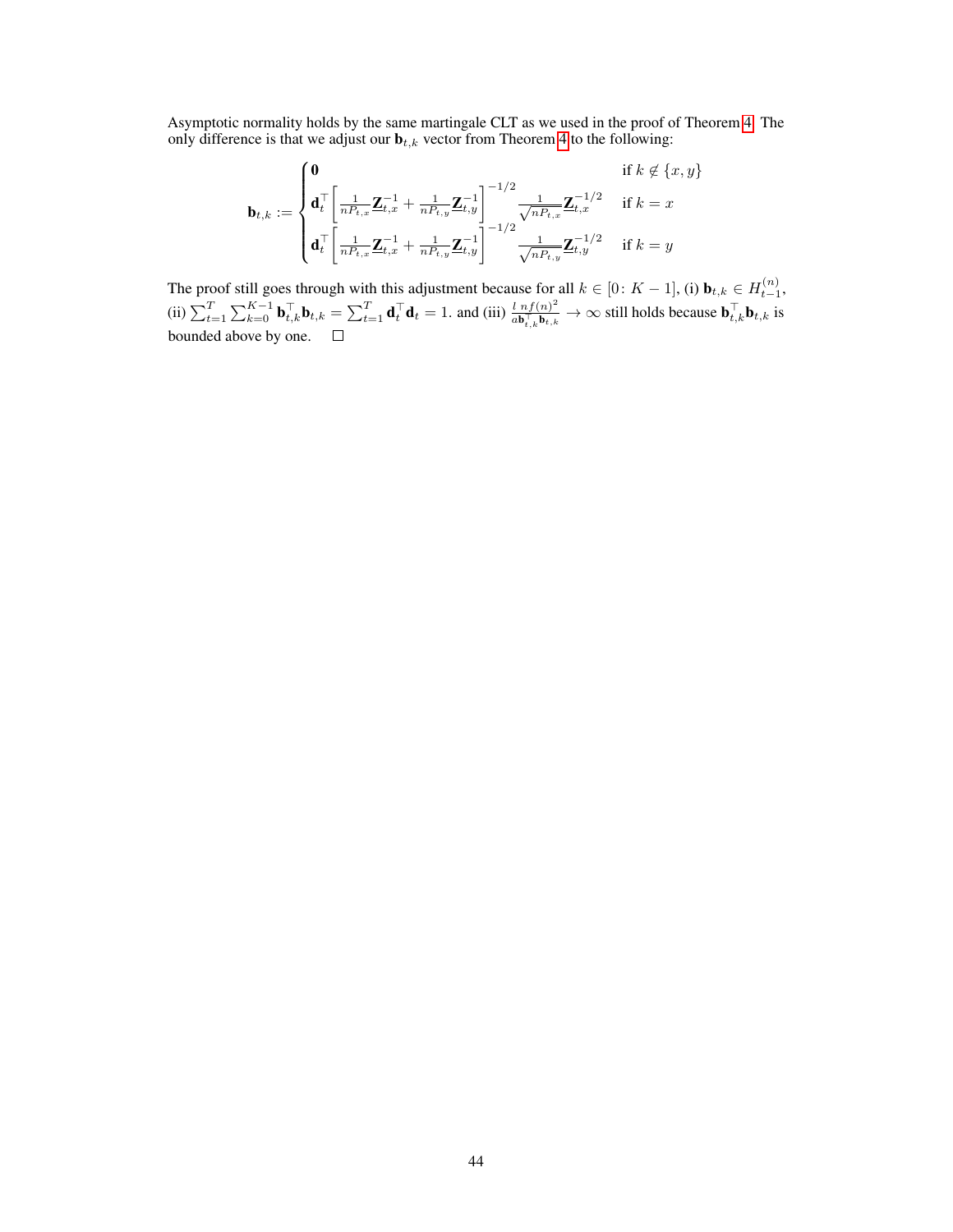# <span id="page-32-0"></span>F W-Decorrelated Estimator [\[6\]](#page--1-0)

To better understand why the W-decorrelated estimator has relatively low power, but is still able to guarantee asymptotic normality, we now investigate the form of the W-decorrelated estimator in the two-arm bandit setting.

#### F.1 Decorrelation Approach

We now assume we are in the unbatched setting (i.e., batch size of one), as the W-decorrelated estimator was developed for this setting; however, these results easily translate to the batched setting. We now let n index the number of samples total (previously this was  $nT$ ) and examine asymptotics as  $n \to \infty$ . We assume the following model:

$$
\mathbf{R}_n = \underline{\mathbf{X}}_n^\top \boldsymbol{\beta} + \boldsymbol{\epsilon}_n
$$

where  $\mathbf{R}_n, \epsilon_n \in \mathbb{R}^n$  and  $\underline{\mathbf{X}}_n \in \mathbb{R}^{n \times p}$  and  $\beta \in \mathbb{R}^p$ . The W-decorrelated OLS estimator is defined as follows:

$$
\hat{\boldsymbol{\beta}}^d = \hat{\boldsymbol{\beta}}_{\text{OLS}} + \underline{\mathbf{W}}_n (\mathbf{R}_n - \underline{\mathbf{X}}_n \hat{\boldsymbol{\beta}}_{\text{OLS}})
$$

With this definition we have that,

$$
\hat{\boldsymbol{\beta}}^{d} - \boldsymbol{\beta} = \hat{\boldsymbol{\beta}}_{\text{OLS}} + \underline{\mathbf{W}}_{n} (\mathbf{R}_{n} - \underline{\mathbf{X}}_{n} \hat{\boldsymbol{\beta}}_{\text{OLS}}) - \boldsymbol{\beta} \n= \hat{\boldsymbol{\beta}}_{\text{OLS}} + \underline{\mathbf{W}}_{n} (\underline{\mathbf{X}}_{n} \boldsymbol{\beta} + \boldsymbol{\epsilon}_{n}) - \underline{\mathbf{W}}_{n} \underline{\mathbf{X}}_{n} \hat{\boldsymbol{\beta}}_{\text{OLS}} - \boldsymbol{\beta} \n= (\underline{\mathbf{I}}_{p} - \underline{\mathbf{W}}_{n} \underline{\mathbf{X}}_{n}) (\hat{\boldsymbol{\beta}}_{\text{OLS}} - \boldsymbol{\beta}) + \underline{\mathbf{W}}_{n} \boldsymbol{\epsilon}_{n}
$$

Note that if  $\mathbb{E}[\underline{\mathbf{W}}_n \boldsymbol{\epsilon}_n] = \mathbb{E} \big[ \sum_{i=1}^n \mathbf{W}_i \boldsymbol{\epsilon}_i \big] = 0$  (where  $\mathbf{W}_i$  is the  $i^{th}$  column of  $\underline{\mathbf{W}}_n$ ), then  $\mathbb{E}[(\underline{\mathbf{I}}_p - \nabla \cdot \mathbf{W}_n \mathbf{H}_n^T \mathbf{H}_n^T \mathbf{H}_n^T \mathbf{H}_n^T \mathbf{H}_n^T \mathbf$  $\underline{W}_n \underline{X}_n$ )( $\hat{\beta}_{OLS} - \beta$ ) would be the bias of the estimator. We assume  $\{\epsilon_i\}$  is a martingale difference sequence w.r.t. filtration  $\{\mathcal{G}_i\}_{i=1}^n$ . Thus, if we constrain  $W_i$  to be  $\mathcal{G}_{i-1}$  measurable,

$$
\mathbb{E}[\mathbf{W}_n \epsilon_n] = \mathbb{E}\big[\sum_{i=1}^n \mathbf{W}_i \epsilon_i\big] = \sum_{i=1}^n \mathbb{E}\big[\mathbb{E}[\mathbf{W}_i \epsilon_i | \mathcal{G}_{i-1}]\big] = \sum_{i=1}^n \mathbb{E}\big[\mathbf{W}_i \mathbb{E}[\epsilon_i | \mathcal{G}_{i-1}]\big] = 0
$$

**Trading off Bias and Variance** While decreasing  $\mathbb{E}[(\mathbf{I}_p - \mathbf{W}_n \mathbf{X}_n)(\hat{\beta}_{OLS} - \beta)]$  will decrease the bias, making  $\underline{\mathbf{W}}_n$  larger in norm will increase the variance. So the trade-off between bias and variance can be adjusted with different values of  $\lambda$  for the following optimization problem:

$$
||\mathbf{I}_p - \mathbf{W}_n \mathbf{X}_n||_F^2 + \lambda ||\mathbf{W}_n||_F^2 = ||\mathbf{I}_p - \mathbf{W}_n \mathbf{X}_n||_F^2 + \lambda \text{Tr}(\mathbf{W}_n \mathbf{W}_n^\top)
$$

**Optimizing for**  $\underline{W}_n$  The authors propose to optimize for  $\underline{W}_n$  in a recursive fashion, so that the  $i^{t\tilde{h}}$  column,  $W_i$ , only depends on  $\{X_j\}_{j\leq i} \cup \{\epsilon_j\}_{j\leq i-1}$  (so  $\sum_{i=1}^n \mathbb{E}[W_i \epsilon_i] = 0$ ). We let  $W_0 = 0$ ,  $\mathbf{X}_0 = 0$ , and recursively define  $\underline{\mathbf{W}}_n := [\underline{\mathbf{W}}_{n-1}\mathbf{W}_n]$  where

$$
\mathbf{W}_n = \mathop{\rm argmin}_{\mathbf{W} \in \mathbb{R}^p} \|\mathbf{I}_p - \underline{\mathbf{W}}_{n-1} \underline{\mathbf{X}}_{n-1} - \mathbf{W} \mathbf{X}_n^\top\|_F^2 + \lambda \|\mathbf{W}\|_2^2
$$

where  $\underline{W}_{n-1} = [W_1; W_2; ...; W_{n-1}] \in \mathbb{R}^{p \times (n-1)}$  and  $\underline{X}_{n-1} = [X_1; X_2; ...; X_{n-1}]^{\top} \in \mathbb{R}^{(n-1) \times p}$ . Now, let us find the closed form solution for each step of this minimization:

$$
\frac{d}{d\mathbf{W}}\|\mathbf{I}_p - \mathbf{W}_{n-1}\mathbf{X}_{n-1} - \mathbf{W}\mathbf{X}_n^\top\|_F^2 + \lambda \|\mathbf{W}\|_2^2 = 2(\mathbf{I}_p - \mathbf{W}_{n-1}\mathbf{X}_{n-1} - \mathbf{W}\mathbf{X}_n^\top)(-\mathbf{X}_n) + 2\lambda \mathbf{W}
$$

Note that since the Hessian is positive definite, so we can find the minimizing  $W$  by setting the first derivative to 0:

$$
\frac{d^2}{d\mathbf{W}d\mathbf{W}^\top} \|\mathbf{I}_p - \mathbf{W}_{n-1}\mathbf{X}_{n-1} - \mathbf{W}\mathbf{X}_n^\top\|_F^2 + \lambda \|\mathbf{W}\|_2^2 = 2\mathbf{X}_n\mathbf{X}_n^\top + 2\lambda \mathbf{I}_p \succcurlyeq 0
$$
  

$$
0 = 2(\mathbf{I}_p - \mathbf{W}_{n-1}\mathbf{X}_{n-1} - \mathbf{W}\mathbf{X}_n^\top)(-\mathbf{X}_n) + 2\lambda \mathbf{W}
$$
  

$$
(\mathbf{I}_p - \mathbf{W}_{n-1}\mathbf{X}_{n-1} - \mathbf{W}\mathbf{X}_n^\top)\mathbf{X}_n = \lambda \mathbf{W}
$$
  

$$
(\mathbf{I}_p - \mathbf{W}_{n-1}\mathbf{X}_{n-1})\mathbf{X}_n = \lambda \mathbf{W} + \mathbf{W}\mathbf{X}_n^\top\mathbf{X}_n = (\lambda + \|\mathbf{X}_n\|_2^2)\mathbf{W}
$$
  

$$
\mathbf{W}^* = (\mathbf{I}_p - \mathbf{W}_{n-1}\mathbf{X}_{n-1})\frac{\mathbf{X}_n}{\lambda + \|\mathbf{X}_n\|_2^2}
$$